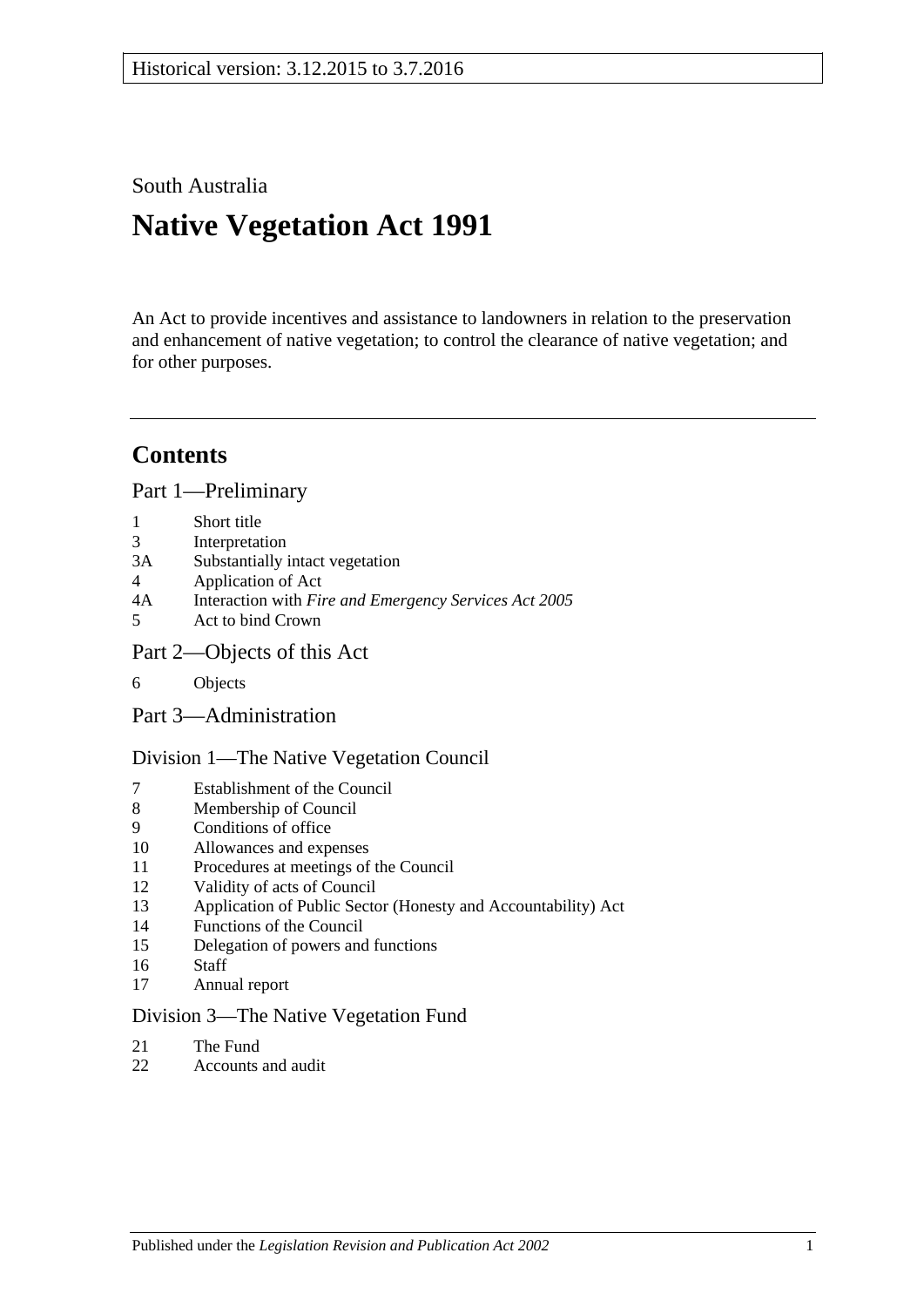[Part 4—Heritage agreements, proposals for revegetation and financial and](#page-14-1)  [other assistance](#page-14-1)

[Division 1—Heritage agreements](#page-14-2)

- 23 [Heritage agreements](#page-14-3)
- 23A [Effect of heritage agreement](#page-15-0)<br>23B Registration of heritage agree
- [Registration of heritage agreements](#page-15-1)

#### [Division 2—Approval by the Council of proposal for revegetation](#page-16-0)

- 23D [Application of Division](#page-16-1)
- 23E [Declaration in relation to existing vegetation](#page-16-2)
- 23F [Proposal for revegetation of land](#page-16-3)
- 23G [Information required on application or submission](#page-16-4)
- 23H [Decision by the Council](#page-16-5)
- 23I [Noting of Council's approval against the title to the land](#page-17-0)

#### [Division 3—Financial and other assistance](#page-17-1)

- 24 [Assistance to landowners](#page-17-2)
- 25 [Guidelines for the application of assistance and the management of native vegetation](#page-18-0)

## [Part 4A—Credit, assignment and third party establishment of environmental](#page-19-0)  [benefits](#page-19-0)

- 25A [Credit for environmental benefits](#page-19-1)
- 25B [Assignment of credit](#page-20-0)
- 25C [Achievement of environmental benefit by accredited third party provider](#page-21-0)
- 25D [Management agreements](#page-22-0)
- 25E [Register](#page-23-0)
- [Part 5—Clearance and enforcement](#page-23-1)

#### [Division 1—Control of clearance](#page-23-2)

- 26 [Offence of clearing native vegetation contrary to this Part](#page-23-3)
- 27 [Clearance of native vegetation](#page-25-0)
- 28 [Application for consent](#page-26-0)
- 29 [Provisions relating to consent](#page-28-0)
- 29A [Avoidance of duplication of procedures etc](#page-32-0)
- 30 [Conditions of consent](#page-33-0)
- 30A [Marking or tagging of cleared vegetation](#page-34-0)

#### [Division 2—Civil enforcement proceedings](#page-34-1)

- 31A [Application to ERD Court for enforcement](#page-34-2)
- 31B [Order where native vegetation has been cleared](#page-36-0)
- 31C [Interim order](#page-38-0)
- 31D [Enforcement of orders](#page-38-1)
- 31E [Enforcement notices](#page-38-2)
- 31EA [Substituted direction where compliance with enforcement](#page-39-0) notice not reasonably [practicable](#page-39-0)
- 31F [Miscellaneous provisions](#page-40-0)
- 32 [Appeals](#page-41-0)
- 33 [Commencement of proceedings](#page-41-1)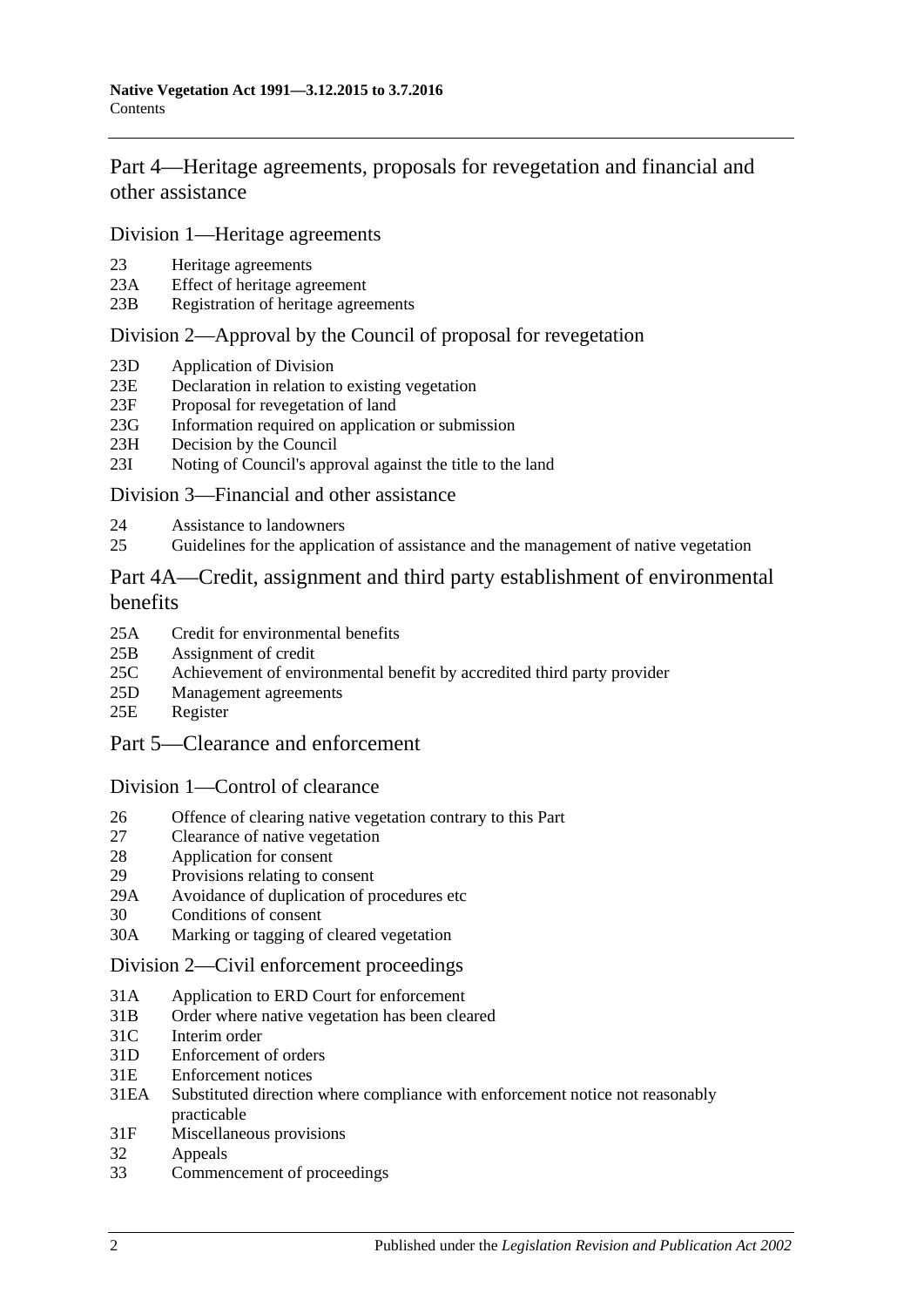#### [Division 3—Authorised officers](#page-41-2)

- 33A [Appointment of authorised officers](#page-41-3)
- 33B [Powers of authorised officers](#page-42-0)
- 33C [Issue of warrants](#page-44-0)
- 33D [Provisions relating to seizure](#page-45-0)
- 33E [Offence to hinder etc authorised officers](#page-46-0)
- 33EA [Offences by authorised officers etc](#page-47-0)

#### [Part 5B—Interest and recovery of money](#page-47-1)

- 33H [Interest](#page-47-2)
- 33I [Sale of land for non-payment](#page-47-3)

#### [Part 6—Miscellaneous](#page-49-0)

- 33J [Constitution and criminal jurisdiction of ERD Court](#page-49-1)
- 33K [Applications during criminal proceedings](#page-49-2)
- 34 [Evidentiary](#page-50-0)
- 35 [Proceedings for an offence](#page-51-0)
- 36 [Assessment of costs and expenses](#page-51-1)
- 38 [Vicarious liability](#page-51-2)
- 39 [Offences by bodies corporate](#page-51-3)
- 40 [General defence](#page-51-4)
- 40A [Register of applications](#page-51-5)
- 40B [Ministerial power of delegation](#page-52-0)
- 41 [Regulations](#page-52-1)

## [Schedule 1—Principles of native vegetation clearance](#page-53-0)

- 1 [Principles of clearance of native vegetation](#page-53-1)
- 2 [Interpretation](#page-54-0)

## [Schedule 2—Transitional provisions](#page-54-1)

[Legislative history](#page-56-0)

## <span id="page-2-0"></span>**The Parliament of South Australia enacts as follows:**

# **Part 1—Preliminary**

## <span id="page-2-1"></span>**1—Short title**

This Act may be cited as the *Native Vegetation Act 1991*.

## <span id="page-2-2"></span>**3—Interpretation**

(1) In this Act, unless the contrary intention appears—

*Adelaide Dolphin Sanctuary* has the same meaning as in the *[Adelaide Dolphin](http://www.legislation.sa.gov.au/index.aspx?action=legref&type=act&legtitle=Adelaide%20Dolphin%20Sanctuary%20Act%202005)  [Sanctuary Act](http://www.legislation.sa.gov.au/index.aspx?action=legref&type=act&legtitle=Adelaide%20Dolphin%20Sanctuary%20Act%202005) 2005*;

*biological diversity* or *biodiversity* means the variety of life forms represented by plants, animals and other organisms and micro-organisms, the genes that they contain, and the ecosystems and ecosystem processes of which they form a part;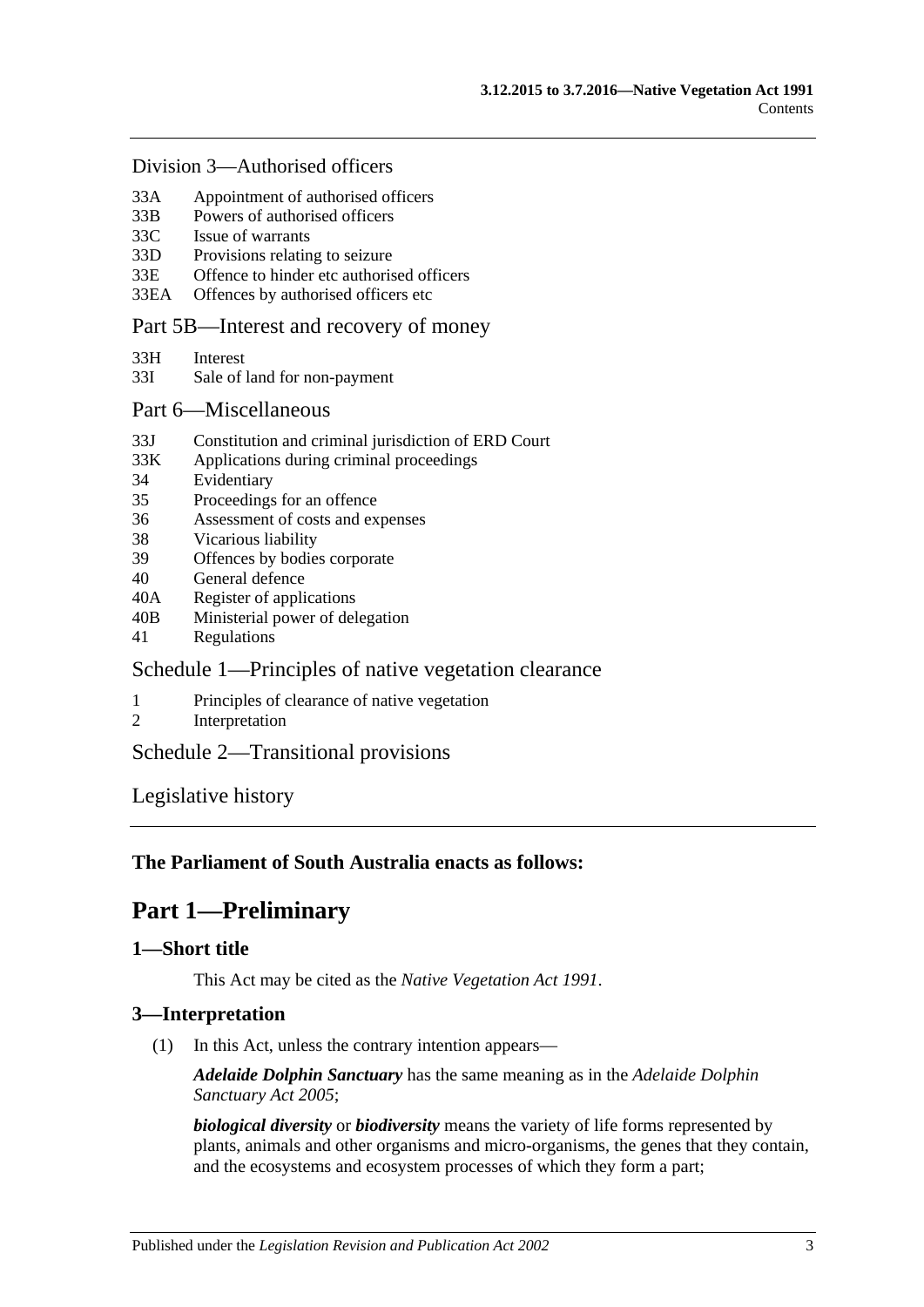*breach* of this Act means a contravention of, or a failure to comply with, a provision of this Act and includes a contravention of, or a failure to comply with, a term of a heritage agreement;

*building* includes a structure that is fixed to land:

*to clear* native vegetation includes to cause or permit the clearance of native vegetation;

*clearance*, in relation to native vegetation, means—

- (a) the killing or destruction of native vegetation;
- (b) the removal of native vegetation;
- (c) the severing of branches, limbs, stems or trunks of native vegetation;
- (d) the burning of native vegetation;
- (e) any other substantial damage to native vegetation,

and includes the draining or flooding of land, or any other act or activity, that causes the killing or destruction of native vegetation, the severing of branches, limbs, stems or trunks of native vegetation or any other substantial damage to native vegetation;

*the Council* means the Native Vegetation Council established by this Act;

*ERD Court* means the Environment, Resources and Development Court;

*the Fund* means the Native Vegetation Fund established by this Act;

*isolated plant*—see [subsections](#page-4-0) (2) and [\(3\);](#page-5-2)

*land* includes—

- (a) land submerged by water; and
- (b) an interest in land;

*local council* means a municipal or district council;

*member* means a member of the Council;

*Minister for the Adelaide Dolphin Sanctuary* means the Minister to whom the administration of the *[Adelaide Dolphin Sanctuary Act](http://www.legislation.sa.gov.au/index.aspx?action=legref&type=act&legtitle=Adelaide%20Dolphin%20Sanctuary%20Act%202005) 2005* is committed;

*Murray-Darling Basin* has the same meaning as in the *[Murray-Darling Basin](http://www.legislation.sa.gov.au/index.aspx?action=legref&type=act&legtitle=Murray-Darling%20Basin%20Act%201993)  Act [1993](http://www.legislation.sa.gov.au/index.aspx?action=legref&type=act&legtitle=Murray-Darling%20Basin%20Act%201993)*;

*native vegetation* means a plant or plants of a species indigenous to South Australia including a plant or plants growing in or under waters of the sea but does not include—

- (a) a plant or part of a plant that is dead unless the plant, or part of the plant, is of a class declared by regulation to be included in this definition; or
- (b) a plant intentionally sown or planted by a person unless the plant was sown or planted—
	- (i) in compliance with a condition imposed by the Council under this Act or by the Native Vegetation Authority under the repealed Act, or with the order of a court under this Act or the repealed Act; or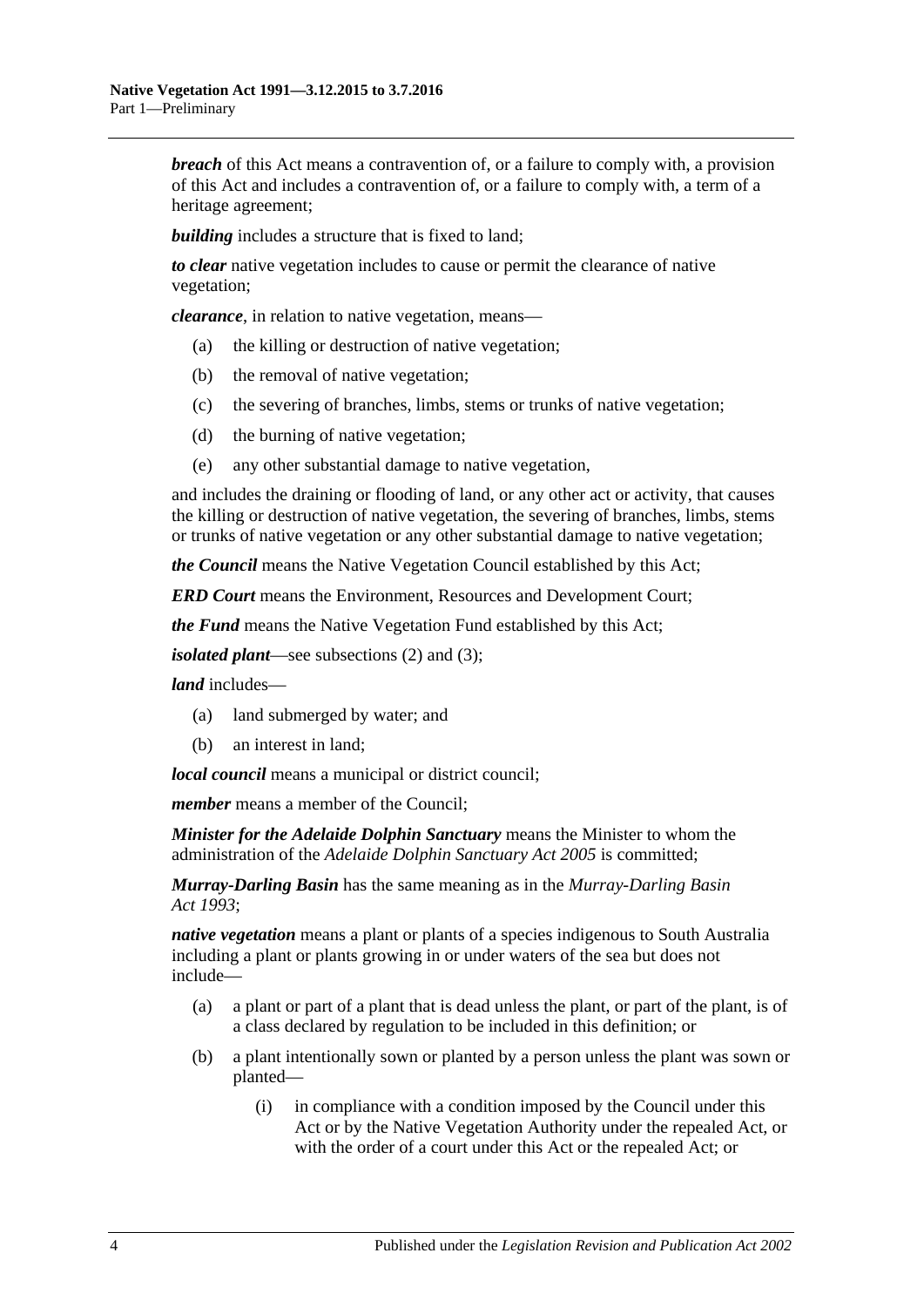- (ii) in pursuance of a proposal approved by the Council under [Part 4](#page-16-0)  [Division 2;](#page-16-0) or
- (iia) in circumstances involving the use of money paid into the Fund for the purpose of achieving a significant environmental benefit; or
- (iii) in compliance with a condition imposed by a Minister, statutory authority or prescribed person or body under—
	- (A) the *[River Murray Act](http://www.legislation.sa.gov.au/index.aspx?action=legref&type=act&legtitle=River%20Murray%20Act%202003) 2003*; or
	- (B) the *[Water Resources Act](http://www.legislation.sa.gov.au/index.aspx?action=legref&type=act&legtitle=Water%20Resources%20Act%201997) 1997*; or
	- (C) any other Act prescribed by the regulations for the purposes of this paragraph;

*NRM region* means a Natural Resources Management Region established under the *[Natural Resources Management Act](http://www.legislation.sa.gov.au/index.aspx?action=legref&type=act&legtitle=Natural%20Resources%20Management%20Act%202004) 2004*;

*owner* of land means—

- (a) in relation to land alienated from the Crown by grant in fee simple—the holder of the fee simple;
- (ab) in relation to dedicated land within the meaning of the *[Crown Lands Act](http://www.legislation.sa.gov.au/index.aspx?action=legref&type=act&legtitle=Crown%20Lands%20Act%201929) 1929* that has not been granted in fee simple but which is under the care, control and management of a Minister, local council or other body or person—the Minister, council or other body or person;
- (b) in relation to land held under Crown lease—the lessee;
- (c) in relation to land held under an agreement to purchase from the Crown—the person entitled to the benefit of the agreement;
- (d) in relation to any other land—the Minister who is responsible for the care, control and management of the land or, if no Minister is responsible for the land, the Minister for Environment and Conservation;

*pastoral land* means land comprised in a lease granted under the *[Pastoral Land](http://www.legislation.sa.gov.au/index.aspx?action=legref&type=act&legtitle=Pastoral%20Land%20Management%20and%20Conservation%20Act%201989)  [Management and Conservation Act](http://www.legislation.sa.gov.au/index.aspx?action=legref&type=act&legtitle=Pastoral%20Land%20Management%20and%20Conservation%20Act%201989) 1989* over Crown land for the pasturing of stock and other ancillary purposes;

*principles of clearance of native vegetation* means principles set out in [Schedule 1](#page-53-0) to which the Council must have regard when determining an application for consent to clear native vegetation;

*the repealed Act* means the *[Native Vegetation Management Act](http://www.legislation.sa.gov.au/index.aspx?action=legref&type=act&legtitle=Native%20Vegetation%20Management%20Act%201985) 1985* repealed by this Act;

*River Murray Protection Area* means a River Murray Protection Area under the *[River](http://www.legislation.sa.gov.au/index.aspx?action=legref&type=act&legtitle=River%20Murray%20Act%202003)  [Murray Act](http://www.legislation.sa.gov.au/index.aspx?action=legref&type=act&legtitle=River%20Murray%20Act%202003) 2003*;

*waters of the sea* includes any water that is subject to the ebb and flow of the tide.

- <span id="page-4-0"></span>(2) A plant will be taken to be an isolated plant if—
	- (a) it is at least one metre in height; and
	- (b) there is no other plant comprising native vegetation that is 200 millimetres or more in height within 50 metres of it.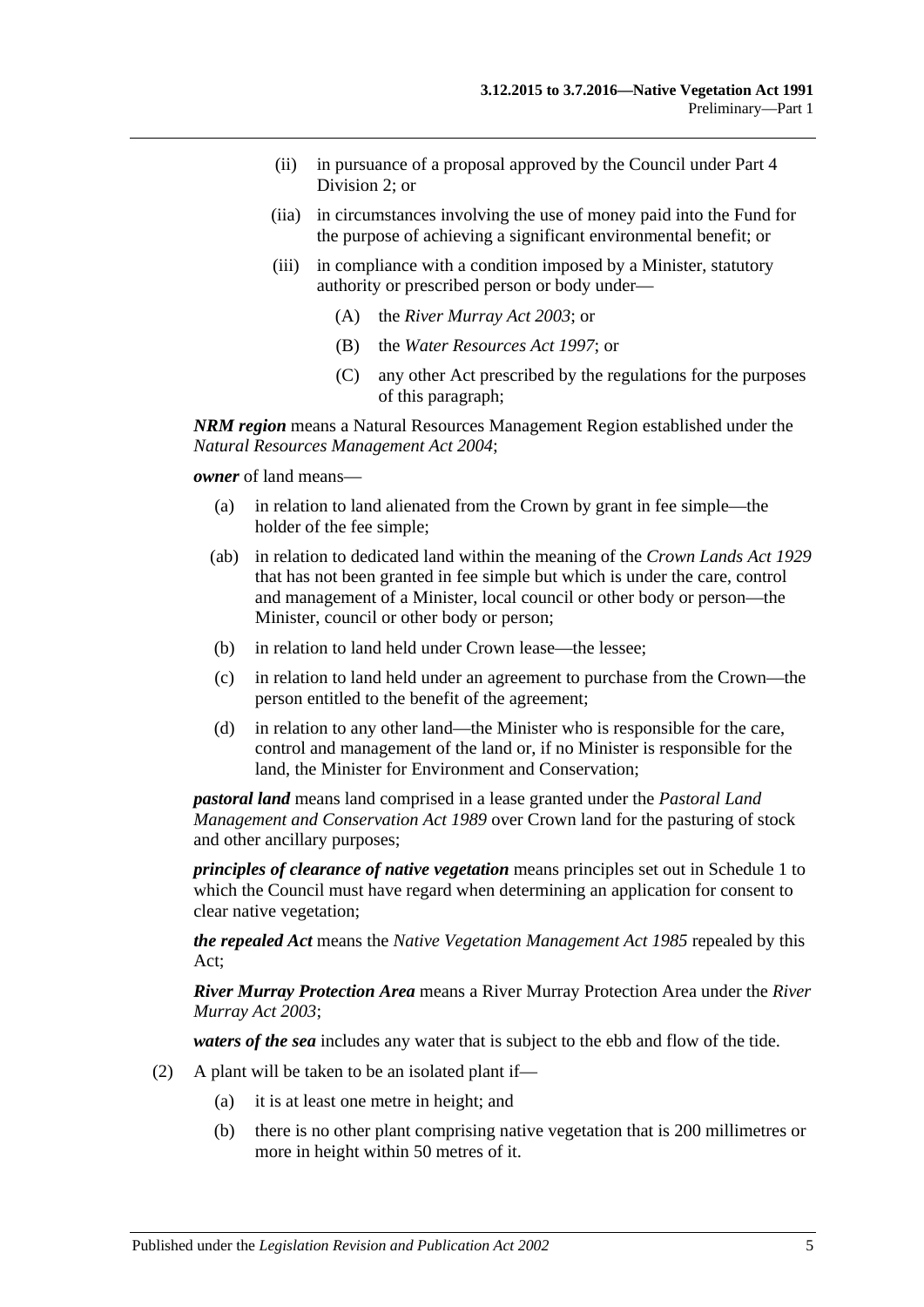- <span id="page-5-2"></span>(3) Each plant of a group of two or three plants or of a group of plants that is the subject of a determination by the Council under [subsection](#page-5-3) (4) will be taken to be an isolated plant if it would be an isolated plant under [subsection](#page-4-0) (2) except for its proximity to another plant, or other plants, in the group.
- <span id="page-5-3"></span>(4) The Council may, where in its opinion the circumstances of a particular case justify a determination under this subsection, determine that each plant of a group of four or more plants will be taken to be an isolated plant.
- (5) A determination under [subsection](#page-5-3) (4) must be agreed to by all the members of the Council present at the meeting at which it is made.
- (6) The distance between two plants for the purposes of [subsection](#page-4-0) (2) will be taken to be the distance between those parts of the plants that are above ground level and are closest to each other.

## <span id="page-5-0"></span>**3A—Substantially intact vegetation**

- (1) A stratum of native vegetation will be taken for the purposes of this Act to be substantially intact if, in the opinion of the Council—
	- (a) the stratum has not been seriously degraded by human activity during the immediately preceding period of 20 years; or
	- (b) the only serious degradation of the stratum by human activity during that period has been caused by fire.
- (2) In this section—

*stratum* of native vegetation means a layer of a plant community consisting of plants that comprise native vegetation and that have a similar growth habit.

## <span id="page-5-1"></span>**4—Application of Act**

- (1) Subject to this section, this Act applies to the whole of the State.
- <span id="page-5-6"></span>(2) This Act applies in those parts of the Hundreds of Adelaide, Munno Para, Noarlunga and Yatala—
	- (a) that are within the zone designated as the Metropolitan Open Space System or Hills Face Zone by a Development Plan or Development Plans under the *[Development Act](http://www.legislation.sa.gov.au/index.aspx?action=legref&type=act&legtitle=Development%20Act%201993) 1993*; or
	- (b) that are to the east of the Hills Face Zone; or
	- (c) that are within an area prescribed by regulation for the purposes of this subsection,

but does not, subject to [subsections](#page-5-4) (2a) and [\(2ab\),](#page-5-5) apply in any other part of those Hundreds.

- <span id="page-5-4"></span>(2a) This Act applies to the whole of the area of the City of Onkaparinga.
- <span id="page-5-5"></span>(2ab) This Act applies in that part of the City of Mitcham consisting of the following suburbs:
	- (a) Belair;
	- (b) Bellevue Heights;
	- (c) Blackwood;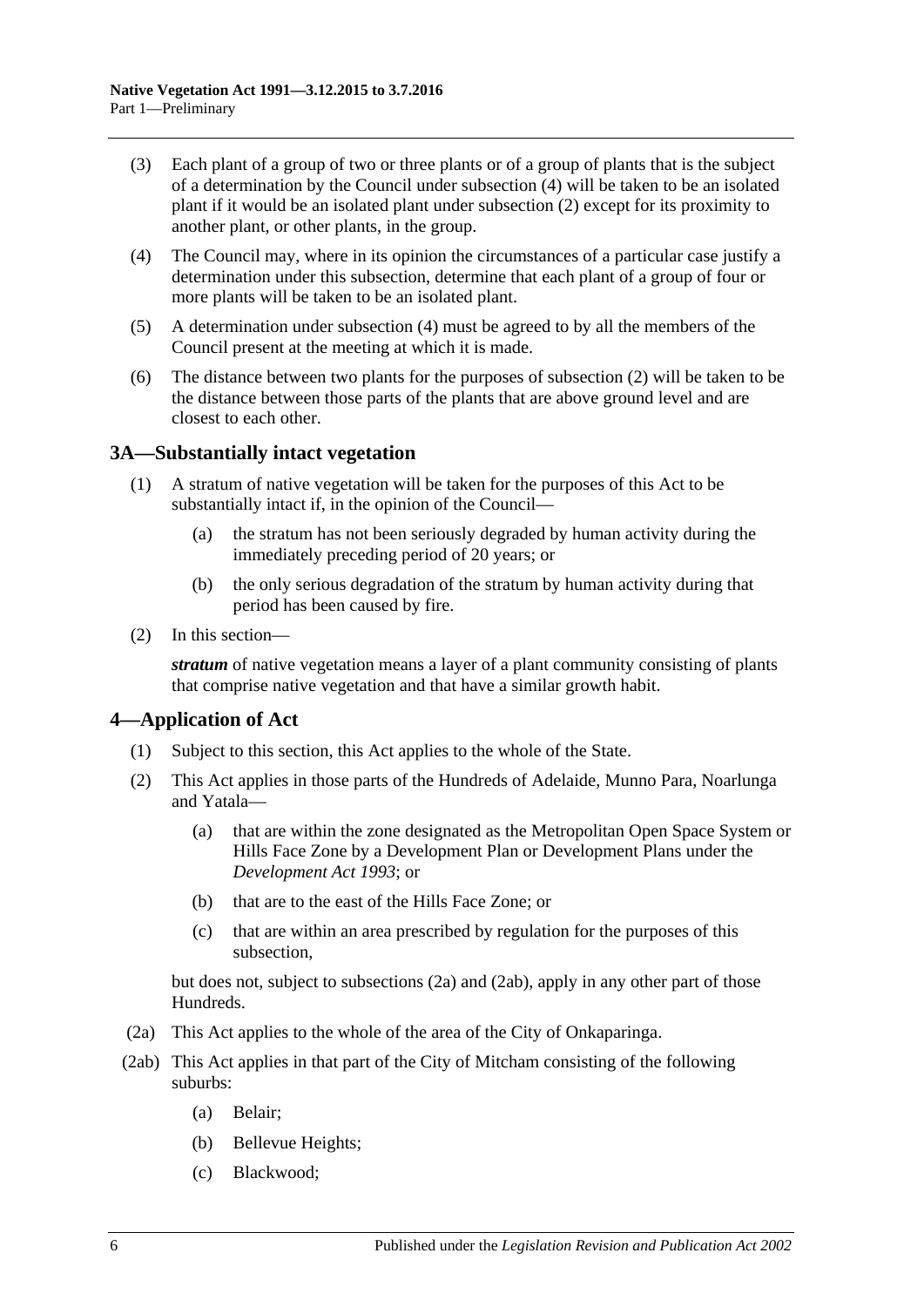- (d) Coromandel Valley;
- (e) Craigburn Farm;
- (f) Eden Hills;
- (g) Glenalta;
- (h) Hawthorndene.
- <span id="page-6-0"></span>(2b) This Act applies—
	- (a) in that part of the Hundred of Port Adelaide bounded on the east by the western boundary of Port Wakefield Road and on the south by the northern boundary of the area of the Corporation of the City of Salisbury; and
	- (b) in that part of the area of the Corporation of the City of Salisbury bounded on the east by the western boundary of Port Wakefield Road;
	- (c) in any other part of the Hundred of Port Adelaide prescribed by regulation for the purposes of this subsection,

but does not apply in any other part of the Hundred of Port Adelaide.

- <span id="page-6-1"></span>(2c) However, the Governor should not make a regulation under [subsection](#page-5-6) (2) or [\(2b\)](#page-6-0) unless—
	- $(a)$
- (i) the Governor considers that the regulation should be made in order to enhance the preservation or management of an area that includes significant native vegetation, or in order to assist in the provision of a significant environmental benefit in a particular respect; and
- (ii) the Governor is satisfied that the Minister has taken reasonable steps to consult with—
	- (A) any local council whose area includes any part of the area to which the regulation relates; and
	- (B) the Environment, Resources and Development Committee of the Parliament; and
	- (C) any member of the House of Assembly whose electoral district includes any part of the area to which the regulation relates,

about the proposal to make the regulation; or

 $(b)$ 

- (i) the Governor considers that the regulation should be made as an interim measure pending consultation under [paragraph](#page-6-1) (a); and
- (ii) the regulation is expressed to expire not more than two months after the day on which it is made.
- (3) The Governor may, by regulation, exclude any other part or parts of the State from the operation of this Act.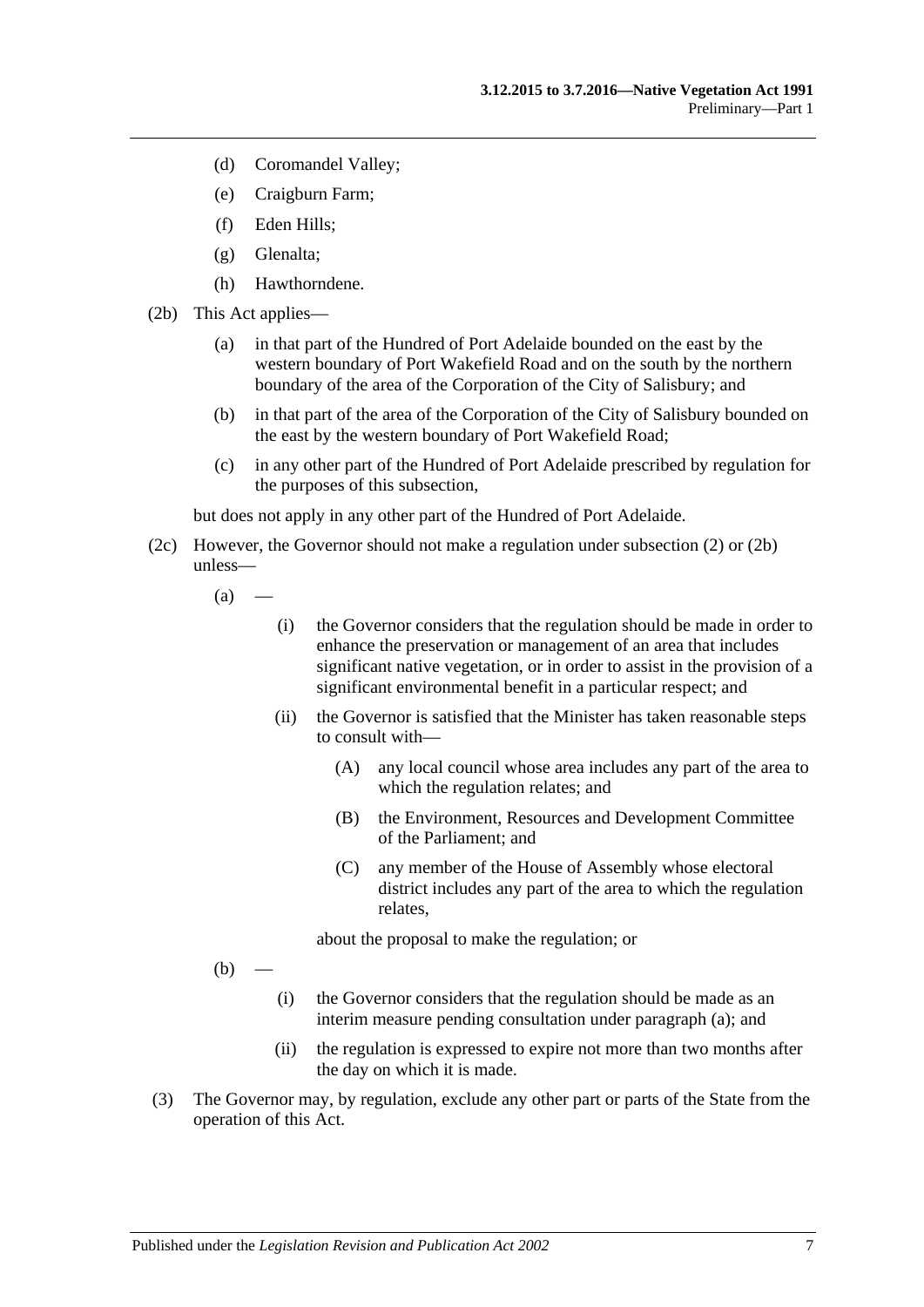## <span id="page-7-0"></span>**4A—Interaction with** *Fire and Emergency Services Act 2005*

In the event of an inconsistency between this Act and the *[Fire and Emergency](http://www.legislation.sa.gov.au/index.aspx?action=legref&type=act&legtitle=Fire%20and%20Emergency%20Services%20Act%202005)  [Services Act](http://www.legislation.sa.gov.au/index.aspx?action=legref&type=act&legtitle=Fire%20and%20Emergency%20Services%20Act%202005) 2005*, the *[Fire and Emergency Services Act](http://www.legislation.sa.gov.au/index.aspx?action=legref&type=act&legtitle=Fire%20and%20Emergency%20Services%20Act%202005) 2005* will prevail to the extent of the inconsistency.

#### <span id="page-7-1"></span>**5—Act to bind Crown**

This Act binds the Crown.

# <span id="page-7-2"></span>**Part 2—Objects of this Act**

#### <span id="page-7-3"></span>**6—Objects**

The objects of this Act include—

- (a) the conservation, protection and enhancement of the native vegetation of the State and, in particular, remnant native vegetation, in order to prevent further—
	- (i) reduction of biological diversity and degradation of the land and its soil; and
	- (ii) loss of quantity and quality of native vegetation in the State; and
	- (iii) loss of critical habitat; and
- (b) the provision of incentives and assistance to landowners to encourage the commonly held desire of landowners to preserve, enhance and properly manage the native vegetation on their land; and
- (c) the limitation of the clearance of native vegetation to clearance in particular circumstances including circumstances in which the clearance will facilitate the management of other native vegetation or will facilitate the sustainable use of land for primary production; and
- (d) the encouragement of research into the preservation, enhancement and management of native vegetation; and
- (e) the encouragement of the re-establishment of native vegetation in those parts of the State where native vegetation has been cleared or degraded.

# <span id="page-7-5"></span><span id="page-7-4"></span>**Part 3—Administration**

# **Division 1—The Native Vegetation Council**

## <span id="page-7-6"></span>**7—Establishment of the Council**

- (1) The Native Vegetation Council is established.
- (2) The Council has the powers, functions and duties conferred, assigned or imposed by this Act.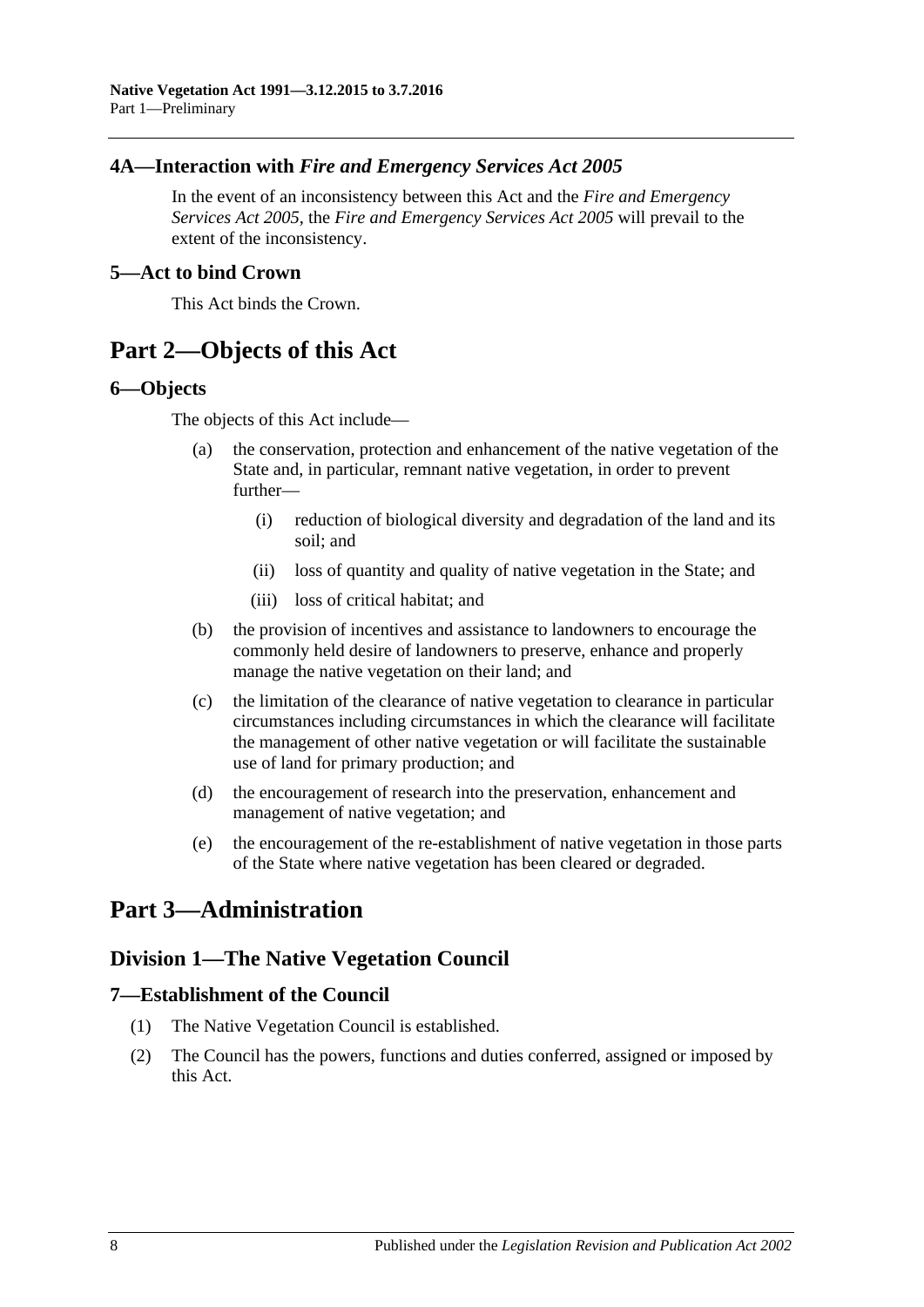## <span id="page-8-0"></span>**8—Membership of Council**

- (1) The Council consists of seven members appointed by the Minister of whom—
	- (a) one (who will be the presiding member of the Council) must be nominated by the Minister; and
	- (b) one must be a person selected by the Minister from a panel of three persons nominated by Primary Producers SA Incorporated; and
	- (c) one must be a person selected by the Minister from a panel of three persons nominated by the Conservation Council of South Australia; and
	- (d) 1 must be a person selected by the Minister for the time being responsible for the administration of the *[Natural Resources Management Act](http://www.legislation.sa.gov.au/index.aspx?action=legref&type=act&legtitle=Natural%20Resources%20Management%20Act%202004) 2004*; and
	- (e) one must be a person selected by the Minister from a panel of three persons nominated by the Local Government Association of South Australia;
	- (f) 1 must be a person with extensive knowledge of, and experience in, planning, development or mining nominated by the Minister after consultation with the Minister for Planning; and
	- (g) one must be a person with extensive knowledge of, and experience in, the preservation and management of native vegetation nominated by the Minister.
- (2) All members of the Council must have some knowledge of, and experience in, the preservation and management of native vegetation.
- (3) The members nominated by Primary Producers SA Incorporated and the Local Government Association of South Australia must be persons who—
	- (a) carry on a business of primary production (whether as owner or manager of the business); and
	- (b) live on, or in close proximity to, the land on which the business is carried on; and
	- (c) manage the business on a daily basis.
- (4) At least one member of the Council must be a woman and one must be a man.
- (6) The Minister may appoint a deputy to a member of the Council and the deputy may, in the absence, or during a temporary vacancy in the office, of that member, act as a member of the Council.
- (7) The appointment of a deputy to a member is subject to the same nomination and qualification requirements as the appointment of the member.
- (8) In this section—

*Minister for Planning* means the Minister who has portfolio responsibility for urban and regional planning within the State.

## <span id="page-8-1"></span>**9—Conditions of office**

(1) A member of the Council will be appointed for a term not exceeding two years on conditions determined by the Minister and will, on the expiration of a term of office, be eligible for reappointment.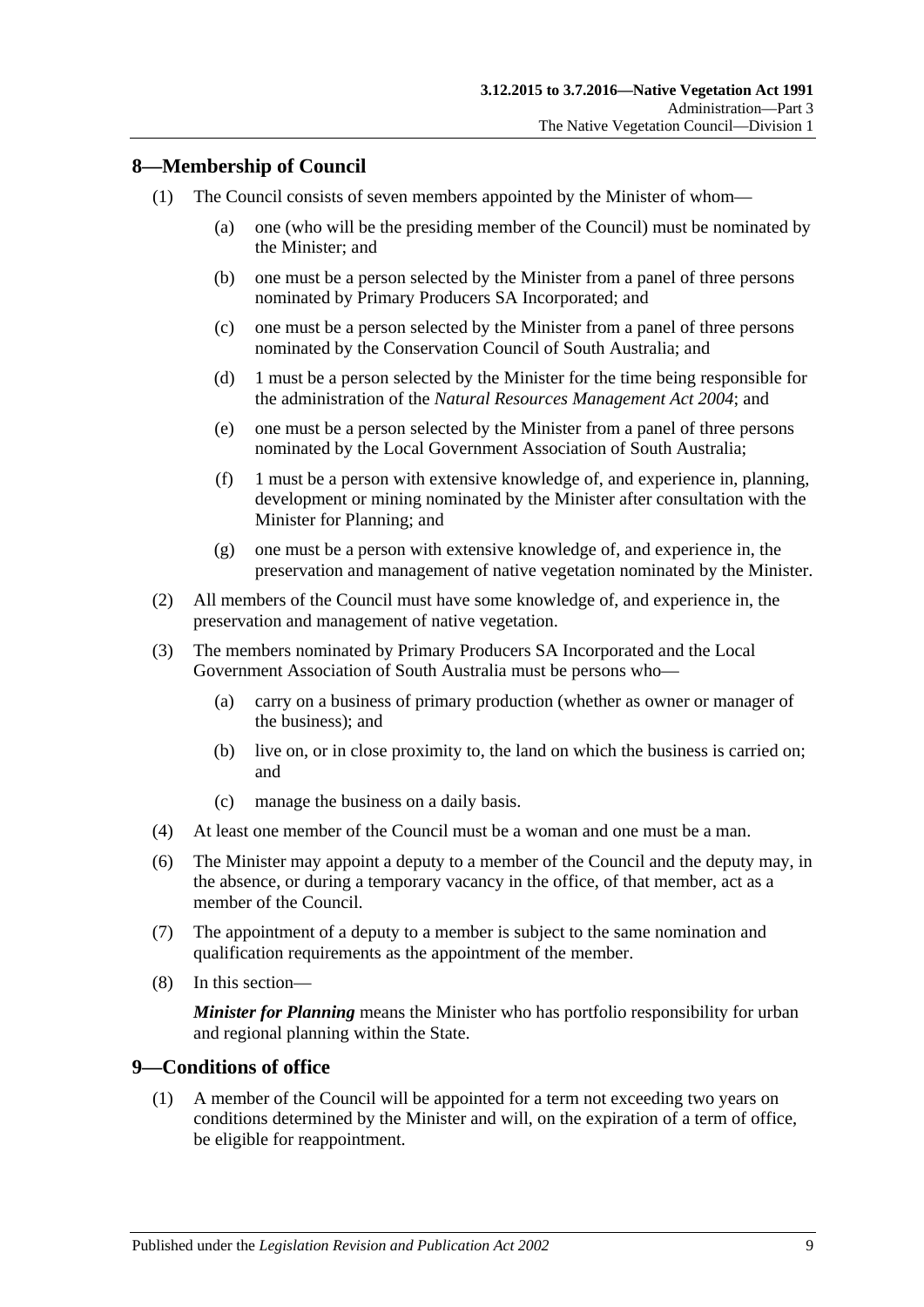- <span id="page-9-4"></span>(2) A member may be removed from office by the Minister—
	- (a) for misconduct; or
	- (b) for neglect of duty; or
	- (c) for incompetence; or
	- (d) for mental or physical incapacity to carry out the duties of office satisfactorily; or
	- (e) for breach of, or non-compliance with, a condition of appointment.
- (3) The office of a member becomes vacant if the member—
	- (a) dies; or
	- (b) completes a term of office and is not reappointed; or
	- (c) resigns by written notice addressed to the Minister; or
	- (d) is removed from office by the Minister under [subsection](#page-9-4) (2).
- (4) Upon the office of a member becoming vacant, a person must be appointed in accordance with this Act to the vacant office.

#### <span id="page-9-0"></span>**10—Allowances and expenses**

A member of the Council, or of a committee established by the Council, is entitled to such remuneration, allowances and expenses as the Minister may determine.

#### <span id="page-9-1"></span>**11—Procedures at meetings of the Council**

- (1) The presiding member will preside at meetings of the Council or, in his or her absence, his or her deputy will preside or, in the absence of both of them, a member chosen by those present will preside.
- (2) Subject to [subsection](#page-9-5) (3) the Council may act despite vacancies in its membership.
- <span id="page-9-5"></span>(3) Four members constitute a quorum of the Council.
- (4) A decision in which a majority of the members present at a meeting concur is a decision of the Council but if the members are equally divided the decision of the person presiding at the meeting is the decision of the Council.
- (5) Subject to this Act, the Council may determine its own procedures.

#### <span id="page-9-2"></span>**12—Validity of acts of Council**

(1) No act or proceeding of the Council is invalid by reason only of a vacancy in the office of a member, or a defect in the appointment of a member.

## <span id="page-9-3"></span>**13—Application of Public Sector (Honesty and Accountability) Act**

(1) The *[Public Sector \(Honesty and Accountability\) Act](http://www.legislation.sa.gov.au/index.aspx?action=legref&type=act&legtitle=Public%20Sector%20(Honesty%20and%20Accountability)%20Act%201995) 1995* applies to a member of the Council as an advisory body member (whether the Council is providing advice to the Minister or performing some other function).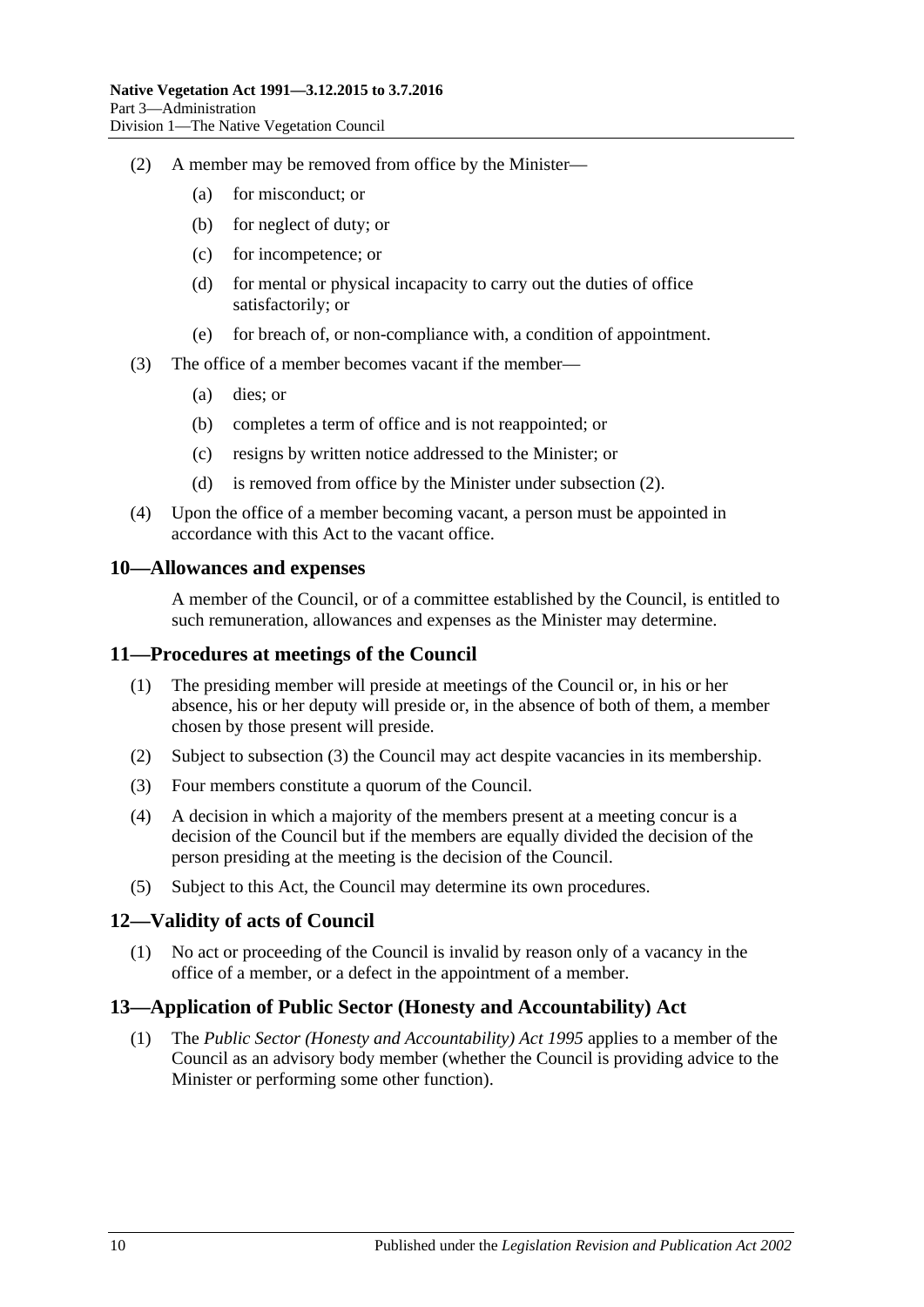(2) A member of the Council will not be taken to have a direct or indirect interest in a matter for the purposes of the *[Public Sector \(Honesty and Accountability\) Act](http://www.legislation.sa.gov.au/index.aspx?action=legref&type=act&legtitle=Public%20Sector%20(Honesty%20and%20Accountability)%20Act%201995) 1995* by reason only of the fact that the member has an interest in a matter that is shared in common with primary producers generally, or a substantial section of primary producers.

## <span id="page-10-0"></span>**14—Functions of the Council**

- (1) The Council has the following functions:
	- (a) to keep the condition of the native vegetation of the State under review; and
	- (b) to advise the Minister in relation to—
		- (i) the preservation, enhancement and management of existing native vegetation; and
		- (ii) the re-establishment of native vegetation on land where native vegetation has been cleared or degraded; and
		- (iii) research into the preservation, enhancement and management of native vegetation and the re-establishment of native vegetation on cleared land; and
	- (c) to keep the principles of clearance of native vegetation under review and to advise the Minister of any changes to the principles that it considers are necessary or desirable; and
	- (d) to determine applications for consent to clear native vegetation under [Part 5;](#page-23-1) and
	- (da) to assess and respond to applications referred to the Council under the *[Development Act](http://www.legislation.sa.gov.au/index.aspx?action=legref&type=act&legtitle=Development%20Act%201993) 1993*; and
	- (e) to encourage research into the preservation, enhancement and management of existing native vegetation; and
	- (f) to encourage the re-establishment of native vegetation on land from which native vegetation has been cleared; and
	- (g) to administer the Fund pursuant to [Division 3;](#page-12-2) and
	- (h) such other functions as are assigned to the Council under this or any other Act.
- (2) The Council, in performing a function, or exercising a power, under this Act—
	- (a) must take into account, and seek to further, the objects of this Act; and
	- (b) must take into account, and seek to further, the principles of clearance of native vegetation (insofar as they are relevant in the particular circumstances); and
	- (c) must take into account the provisions of the State NRM plan, and any other relevant NRM plan, under the *[Natural Resources Management Act](http://www.legislation.sa.gov.au/index.aspx?action=legref&type=act&legtitle=Natural%20Resources%20Management%20Act%202004) 2004*,

and, in any event, must not act in a manner that is seriously at variance with the principles of clearance of native vegetation.

(3) If the Council has reason to believe that a person may have acted in contravention of this Act, the Council should investigate the matter as expeditiously as possible.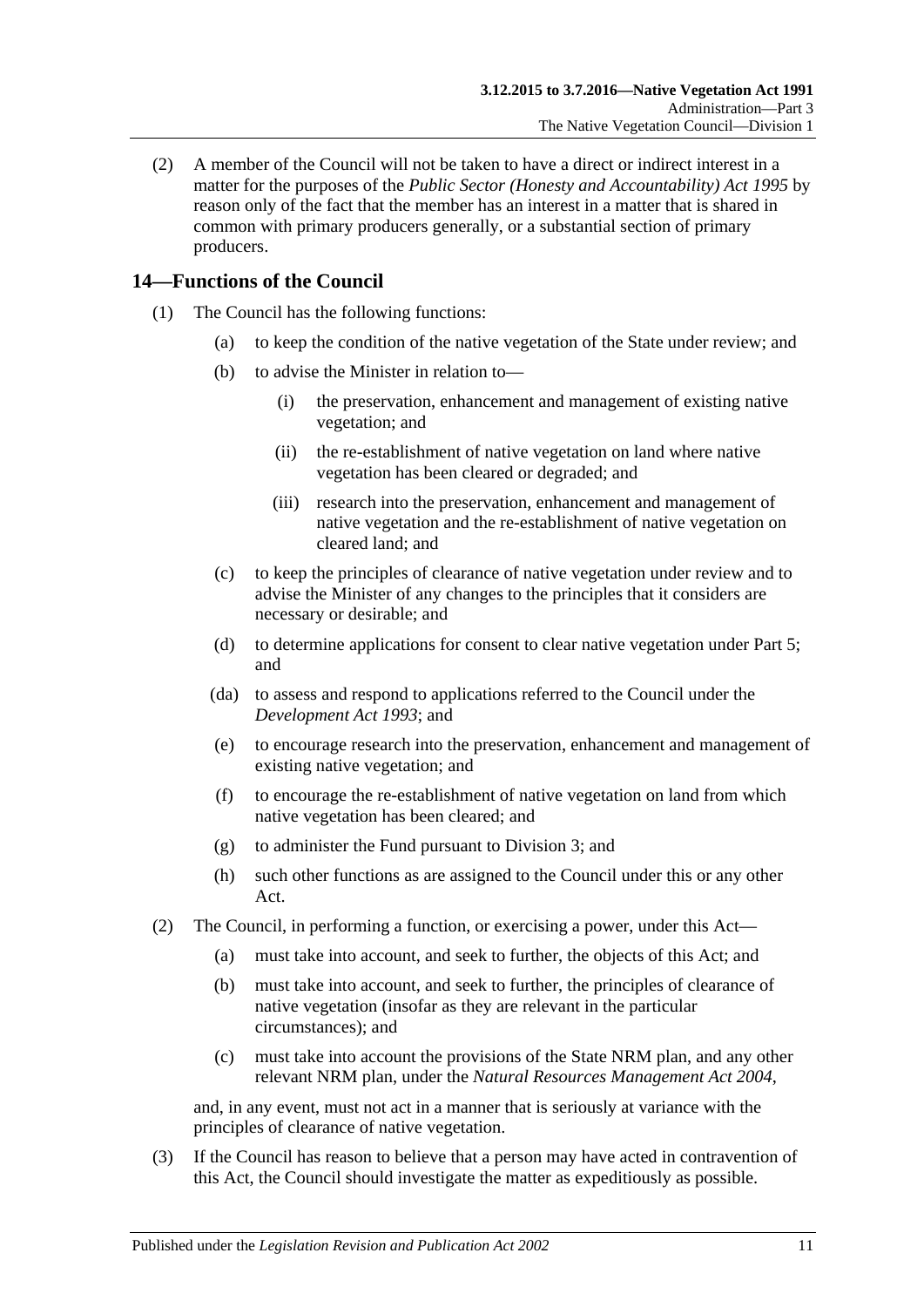#### <span id="page-11-0"></span>**15—Delegation of powers and functions**

- (1) Subject to this Act, the Council may, with the approval of the Minister, delegate any of its powers or functions.
- <span id="page-11-1"></span>(2) A delegation under this section—
	- (a) may be made to—
		- (i) the presiding member or another member of the Council; or
		- (ii) a committee established by the Council (whether or not it consists of or includes a member or members of the Council); or
		- (iii) a local council or other body corporate; or
		- (iv) any other person;
	- (b) may be made subject to such conditions as the Council thinks fit;
	- (c) is revocable at will and does not derogate from the power of the Council to act in any matter itself.
- (3) A delegation and the revocation of a delegation under this section must be in writing.
- (4) A delegation under this section may be made to the person for the time being holding an office or position specified in the delegation.
- <span id="page-11-2"></span>(5) Where the Council delegates powers or functions to a local council in pursuance of this section, the local council may, with the approval of the Council, subdelegate those powers to a committee or officer of the local council.
- (5a) The Council may only make a delegation to a local council or an officer of a local council under [subsection](#page-11-1) (2) with the written approval of the relevant council.
- (5b) The Council may only make a delegation to a local council or an officer of a local council under [subsection](#page-11-1) (2), or approve a subdelegation to a committee or officer of a local council under [subsection](#page-11-2) (5), if—
	- (a) in the case of a delegation to a local council or a subdelegation to a committee—the Council makes it a condition of the delegation or approval (as the case may be) that the local council or committee will, in the exercise or performance of a delegated power or function, seek the advice of a person who holds a qualification in a field of natural resource management, or in biology;
	- (b) in the case of a delegation or subdelegation to an officer of a local council—the officer is a person who holds a qualification in a field of natural resource management, or in biology.
- (6) A person to whom powers or functions are delegated under this section is disqualified from acting in pursuance of the delegation in relation to any matter in which the delegate has a personal interest or a direct or indirect pecuniary interest. Maximum penalty: \$5 000.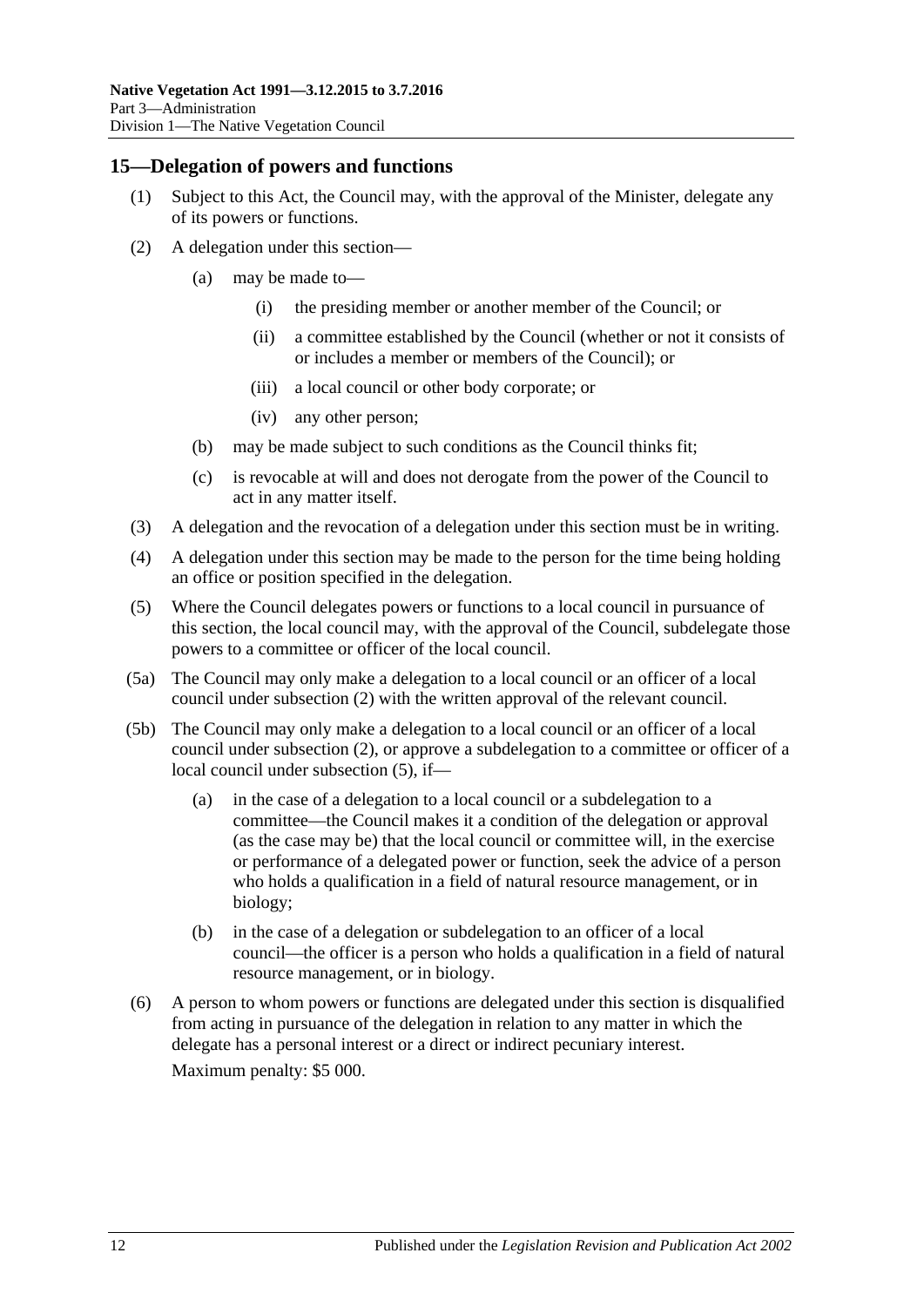(7) A person who is a member of a local council or the governing body of a body corporate to which powers or functions are delegated under this section is disqualified from taking part in any deliberations or decisions of the local council or body corporate made pursuant to the delegation in relation to any matter in which that person has a personal interest or a direct or indirect pecuniary interest.

Maximum penalty: \$5 000.

- (8) Despite a preceding subsection, the Council may only delegate a power to act in relation to any matter within the Murray-Darling Basin with the approval of the Minister to whom the administration of the *[River Murray Act](http://www.legislation.sa.gov.au/index.aspx?action=legref&type=act&legtitle=River%20Murray%20Act%202003) 2003* is committed.
- (9) Despite a preceding subsection, the Council may only delegate a power to act in relation to any matter within the Adelaide Dolphin Sanctuary with the approval of the Minister for the Adelaide Dolphin Sanctuary.

## <span id="page-12-0"></span>**16—Staff**

- (1) There must be a secretary to the Council and such other staff to assist the Council as the Minister thinks fit.
- (2) The secretary and other members of staff are to be Public Service employees.
- (3) The Council may, under an arrangement established by the Minister administering an administrative unit of the Public Service, make use of the services or staff of that administrative unit.

#### <span id="page-12-1"></span>**17—Annual report**

- (1) On or before 31 October in each year, the Council must prepare and present to the Minister a report upon the administration of this Act during the year that ended on the preceding 30 June and must as part of that report, report upon the work of the Council in carrying out its functions and achieving the objects of this Act.
- (2) The report must set out the purposes for which money from the Fund was applied in the relevant year and the amount applied for each purpose and must explain why the Fund was applied in that manner.
- (3) The Minister must, within six sitting days after receiving a report presented under this section, cause copies of the report to be laid before both Houses of Parliament.

# <span id="page-12-2"></span>**Division 3—The Native Vegetation Fund**

#### <span id="page-12-3"></span>**21—The Fund**

- (1) The Native Vegetation Fund is established.
- (2) The Fund is subject to the management and control of the Council.
- <span id="page-12-4"></span>(3) The Fund consists of—
	- (a) money appropriated by Parliament for the purposes of the Fund; and
	- (b) fees payable in respect of applications to the Council to clear native vegetation; and
	- (c) amounts paid into the Fund in accordance with a condition under section  $29(11)(d)$ ; and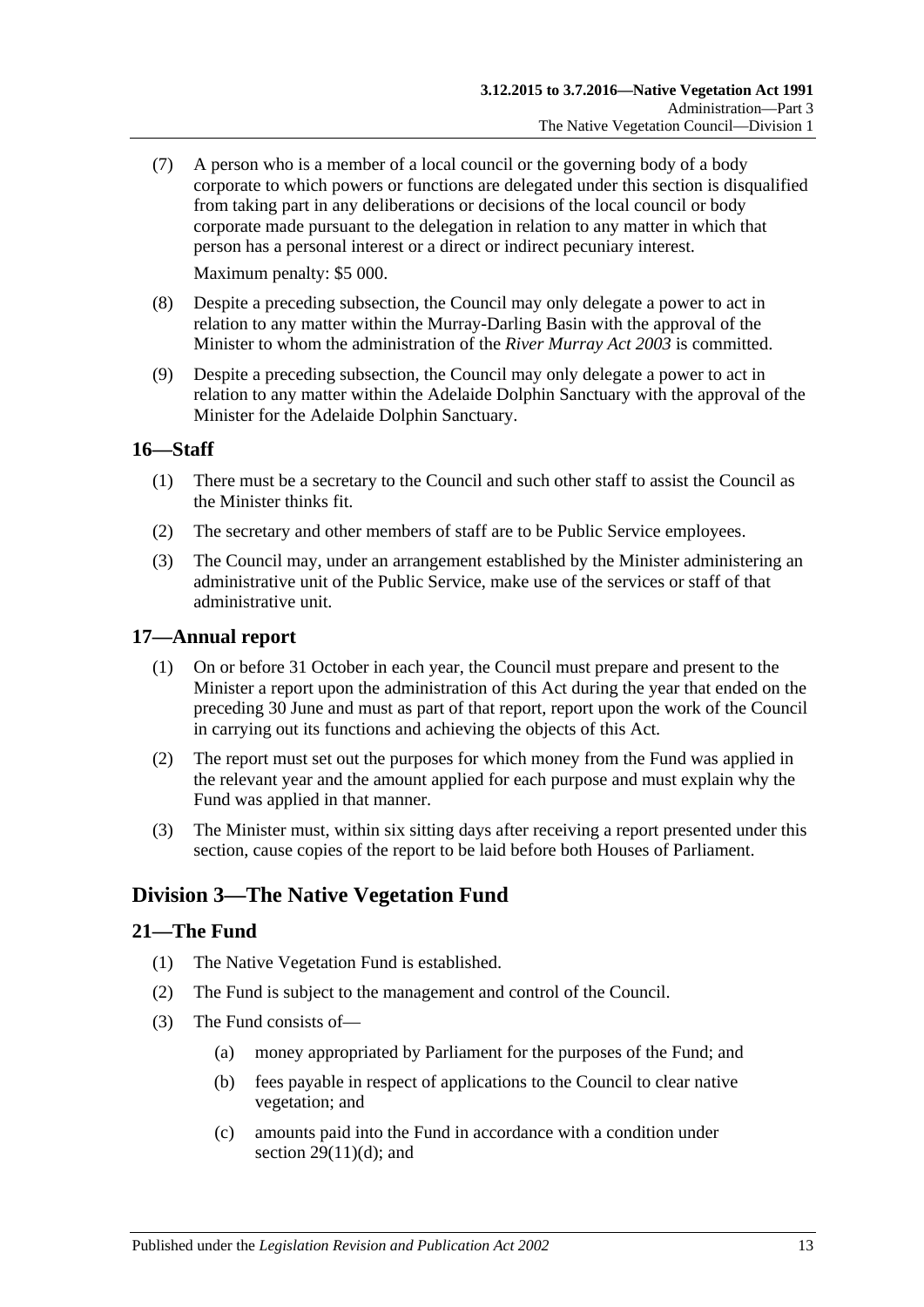- <span id="page-13-0"></span>(ca) expiation fees and penalties recovered in respect of offences against this Act; and
- <span id="page-13-1"></span>(cb) amounts paid into the Fund in accordance with an order under section  $31A(6)$ (f) or [\(g\);](#page-35-1) and
- <span id="page-13-2"></span>(cc) amounts paid into the Fund in accordance with an order under [section](#page-39-0) 31EA; and
- <span id="page-13-3"></span>(cd) amounts paid into the Fund in accordance with any provision made by the regulations; and
- (d) interest and accretions arising from investment of the Fund.
- (3a) If an application to clear native vegetation is made to a local council or other body corporate or other person acting under delegation from the Council, the prescribed fee paid by the applicant under section  $28(3)(b)(ii)(C)$  (excluding the fee prescribed for the report referred to in section  $28(3)(b)(ii)(A))$  may be retained by the local council or other body or person.
- (4) The Fund may, with the approval of the Minister, be invested in a manner determined by the Council.
- (5) The Council may make payments from the Fund in accordance with this Act.
- <span id="page-13-5"></span>(6) Money paid into the Fund under [subsection](#page-12-4)  $(3)(c)$ ,  $(ca)$ ,  $(cc)$  or  $(cd)$  must, as far as practicable, be used—
	- (a) to preserve and maintain native vegetation on land that is within the same region of the State as the relevant land (including preserving and maintaining native vegetation referred to in [paragraph](#page-13-4) (b)); or
	- (b) to establish or regenerate native vegetation on land that is within the same region of the State as the relevant land and that has been selected by the Council for that purpose after having regard to the Regional Biodiversity Plan or Plans (if any) approved by the Minister that apply within that region.
- <span id="page-13-6"></span><span id="page-13-4"></span>(6a) However, the Council may use the money referred to in [subsection](#page-13-5) (6) to establish, regenerate or maintain native vegetation in a region of the State other than the region where the relevant land is located if—
	- (a) the Council is satisfied that the environmental benefit to be achieved in the other region will outweigh the value of achieving a significant environmental benefit within the region where the relevant land is located; and
	- (b) the native vegetation includes or supports—
		- (i) plants of a rare, vulnerable or endangered species; or
		- (ii) plants that provide habitat for rare, vulnerable or endangered species of native animals; or
		- (iii) the whole, or a part, of a plant community that is rare, vulnerable or endangered; or
		- (iv) a significant remnant of vegetation in an area which has been extensively cleared; and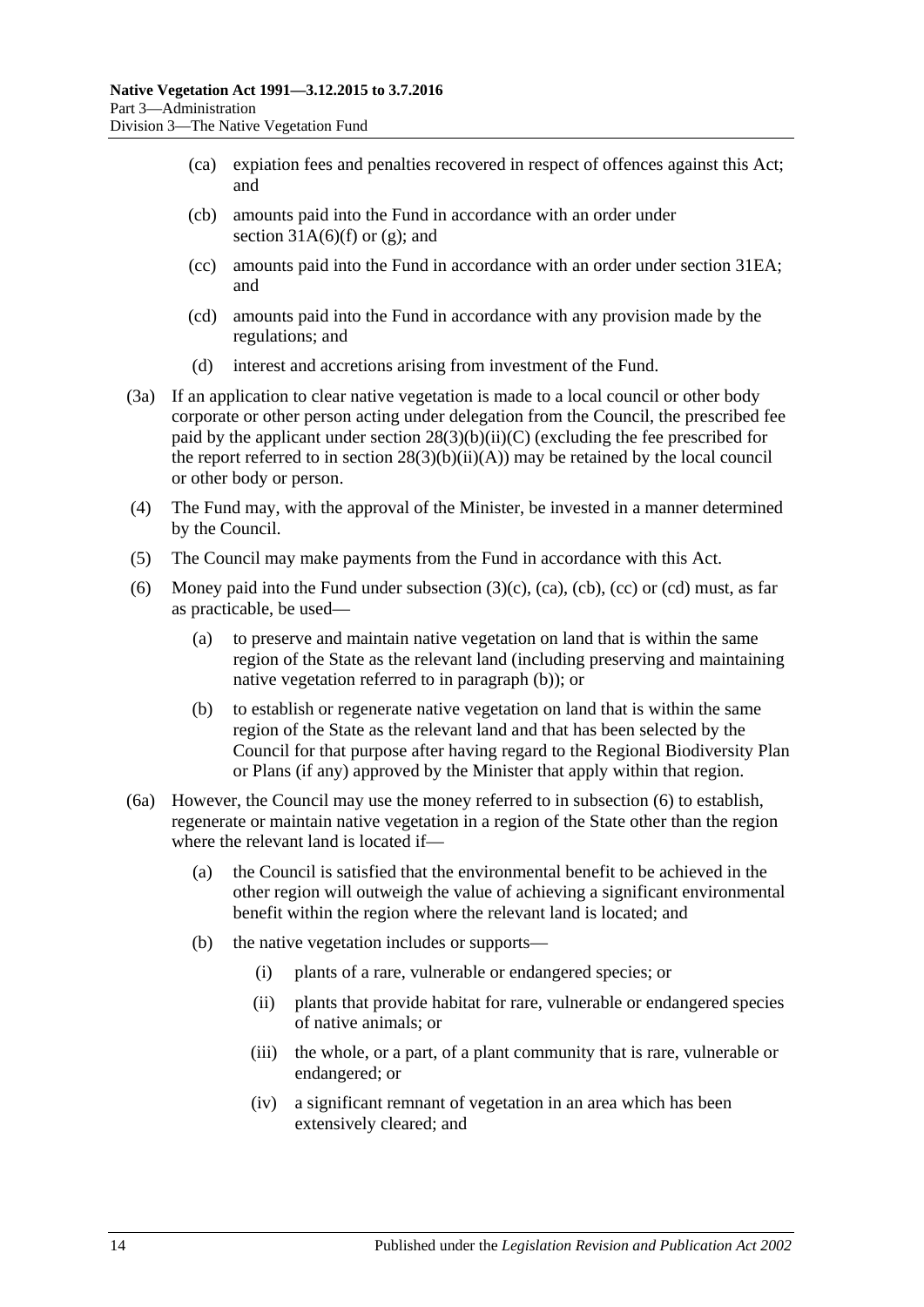- (c) the establishment, regeneration or maintenance of the native vegetation is carried out in accordance with guidelines adopted under [section](#page-18-0) 25 that apply to such establishment, regeneration or maintenance.
- (6b) For the purposes of making an assessment under this section as to whether 2 or more places are within the same region of the State, the Council may take into account such matters as it thinks fit.
- (6c) To avoid doubt, nothing in this section prevents the Council from making a payment from the Fund to the person or body who paid the money into the Fund so that the person or body can establish, regenerate or maintain native vegetation in accordance with this Act.
- (7) In this section—

#### *relevant land* means—

- (a) in a case where [subsection](#page-12-4) (3)(c) applies—land that is to be cleared under the consent to which the relevant condition relates;
- (b) in a case where [subsection](#page-13-0)  $(3)(ca)$ , [\(cb\)](#page-13-1) or [\(cc\)](#page-13-2) applies—land on which the native vegetation involved in the offence or breach of the Act by virtue of which the relevant amount became payable was grown or was situated;
- (c) in a case where [subsection](#page-13-3)  $(3)(cd)$  applies—land on which the native vegetation that is relevant to the operation of the particular regulation was grown or was situated.

## <span id="page-14-0"></span>**22—Accounts and audit**

- (1) The Council must keep proper accounts of receipts and payments in relation to the Fund.
- (2) The Auditor-General may at any time, and must at least once in each year, audit the accounts of the Fund.

# <span id="page-14-1"></span>**Part 4—Heritage agreements, proposals for revegetation and financial and other assistance**

# <span id="page-14-2"></span>**Division 1—Heritage agreements**

## <span id="page-14-3"></span>**23—Heritage agreements**

- (1) The Minister may enter into a heritage agreement with the owner of land—
	- (a) where native vegetation is growing or situated and the Minister considers that provision should be made for the preservation or enhancement of the native vegetation; or
	- (b) where the land has been re-vegetated with plants of one or more species indigenous to the local area so as to be representative of a naturally occurring plant community and the Minister considers, after having regard to the Regional Biodiversity Plan or Plans (if any) approved by the Minister, and associated pre-European vegetation mapping (if any) undertaken by the Minister, that apply in the vicinity of the relevant land, that provision should be made for the preservation or enhancement of that vegetation.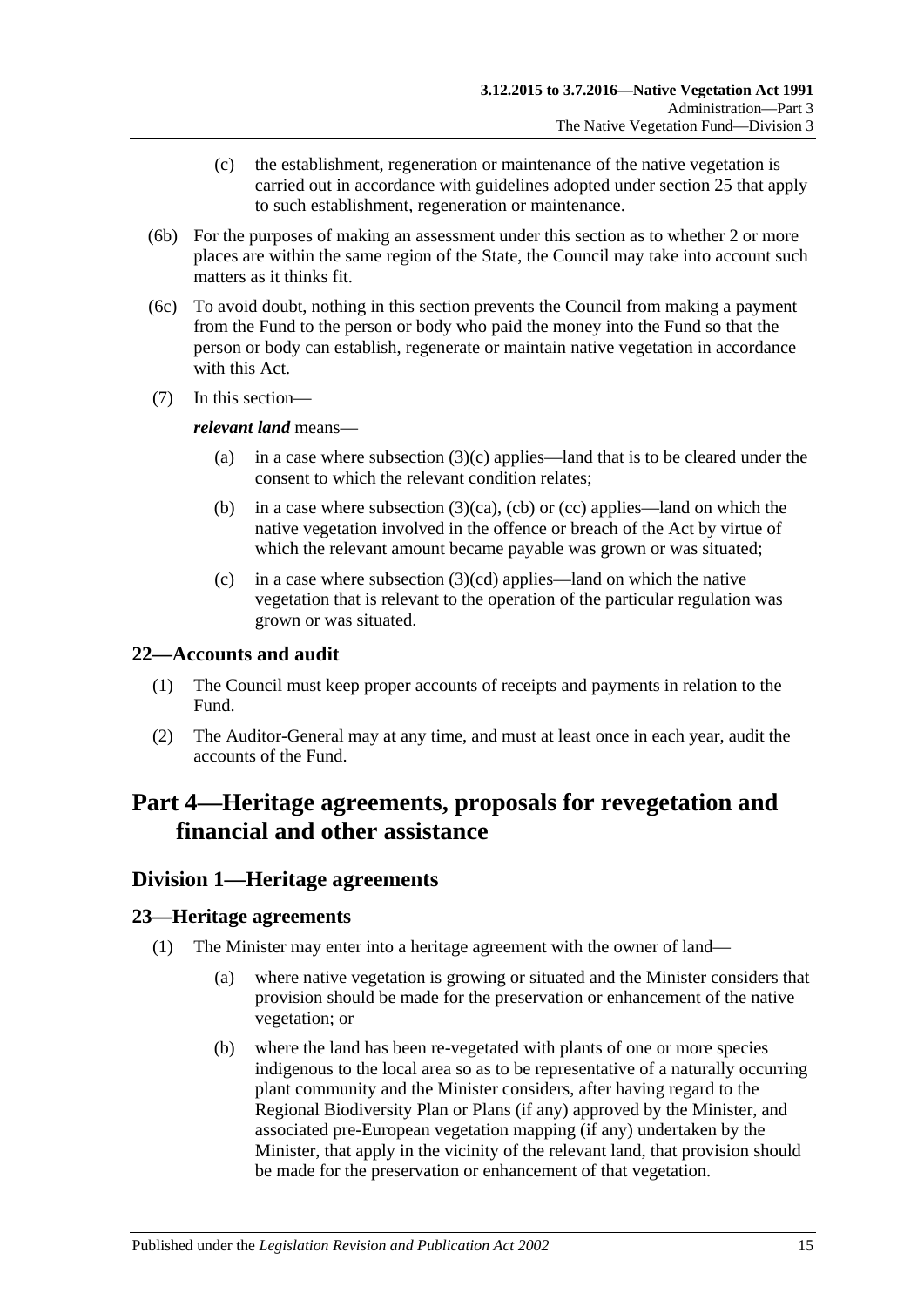Part 4—Heritage agreements, proposals for revegetation and financial and other assistance Division 1—Heritage agreements

- (2) A heritage agreement attaches to the land and is binding on the current owner of the land whether or not that owner was the person with whom the agreement was made.
- (3) The Minister may, by agreement with the owner of the land to which a heritage agreement applies, vary or terminate the agreement.
- (4) A heritage agreement is, to the extent specified in the agreement, binding on the occupier of the land.
- (5) The Minister must not enter into, vary or terminate a heritage agreement under this section without first consulting and obtaining the approval of the Council.

#### <span id="page-15-0"></span>**23A—Effect of heritage agreement**

- (1) A heritage agreement may contain any provision for the preservation or enhancement of native vegetation.
- <span id="page-15-2"></span>(2) A heritage agreement may, for example—
	- (a) restrict the use of land to which it applies;
	- (b) require specified work or work of a specified kind to be carried out in accordance with specified standards on the land;
	- (c) restrict the nature of work that may be carried out on the land;
	- (d) provide for the management of the land, native vegetation on the land or any animals living on or visiting the land in accordance with a particular management plan or in accordance with management plans to be agreed from time to time between the Minister and the owner;
	- (e) provide for remission of rates or taxes in respect of the land;
	- (f) provide for the Minister to pay to the owner of the land an amount in respect of the decrease in the value of the land resulting from the execution of the heritage agreement and noting by the Registrar-General of the fact that it has come into force;
	- (g) provide for the Minister to pay to the owner of the land an amount as an incentive to enter into the heritage agreement.
- (3) A term of a heritage agreement providing for the remission of rates or taxes has effect despite any law to the contrary.
- (4) The amount that the Minister agrees to pay in respect of the decrease in the value of the land referred to in [subsection](#page-15-2) (2) must not exceed the amount of the decrease determined by the Valuer-General.
- (5) Any money required by the Minister to meet his or her obligations under a heritage agreement entered into under this section must be paid to the Minister from the Fund.

#### <span id="page-15-1"></span>**23B—Registration of heritage agreements**

- (1) The Council must keep a register of heritage agreements entered into under this Act and must include in the register any agreement varying or terminating a heritage agreement.
- (2) The register must be kept available for public inspection at the office of the Council during ordinary office hours.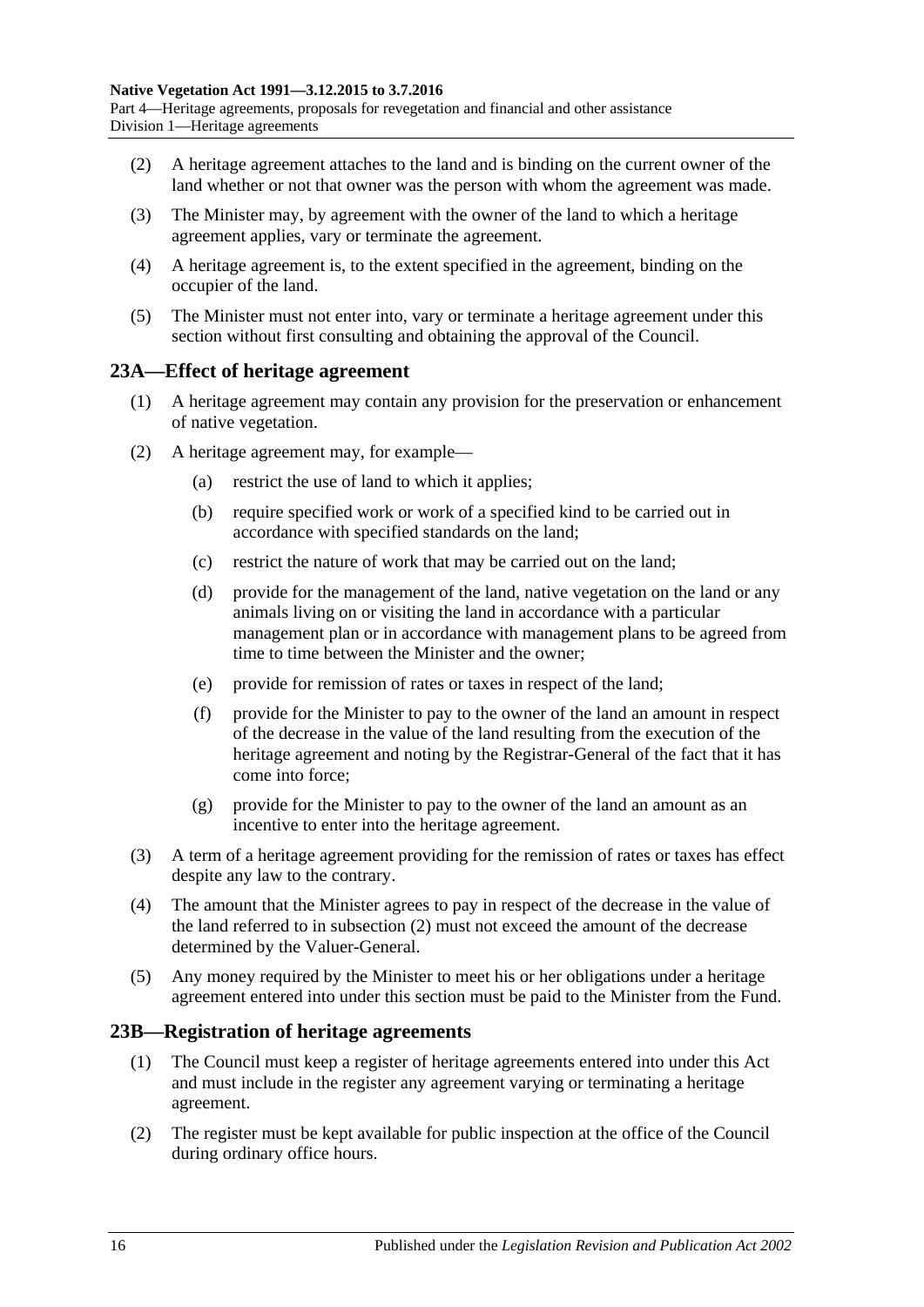(3) When the Minister enters into a heritage agreement, or an agreement varying or terminating a heritage agreement, the Registrar-General must, on application by the Minister or another party to the agreement, note the agreement against the relevant instrument of title or, in the case of land not under the *[Real Property Act](http://www.legislation.sa.gov.au/index.aspx?action=legref&type=act&legtitle=Real%20Property%20Act%201886) 1886*, against the land (and, subject to an appropriate application under this subsection, must ensure that the note is not removed once made).

# <span id="page-16-0"></span>**Division 2—Approval by the Council of proposal for revegetation**

# <span id="page-16-1"></span>**23D—Application of Division**

This Division applies to native vegetation if—

- (a) the Council has declared that this Division applies to the vegetation under [section](#page-16-2) 23E; or
- (b) the vegetation is established pursuant to a proposal approved by the Council under [section](#page-16-3) 23F.

# <span id="page-16-2"></span>**23E—Declaration in relation to existing vegetation**

The Council may, on the application of the owner of land that has been revegetated with plants of one or more species indigenous to South Australia, declare that this Division applies to the vegetation if, in its opinion, the value of the vegetation is sufficient to warrant the application of the controls against clearance under [Part 5.](#page-23-1)

## <span id="page-16-3"></span>**23F—Proposal for revegetation of land**

An owner of land who wishes to revegetate the land with plants of one or more species indigenous to the local area that will be representative of a naturally occurring plant community may submit the proposal to the Council for approval.

## <span id="page-16-4"></span>**23G—Information required on application or submission**

The landowner's application under [section](#page-16-2) 23E or submission under [section](#page-16-3) 23F must be in a form approved by the Council and must include, or be accompanied by, such information as the Council requires.

# <span id="page-16-5"></span>**23H—Decision by the Council**

- (1) If, in the opinion of the Council after having regard to the Regional Biodiversity Plan or Plans (if any) prepared by the Minister, and associated pre-European vegetation mapping (if any) undertaken by the Minister, that apply in the vicinity of the relevant land, and any other matter considered relevant by the Council, the value of the native vegetation referred to in [section](#page-16-2) 23E or [23F](#page-16-3) is, or will be, sufficient to warrant application of the controls against clearance under [Part 5,](#page-23-1) it may make a declaration in relation to the vegetation under [section](#page-16-2) 23E or approve the proposal under [section](#page-16-3) 23F.
- <span id="page-16-6"></span>(2) The Council may, if it thinks it appropriate to do so, vary or revoke a declaration or approval made or given under this Division.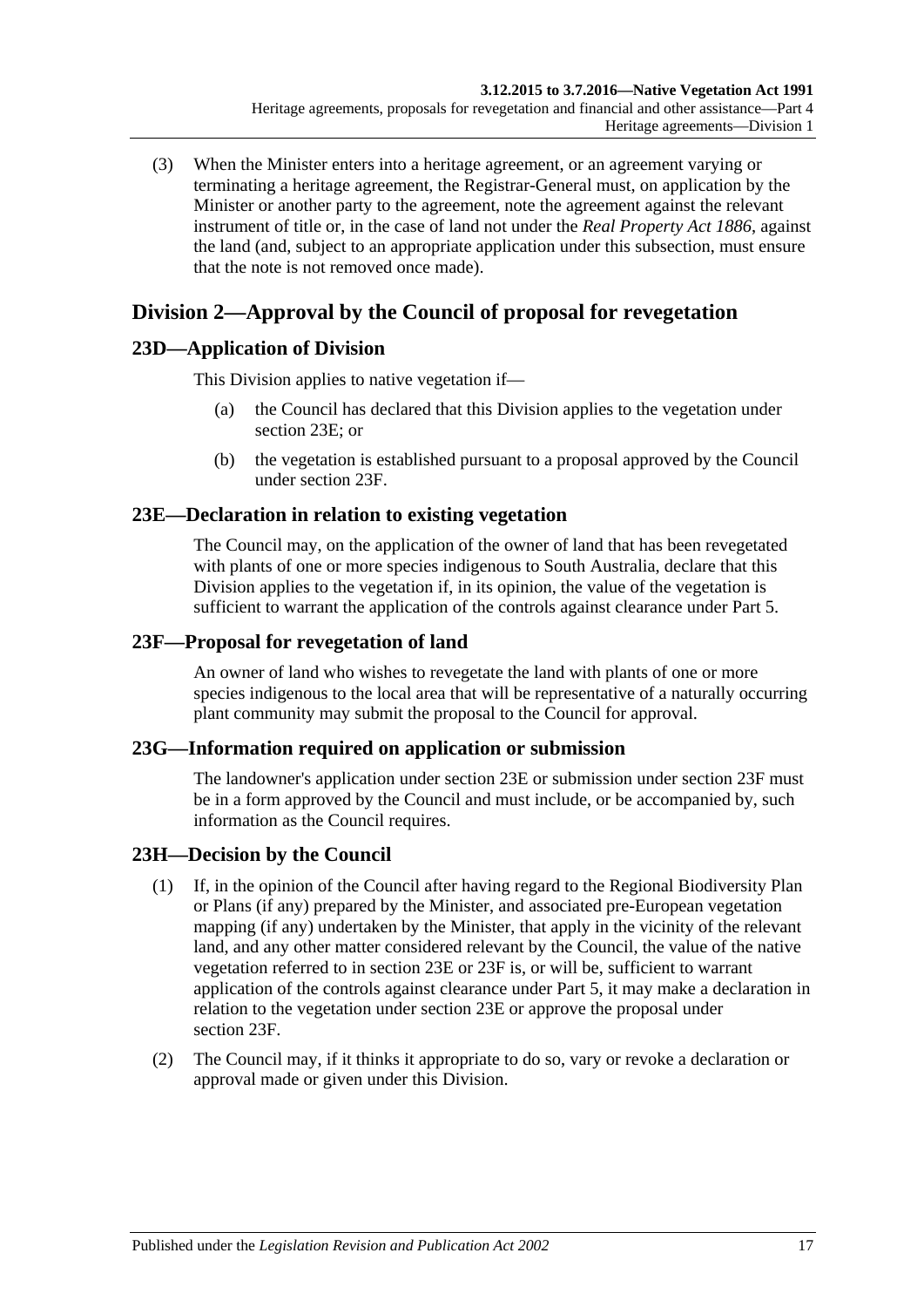Division 2—Approval by the Council of proposal for revegetation

## <span id="page-17-0"></span>**23I—Noting of Council's approval against the title to the land**

- (1) Where the Council has made a declaration or given its approval under this Division, it must inform the Registrar-General in writing of the declaration or approval and must provide the Registrar-General with such further information as he or she requires to comply with [subsection](#page-17-3) (3).
- (2) However, the Council need not proceed to inform the Registrar-General of an approval under [section](#page-16-3) 23F until the Council is satisfied that it is appropriate to do so in accordance with the terms of the approval.
- <span id="page-17-3"></span>(3) The Registrar-General must note the declaration or approval against the relevant instrument of title for the land or, in the case of land not under the *[Real Property](http://www.legislation.sa.gov.au/index.aspx?action=legref&type=act&legtitle=Real%20Property%20Act%201886)  Act [1886](http://www.legislation.sa.gov.au/index.aspx?action=legref&type=act&legtitle=Real%20Property%20Act%201886)*, against the land.
- (4) The Registrar-General must, on application by the Council after the making of a decision under section [23H\(2\),](#page-16-6) vary or cancel a note under [subsection](#page-17-3) (3) (but must otherwise ensure that the note is not removed once made).

# <span id="page-17-1"></span>**Division 3—Financial and other assistance**

#### <span id="page-17-4"></span><span id="page-17-2"></span>**24—Assistance to landowners**

- (1) An owner of land that is subject to a heritage agreement may apply to the Council for financial or other assistance in—
	- (a) managing the land, native vegetation on the land or any animals living on or visiting the land;
	- (b) preserving or enhancing native vegetation on the land;
	- (c) establishing native vegetation on the land;
	- (d) undertaking research in relation to the preservation, enhancement or management of native vegetation on the land or of animals living on or visiting the land.
- (1a) An owner of land in relation to which a proposal has been approved by the Council under [Division 2](#page-16-0) may apply to the Council for financial assistance in establishing native vegetation on the land in accordance with the proposal.
- (2) An application must be in a form approved by the Council and must set out the applicant's proposals for the application of the assistance requested by the applicant.
- (3) The applicant's proposals must be based on guidelines adopted by the Council under this Part.
- (4) The Council may grant an application for assistance subject to such conditions as it thinks fit including, in the case of an application under [subsection](#page-17-4) (1), the execution of an agreement varying the heritage agreement in a manner approved by the Council.
- (5) Money payable by way of financial assistance under this section must be paid from the Fund.
- <span id="page-17-5"></span>(6) Where, in the opinion of the Council, a person to whom the Council has granted financial assistance under this section—
	- (a) contravenes or fails to comply with a condition attached to the grant of the assistance; or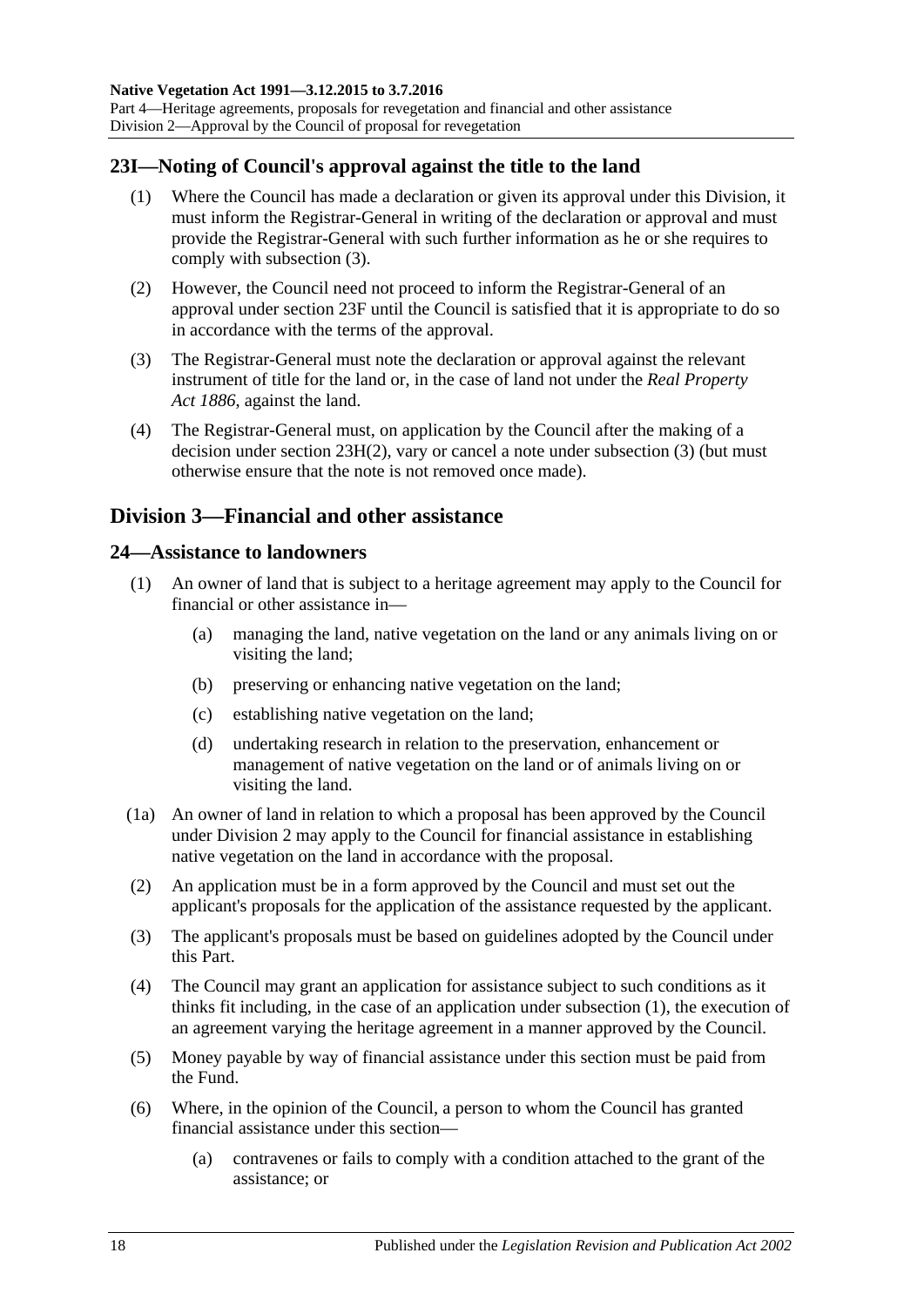(b) fails, within a reasonable time, to apply the amount granted for the purpose for which it was granted,

the Council may serve written notice on that person demanding repayment of the amount granted or such lesser amount as is specified in the notice.

- <span id="page-18-1"></span>(7) An amount demanded by the Council under [subsection](#page-17-5) (6) is a debt due by the person from whom it is demanded to the Council and upon recovery must be paid by the Council into the Fund.
- (8) A court that is considering a claim for payment of a debt referred to in [subsection](#page-18-1) (7) may refuse to order payment of all or part of the amount claimed if, in its opinion, the person to whom the financial assistance was granted has applied it in accordance with the conditions on which it was granted or in accordance with what he or she genuinely believed to be the conditions on which it was granted.

## <span id="page-18-0"></span>**25—Guidelines for the application of assistance and the management of native vegetation**

- (1) The Council must prepare draft guidelines in relation to—
	- (a) the application of financial and other assistance provided by the Council; and
	- (b) the management of native vegetation; and
	- (ba) the establishment, regeneration or maintenance of native vegetation under [section](#page-13-6) 21(6a); and
	- (c) the operation of [section](#page-29-0) 29(4a); and
	- (d) clearing vegetation by the process commonly known as a cold burn; and
	- (e) any other matter required by the regulations.
- <span id="page-18-4"></span><span id="page-18-3"></span><span id="page-18-2"></span>(2) After preparation of the draft guidelines the Council must—
	- (a) by public advertisement, invite members of the public to make representations to the Council (within a period of not less than two months following publication of the advertisement) as to matters that should be addressed by the guidelines; and
	- (ab) submit the guidelines to the Minister for comment; and
	- (b) submit the guidelines for comment by the regional NRM board for the NRM region to which the guidelines relate; and
	- (c) where the guidelines relate to pastoral land, submit the guidelines to the Pastoral Board for comment; and
	- (e) where the guidelines relate to land within the area of a local council, submit the guidelines to the Local Government Association of South Australia for comment; and
	- (f) submit the guidelines to Primary Producers SA Incorporated and to the Conservation Council of South Australia Incorporated for comment; and
	- (g) where the guidelines relate to land within the Murray-Darling Basin, submit the guidelines to the Minister to whom the administration of the *[River Murray](http://www.legislation.sa.gov.au/index.aspx?action=legref&type=act&legtitle=River%20Murray%20Act%202003)  Act [2003](http://www.legislation.sa.gov.au/index.aspx?action=legref&type=act&legtitle=River%20Murray%20Act%202003)* is committed for comment.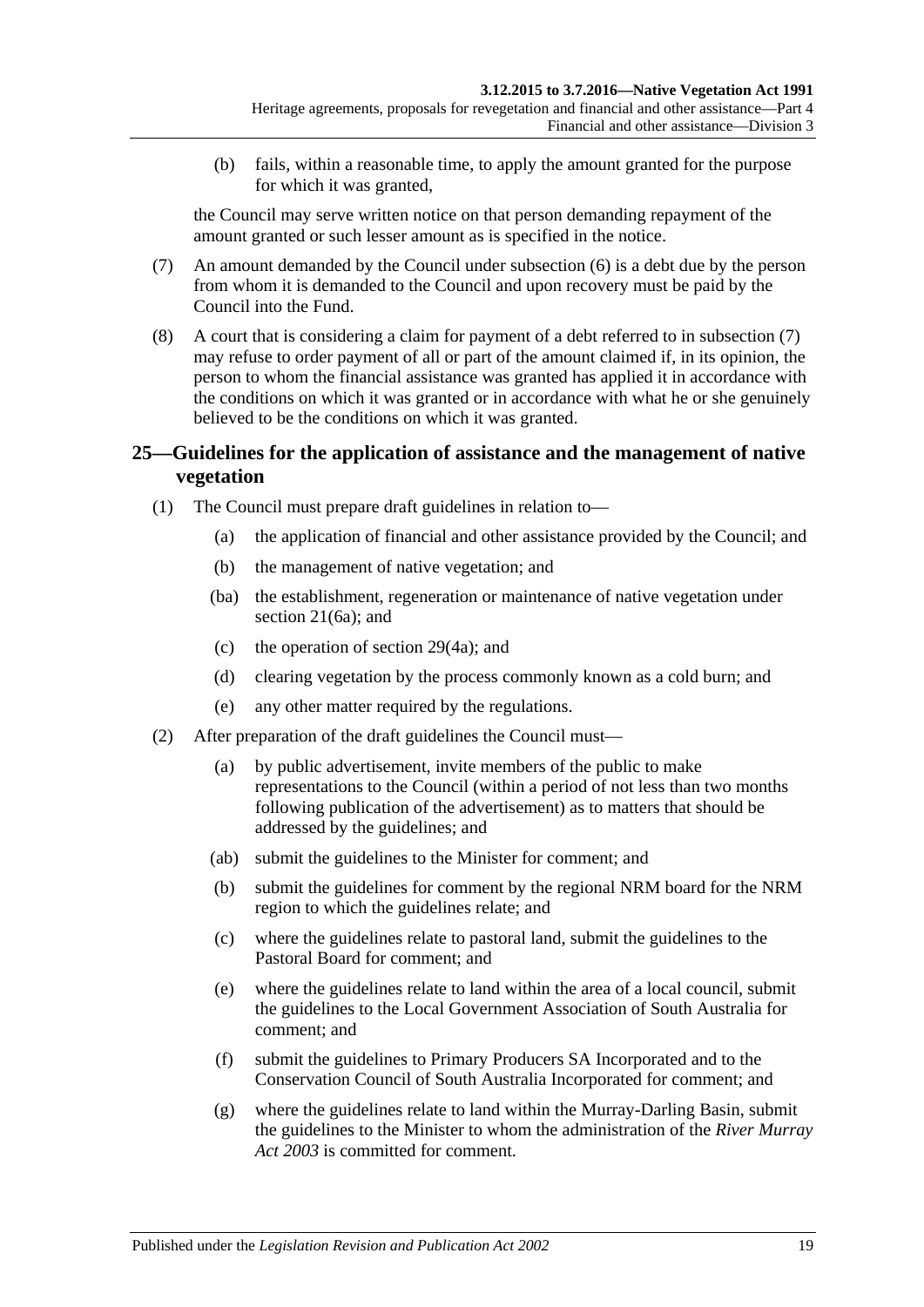- (3) The public advertisement referred to in [subsection](#page-18-2)  $(2)(a)$  must—
	- (a) specify an address at which copies of the draft guidelines may be purchased or inspected;
	- (b) specify an address to which representations in connection with the draft guidelines may be forwarded.
- (3a) Where the guidelines relate to land within the Murray-Darling Basin, the guidelines must seek to further the objects of the *[River Murray Act](http://www.legislation.sa.gov.au/index.aspx?action=legref&type=act&legtitle=River%20Murray%20Act%202003) 2003* and the *Objectives for a Healthy River Murray* under the *[River Murray Act](http://www.legislation.sa.gov.au/index.aspx?action=legref&type=act&legtitle=River%20Murray%20Act%202003) 2003* (insofar as they may be relevant).
- (3b) Where the guidelines relate to land within the Adelaide Dolphin Sanctuary, the guidelines must seek to further the objects and objectives of the *[Adelaide Dolphin](http://www.legislation.sa.gov.au/index.aspx?action=legref&type=act&legtitle=Adelaide%20Dolphin%20Sanctuary%20Act%202005)  [Sanctuary Act](http://www.legislation.sa.gov.au/index.aspx?action=legref&type=act&legtitle=Adelaide%20Dolphin%20Sanctuary%20Act%202005) 2005* (insofar as they may be relevant).
- (4) The Council may adopt the draft guidelines with, or without, amendment but must, before adopting them, consider all representations made by members of the public and comments made pursuant to [subsection](#page-18-3) (2).
- (5) The Council must, by public advertisement, specify an address at which copies of guidelines adopted by the Council may be purchased or inspected.
- (5a) The Council may, by following the procedures required by this section for the preparation and adoption of the initial guidelines, prepare and adopt guidelines varying or replacing guidelines previously adopted under this section.
- (5b) Where the Council thinks it is desirable to take the time to consult on proposed guidelines in more detail than is required by this section, it may prepare and adopt guidelines under this section as an interim measure with the intention of varying or replacing them if necessary after it has had time for further consultation.
- (5c) For the purposes of this section, draft guidelines in relation to the application of financial and other assistance will only be taken to relate to an NRM region, pastoral land, the Murray-Darling Basin or the Adelaide Dolphin Sanctuary if the guidelines explicitly state that they do.
- (6) In this section—

*public advertisement* means an advertisement published in the Gazette and in a newspaper circulating throughout the State.

# <span id="page-19-0"></span>**Part 4A—Credit, assignment and third party establishment of environmental benefits**

# <span id="page-19-1"></span>**25A—Credit for environmental benefits**

- $(1)$  If—
	- (a) a person—
		- (i) has achieved an environmental benefit (not being a benefit required in relation to a consent to clear native vegetation or under any other requirement under this Act); or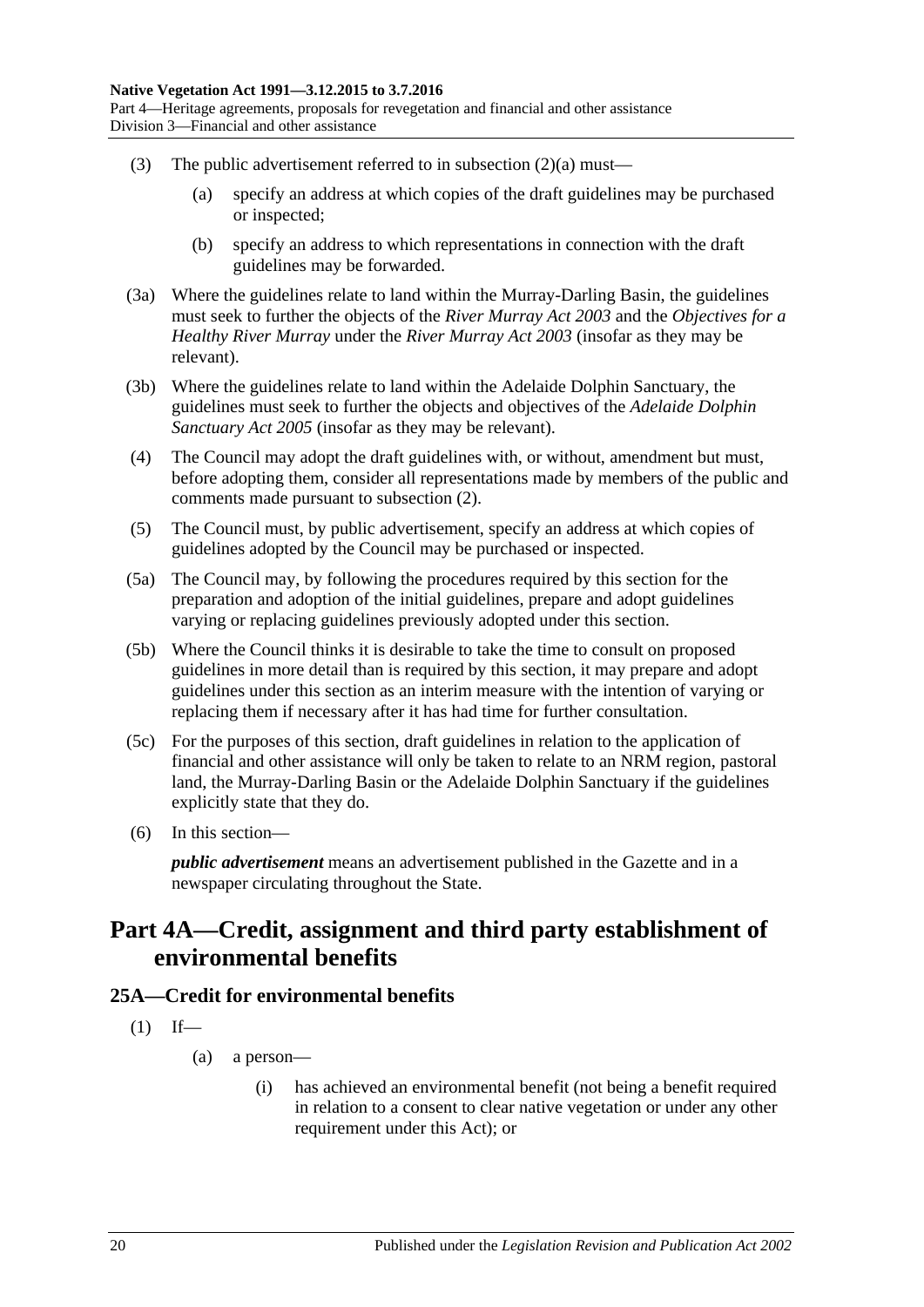Credit, assignment and third party establishment of environmental benefits—Part 4A

- (ii) has, in accordance with a consent to clear native vegetation, achieved an environmental benefit that exceeds the value of the minimum benefit needed to offset the loss of the cleared vegetation; and
- <span id="page-20-1"></span>(b) the Council is satisfied that the benefit or excess benefit (as the case requires) is of a significant value,

the Council may, for the purposes of this Act—

- (c) credit the person with having achieved an environmental benefit of a value determined by the Council (whether monetary or otherwise); and
- <span id="page-20-3"></span>(d) take into account and apply the value of the credit (adjusted to reflect the value, in the Council's opinion, of the native vegetation the subject of the credit at the time it is so applied) to—
	- (i) an amount of environmental benefit the person must achieve; or
	- (ii) an amount of compensation proposed to be paid into the Fund under [section](#page-28-2) 28(4); or
	- (iii) an amount to be paid into the Fund under any other provision of this Act as an alternative to achieving an environmental benefit.
- (2) In determining the value of an excess benefit contemplated by [subsection](#page-20-1)  $(1)(a)(ii)$ , the Council must have regard to the approximate difference between the value of the environmental benefit achieved by the person and the value of the environmental benefit that would, in the Council's opinion, have been the minimum the person would have been required to achieve in the circumstances.

## <span id="page-20-2"></span><span id="page-20-0"></span>**25B—Assignment of credit**

- (1) Subject to this section, a person credited under [section](#page-19-1) 25A with having achieved an environmental benefit (the *assignor*) may, with the written approval of the Council, assign the whole or part of the credit to another person or body (the *assignee*).
- (2) An application for approval under [subsection](#page-20-2) (1)—
	- (a) must be made in a manner and form determined by the Council; and
	- (b) must be accompanied by such information as the Council may reasonably require; and
	- (c) must be accompanied by the prescribed fee.
- (3) The Council must not give its approval under [subsection](#page-20-2) (1) unless the assignor has complied with any requirement of the Council to do 1 or more of the following:
	- (a) enter into a heritage agreement in respect of the native vegetation that is the subject of the credit to be assigned;
	- (b) enter into a management agreement under [section](#page-22-0) 25D in respect of the native vegetation that is the subject of the credit to be assigned.
- (4) Before giving its approval under [subsection](#page-20-2) (1), the Council must have regard to any Regional Biodiversity Plan or Plans approved by the Minister that apply within any region relevant to the application.
- (5) An approval may be conditional or unconditional.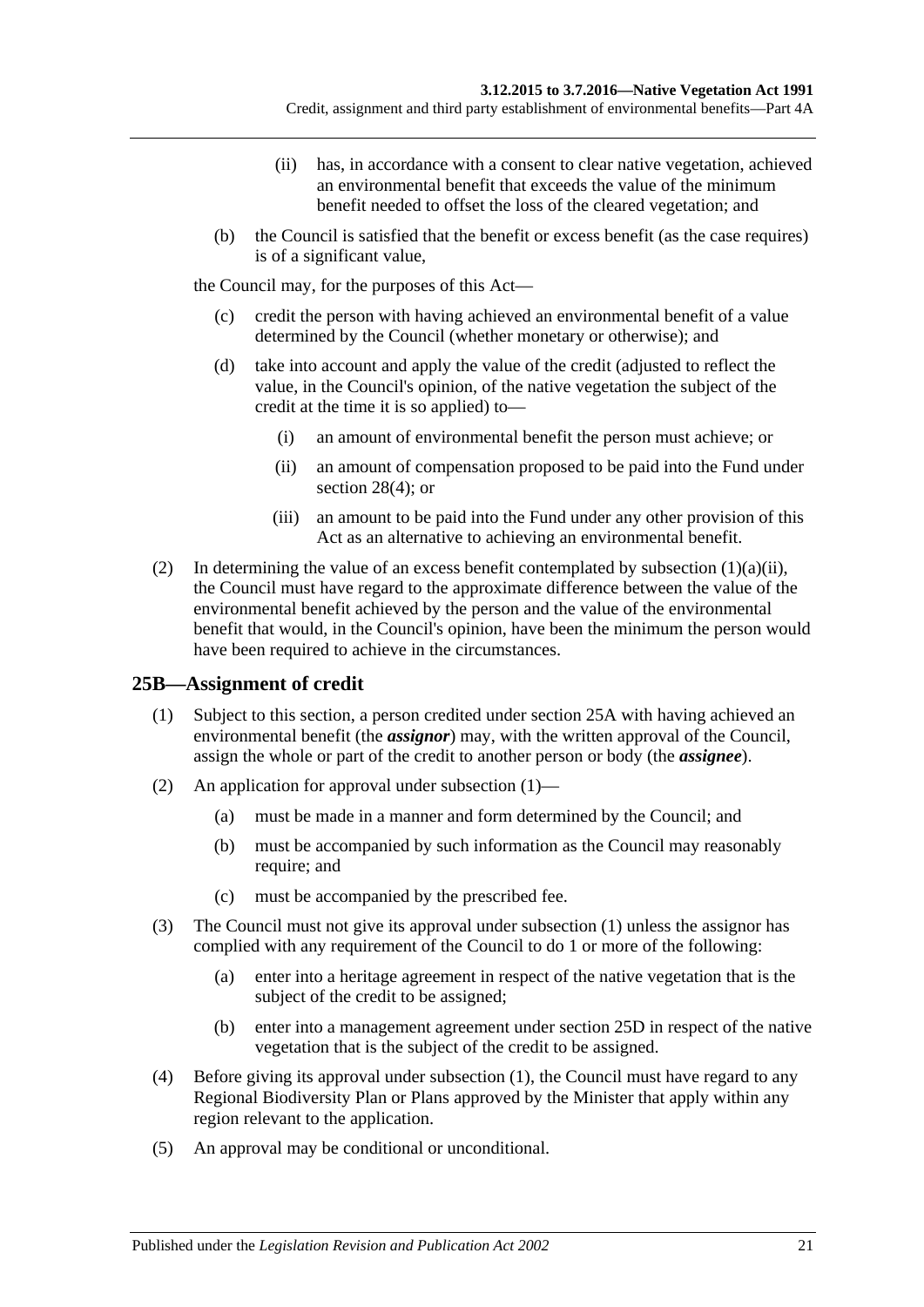Part 4A—Credit, assignment and third party establishment of environmental benefits

- (6) A condition of an approval is binding on, and enforceable against—
	- (a) the assignor; and
	- (b) all owners and occupiers, and subsequent owners and occupiers, of the land on which the native vegetation that is the subject of the assigned credit is growing or situated.
- (7) The Council may, by notice in writing, vary or revoke a condition of an approval.
- (8) An approval remains in force for the period specified by the Council in the approval, or for such longer period as the Council may fix on application by the assignor or assignee.
- (9) The Council must inform the Registrar-General in writing of all conditions imposed under this section that relate to land and must provide the Registrar-General with such further information as the Registrar-General requires to comply with [subsection](#page-21-1) (10).
- <span id="page-21-1"></span>(10) The Registrar-General must note the conditions against the relevant instrument of title for the land or, in the case of land not under the *[Real Property Act](http://www.legislation.sa.gov.au/index.aspx?action=legref&type=act&legtitle=Real%20Property%20Act%201886) 1886*, against the land.
- (11) The Registrar-General must, on the application of the Council after the variation or revocation of a condition under this section, vary or cancel a note under [subsection](#page-21-1) (10) (but must otherwise ensure that the note is not removed once made).
- (12) For the purposes of this Act—
	- (a) credit assigned under this section will be taken to be credit of the assignee;
	- (b) an assignment of credit that contravenes this section is, unless the Council determines otherwise, void and of no effect.

## <span id="page-21-0"></span>**25C—Achievement of environmental benefit by accredited third party provider**

- <span id="page-21-2"></span>(1) Subject to this section, a requirement under this Act that an environmental benefit be achieved by a person (the *proponent*) may, with the written approval of the Council, be satisfied by means of the achievement of the environmental benefit by an accredited third party provider.
- (2) An application for approval under [subsection](#page-21-2) (1)—
	- (a) must be made in a manner and form determined by the Council; and
	- (b) must be accompanied by such information as the Council may reasonably require; and
	- (c) must be accompanied by the prescribed fee.
- (3) The Council must not give its approval under [subsection](#page-21-2) (1) unless the accredited third party provider—
	- (a) has entered into a management agreement under [section](#page-22-0) 25D in respect of the native vegetation comprising the environmental benefit; and
	- (b) has complied with any other requirements prescribed by the regulations for the purposes of this section.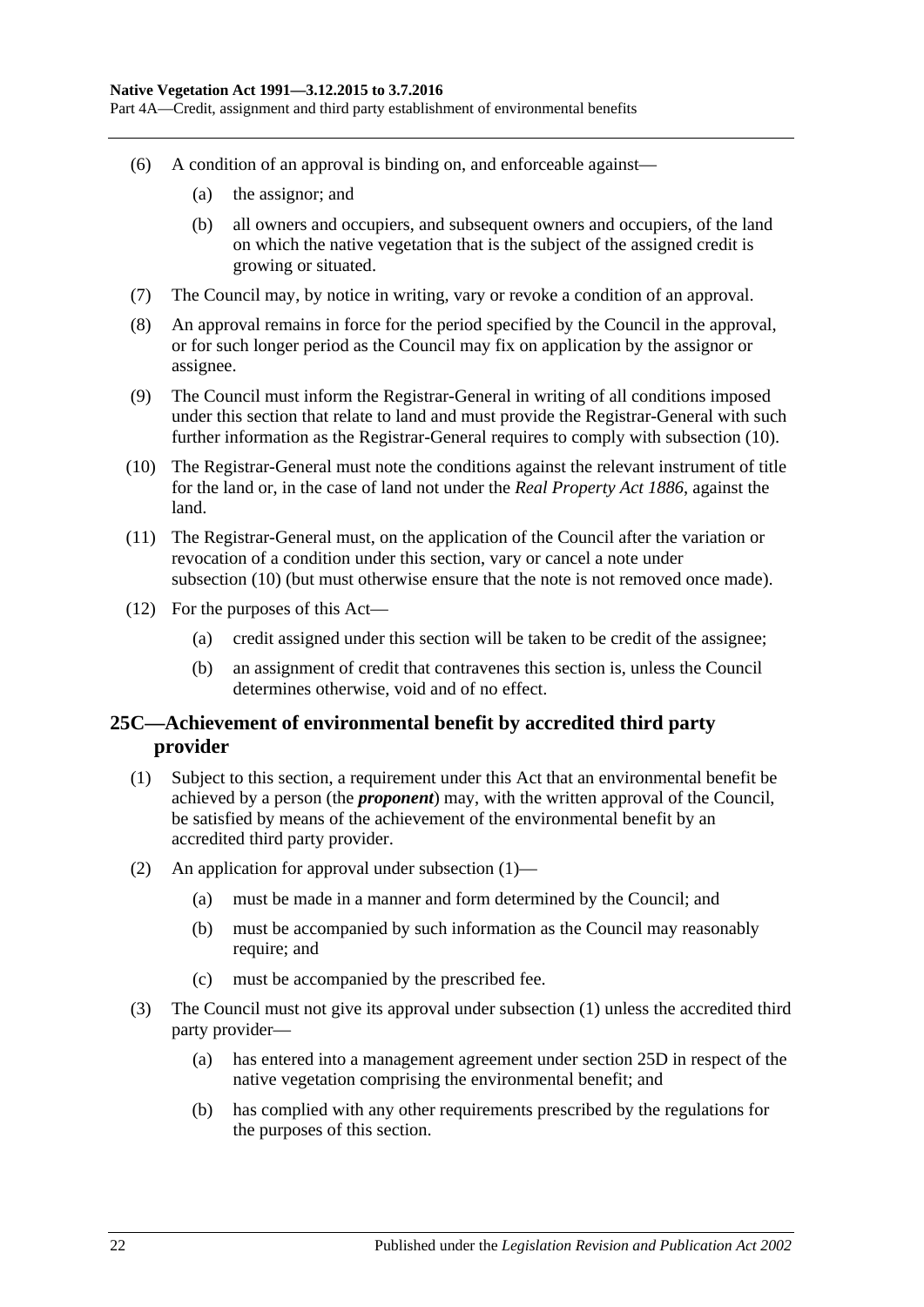- (4) Before giving its approval under [subsection](#page-21-2) (1), the Council must have regard to any Regional Biodiversity Plan or Plans approved by the Minister that apply within any region relevant to the application.
- (5) An approval may be conditional or unconditional.
- (6) A condition of an approval is binding on, and enforceable against—
	- (a) the accredited third party provider; and
	- (b) all owners and occupiers, and subsequent owners and occupiers, of the land on which the native vegetation comprising the environmental benefit is growing or situated.
- (7) The Council may, by notice in writing, vary or revoke a condition of an approval.
- (8) An approval remains in force for the period specified by the Council in the approval, or for such longer period as the Council may fix on application by the proponent or provider.
- (9) The Council must inform the Registrar-General in writing of all conditions imposed under this section that relate to land and must provide the Registrar-General with such further information as the Registrar-General requires to comply with [subsection](#page-22-1) (10).
- <span id="page-22-1"></span>(10) The Registrar-General must note the conditions against the relevant instrument of title for the land or, in the case of land not under the *[Real Property Act](http://www.legislation.sa.gov.au/index.aspx?action=legref&type=act&legtitle=Real%20Property%20Act%201886) 1886*, against the land.
- (11) The Registrar-General must, on the application of the Council after the variation or revocation of a condition under this section, vary or cancel a note under [subsection](#page-22-1) (10) (but must otherwise ensure that the note is not removed once made).
- (12) In this section—

*accredited third party provider* means a person or body accredited for the purposes of this section in accordance with the regulations.

## <span id="page-22-0"></span>**25D—Management agreements**

- (1) The Minister may enter into a management agreement with—
	- (a) an assignor of credit under [section](#page-20-0) 25B; or
	- (b) an accredited third party provider of an environmental benefit under [section](#page-21-0) 25C.
- (2) A management agreement may contain such provisions for the management of the relevant native vegetation as the Minister thinks fit, including (without limiting the generality of this subsection)—
	- (a) requiring specified work or work of a specified kind to be carried out in accordance with specified standards on the land on which the relevant native vegetation is growing or situated (the *subject land*); and
	- (b) restricting the nature of work or other activities that may be carried out on the subject land.
- (3) A management agreement attaches to the subject land and is binding on the current owner of the subject land whether or not that owner was the person with whom the agreement was made.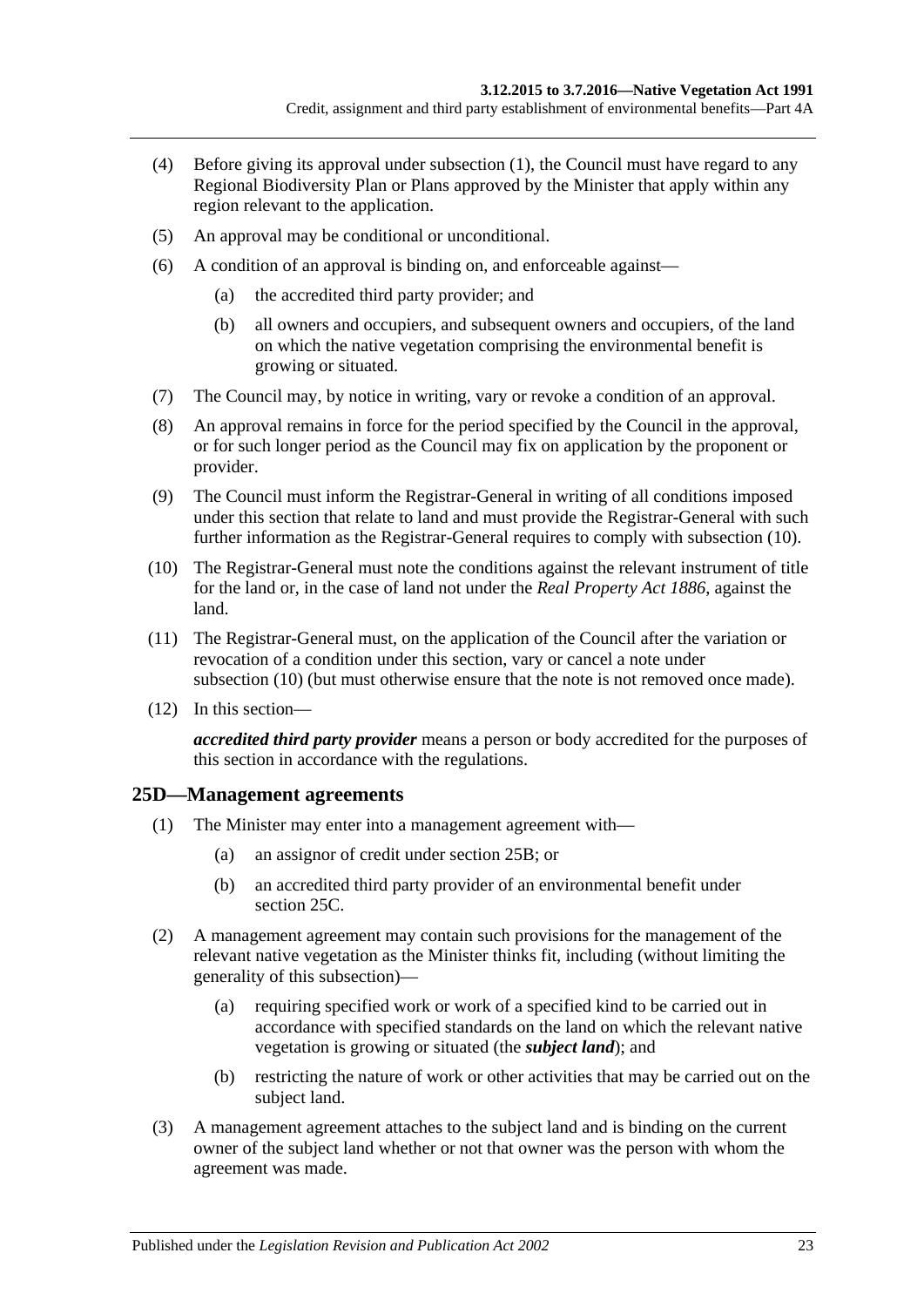Part 4A—Credit, assignment and third party establishment of environmental benefits

- (4) The Minister may, by agreement with the owner of the subject land to which a management agreement applies, vary or terminate the agreement.
- (5) A management agreement is, to the extent specified in the agreement, binding on the occupier of the subject land.
- (6) The Minister must not enter into, vary or terminate a management agreement under this section without first consulting and obtaining the approval of the Council.
- (7) If the Minister enters into a management agreement, or an agreement varying or terminating a management agreement, the Registrar-General must, on application by the Minister, note the agreement against the relevant instrument of title or, in the case of subject land not under the *[Real Property Act](http://www.legislation.sa.gov.au/index.aspx?action=legref&type=act&legtitle=Real%20Property%20Act%201886) 1886*, against the land (and, subject to an appropriate application under this subsection, must ensure that the note is not removed once made).
- (8) In this section—

*relevant native vegetation* means the native vegetation that is the subject of credit assigned under [section](#page-20-0) 25B or that comprises the environmental benefit achieved, or to be achieved, by the accredited third party provider under [section](#page-21-0) 25C (as the case requires).

#### <span id="page-23-0"></span>**25E—Register**

- (1) The Council must keep a register for the purposes of this Part.
- (2) The register must contain the information required by the regulations in relation to—
	- (a) each credit under [section](#page-19-1) 25A; and
	- (b) each application of credit toward the matters contemplated by section  $25A(1)(d)$ ; and
	- (c) each assignment of credit under [section](#page-20-0) 25B; and
	- (d) each achievement of an environmental benefit by accredited third party providers under [section](#page-21-0) 25C; and
	- (e) each management agreement under [section](#page-22-0) 25D,

and may contain any other information the Council thinks fit.

(3) The register must be kept available for public inspection, without fee, at the office of the Council during ordinary office hours.

# <span id="page-23-2"></span><span id="page-23-1"></span>**Part 5—Clearance and enforcement**

## **Division 1—Control of clearance**

# <span id="page-23-4"></span><span id="page-23-3"></span>**26—Offence of clearing native vegetation contrary to this Part**

(1) A person must not clear native vegetation unless the clearance is in accordance with this Part.

Maximum penalty: A sum calculated at the prescribed rate for each hectare (or part of a hectare) of the land in relation to which the offence was committed or \$100 000, whichever is greater.

Expiation fee: \$750.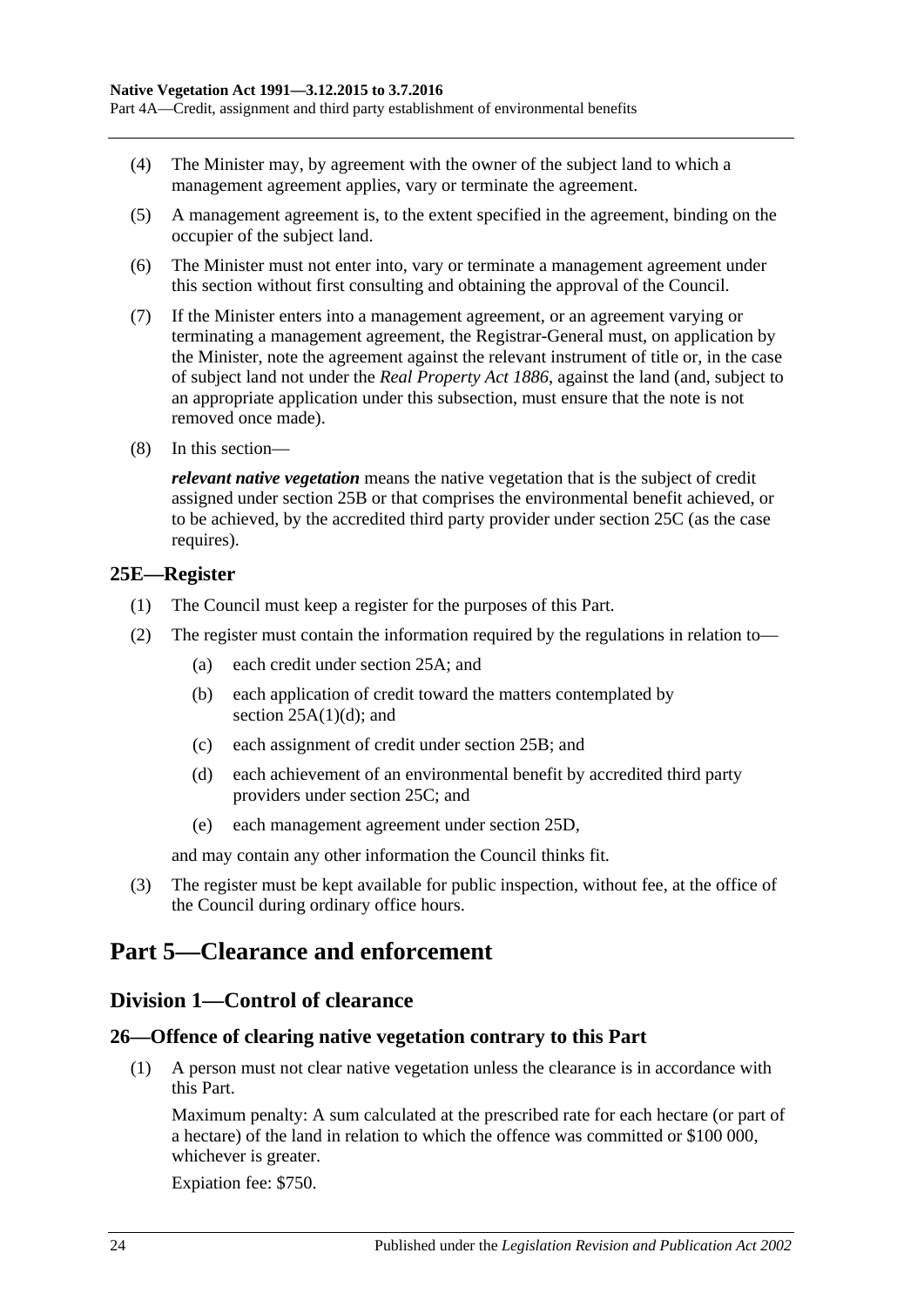<span id="page-24-0"></span>(2) A person must not contravene or fail to comply with a condition attached to a consent granted under this Part.

Maximum penalty: A sum calculated at the prescribed rate for each hectare (or part of a hectare) of the land in relation to which the offence was committed or \$100 000, whichever is greater.

Expiation fee: \$750.

- (2a) If a court convicts a person—
	- (a) of an offence against [subsection](#page-23-4) (1); or
	- (b) of an offence against [subsection](#page-24-0) (2) where the effect of the contravention of or failure to comply with the condition that constitutes the offence is that native vegetation has been cleared without the consent of the Council,

the Council must, within the prescribed period, initiate civil proceedings under [Division 2](#page-34-1) in order to require the offender to make good the breach of this Act unless such proceedings have already been commenced, or an order has already been made, under that Division in relation to the matter, or the conviction is overturned on appeal.

(3) In this section—

#### *land in relation to which the offence was committed* means—

- (a) land on which the vegetation is or was growing or is or was situated; and
- (b) land that has been, or will be, affected in any way (including by an increase in its value) by reason of the commission of the offence;

*the prescribed period*, in relation to the initiation of civil proceedings against an offender, means—

- (a) 6 months after the time within which the offender may appeal against the relevant conviction; or
- (b) if an appeal is commenced—6 months after—
	- (i) the appeal is dismissed, struck out or withdrawn; or
	- (ii) any questions raised by the appeal have been finally determined;

#### *the prescribed rate* means—

- (a) the amount (if any) per hectare by which the land in relation to which the offence was committed has increased in value as a direct result of the commission of the offence; or
- (b) \$2 500,

whichever is the greater.

(4) In determining the amount by which the value of land has increased as the result of the commission of an offence under this section, no account may be taken of the possibility that the establishment of vegetation on the cleared land may be ordered under [Division 2.](#page-34-1)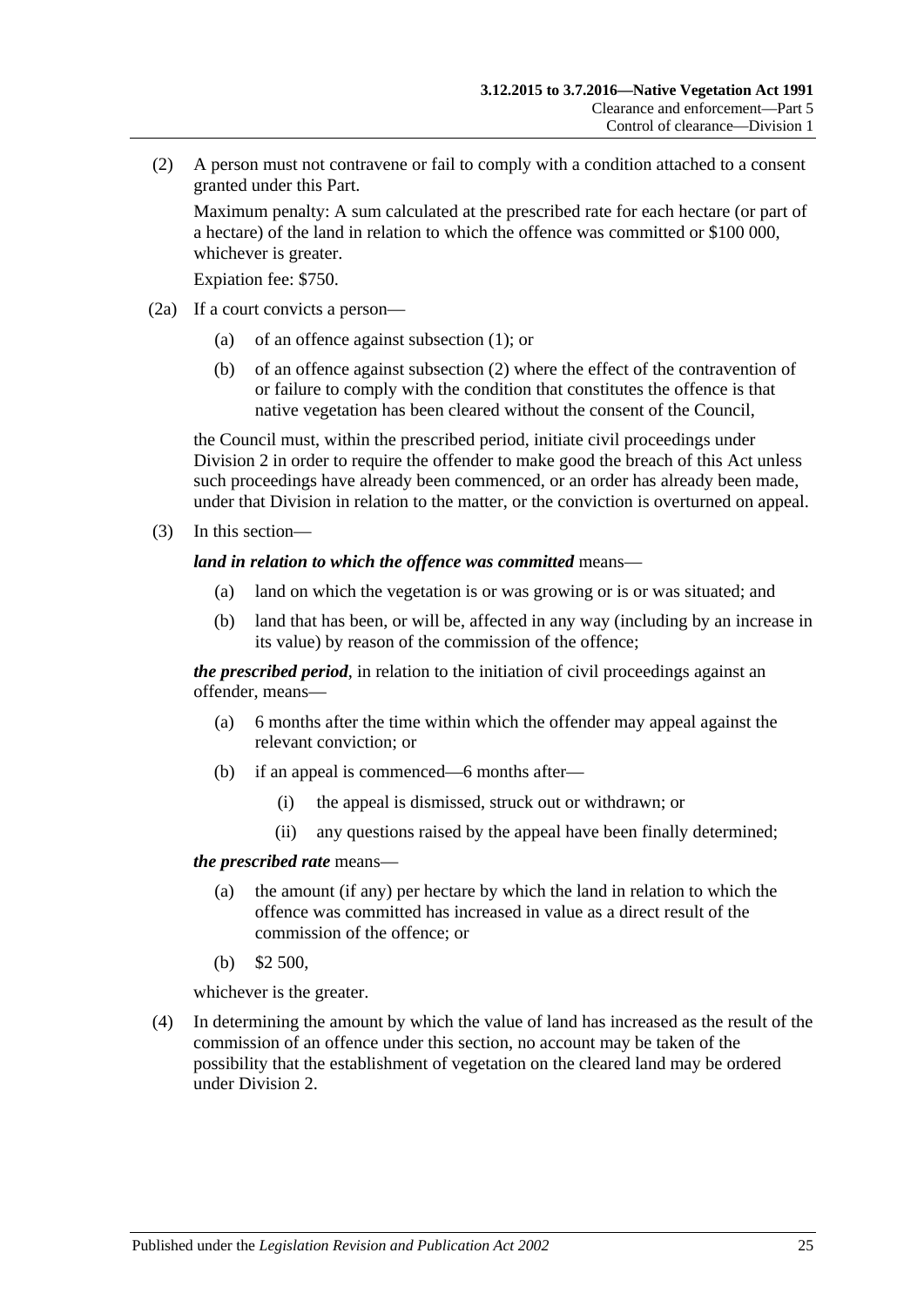## <span id="page-25-0"></span>**27—Clearance of native vegetation**

- <span id="page-25-8"></span><span id="page-25-7"></span><span id="page-25-3"></span>(1) Subject to any other Act or law to the contrary—
	- (a) native vegetation may, subject to this section, be cleared with the consent of the Council given in accordance with [section](#page-28-0) 29;
	- (b) native vegetation may, subject to [subsection](#page-26-1) (5)(b), be cleared—
		- (i) if the vegetation is of a prescribed class; or
		- (ii) in prescribed circumstances;
	- (c) native vegetation may, subject to subsection  $(5)(c)$ , be cleared without any other restriction under this Act if the clearance falls within the ambit of [subsection](#page-25-1) (4a).
- <span id="page-25-9"></span><span id="page-25-4"></span>(2) Subject to [subsection](#page-25-2) (3), the Council cannot give its consent to the clearance of native vegetation under [subsection](#page-25-3)  $(1)(a)$  if the vegetation comprises or forms part of a stratum of native vegetation that is substantially intact (see [section](#page-5-0) 3A).
- <span id="page-25-2"></span>(3) The Council may, despite [subsection](#page-25-4) (2) but subject to the other requirements of this Division, give its consent to the harvesting of native vegetation if, in its opinion, the harvesting will not result in any lasting damage to the plants comprising the vegetation, lead to significant soil damage or erosion, or result in any long-term loss of biodiversity.
- (4) The Council may give its consent under [subsection](#page-25-2) (3) subject to such conditions (if any) as the Council thinks fit to impose.
- <span id="page-25-1"></span>(4a) The clearance of native vegetation falls within the ambit of this subsection if—
	- (a) the clearance occurs in the course of clearing vegetation by the process commonly known as a cold burn (being a cold burn conducted in accordance with any relevant guidelines adopted by the Council under [section](#page-18-0) 25); or
	- (b) the clearance is authorised by the relevant Chief Officer under [subsection](#page-25-5) (4b).
- <span id="page-25-5"></span>(4b) The relevant Chief Officer may authorise the clearance of native vegetation under this subsection if the Chief Officer considers—
	- (a) that the clearance is reasonably necessary and appropriate for the purpose of protecting the life, health or safety of any person from a serious risk of bushfire after taking into account any guidelines developed by the Council after consultation with the Chief Officer of SACFS and the Chief Officer of SAMFS; and
	- (b) that it is appropriate to proceed under this subsection rather than the other provisions of this Act due to the circumstances of the particular case.
- <span id="page-25-6"></span>(4c) A Chief Officer may—
	- (a) give an authorisation under [subsection](#page-25-5) (4b) subject to such conditions (if any) as the Chief Officer thinks fit to impose; and
	- (b) vary or revoke an authorisation under [subsection](#page-25-5) (4b) due to a change in circumstances.
- (4d) A Chief Officer may only delegate a power under [subsection](#page-25-5) (4b) or [\(4c\)](#page-25-6) to a Deputy Chief Officer or Assistant Chief Officer of the relevant service.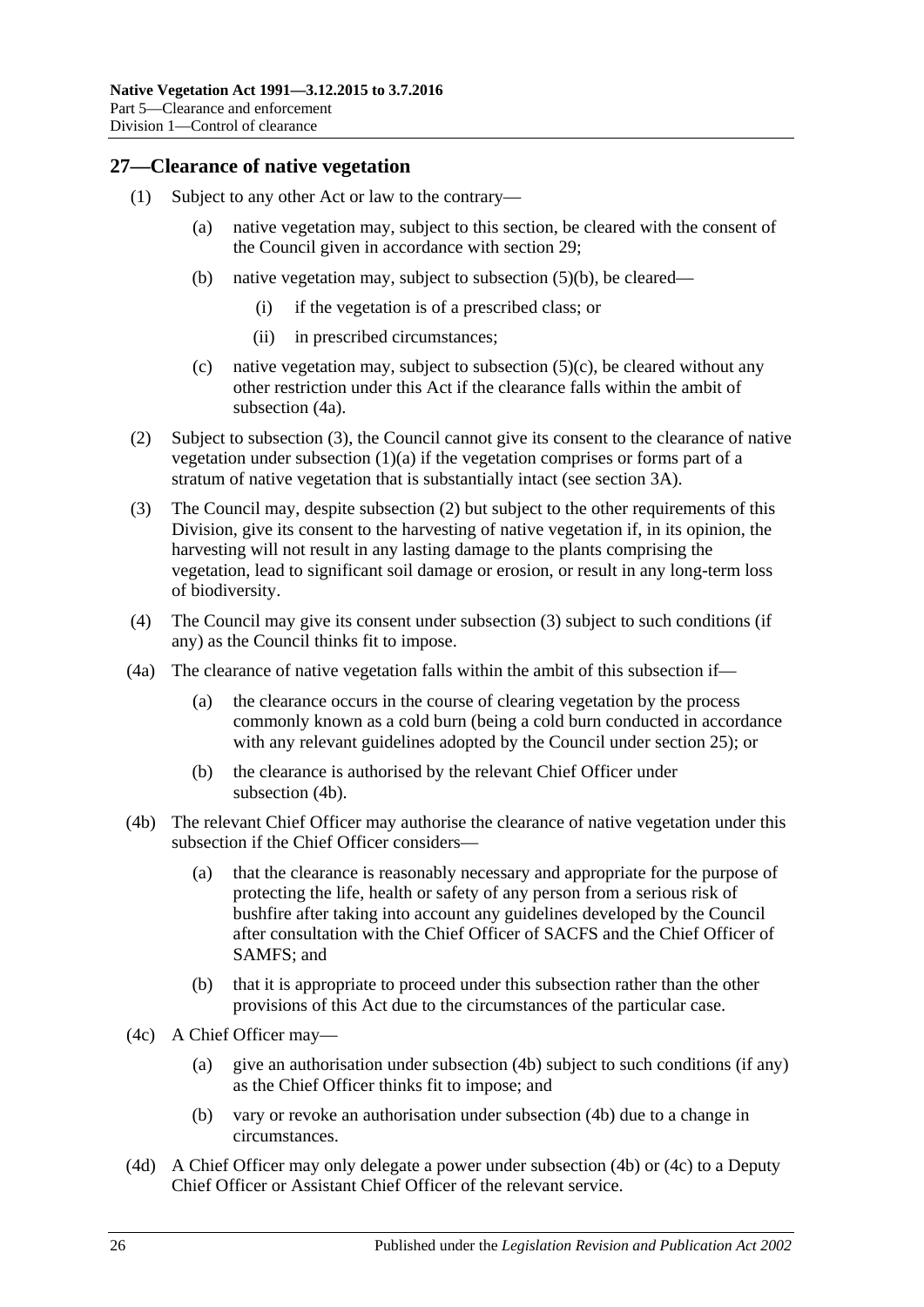- <span id="page-26-2"></span>(5) Native vegetation that is growing or is situated on land that is subject to a heritage agreement under this Act, a heritage agreement that was entered into in compliance with a condition of consent to clear native vegetation under the repealed Act or a management agreement under section 25D cannot be cleared
	- (a) under [subsection](#page-25-3)  $(1)(a)$  unless the Minister has also given his or her consent to the clearance;
	- (b) under [subsection](#page-25-7) (1)(b) unless a regulation prescribing a class of vegetation under [paragraph](#page-25-8) (b)(i) or circumstances under [paragraph](#page-25-9) (b)(ii) explicitly extends its operation to vegetation on land that is subject to such an agreement.
- <span id="page-26-1"></span>(6) If the Minister attaches conditions to his or her consent under [subsection](#page-26-2)  $(5)(a)$ , the Council's consent to the clearance will be taken to be subject to the same conditions, in addition to any other conditions imposed by the Council.
- (7) In this section—

*Chief Officer* means a Chief Officer of SACFS or a Chief Officer of SAMFS (as the case requires) and includes a person for the time being acting in the relevant office;

*fire-control purposes*—these are purposes associated with preventing or controlling the spread of fires or potential fires;

*relevant Chief Officer*, in relation to an authorisation under [subsection](#page-25-5) (4b), means—

- (a) if the relevant land is in a fire district established for the purposes of SAMFS—the Chief Officer of SAMFS;
- (b) in any other case—the Chief Officer of SACFS;

*SACFS* means the South Australian Country Fire Service;

*SAMFS* means the South Australian Metropolitan Fire Service.

#### <span id="page-26-0"></span>**28—Application for consent**

- (1) Subject to [subsection](#page-26-3) (2), the owner of land on which native vegetation is growing or is situated, or a person acting on his or her behalf, (but no other person) may apply for consent to clear the vegetation.
- <span id="page-26-3"></span>(2) Where the land is held from the Crown under a miscellaneous lease, an application for consent to clear vegetation can only be made by the Minister for Environment and Conservation.
- (3) An application for consent—
	- (a) must be in a form approved by the Council;
	- (b) must be accompanied by—
		- $(i)$ 
			- (A) if an environmental benefit required under this Act is to be satisfied by the application of a credit under [section](#page-19-1) 25A
				- if the credit has been assigned in accordance with [section](#page-20-0) 25B—a management agreement prepared under [section](#page-22-0) 25D; and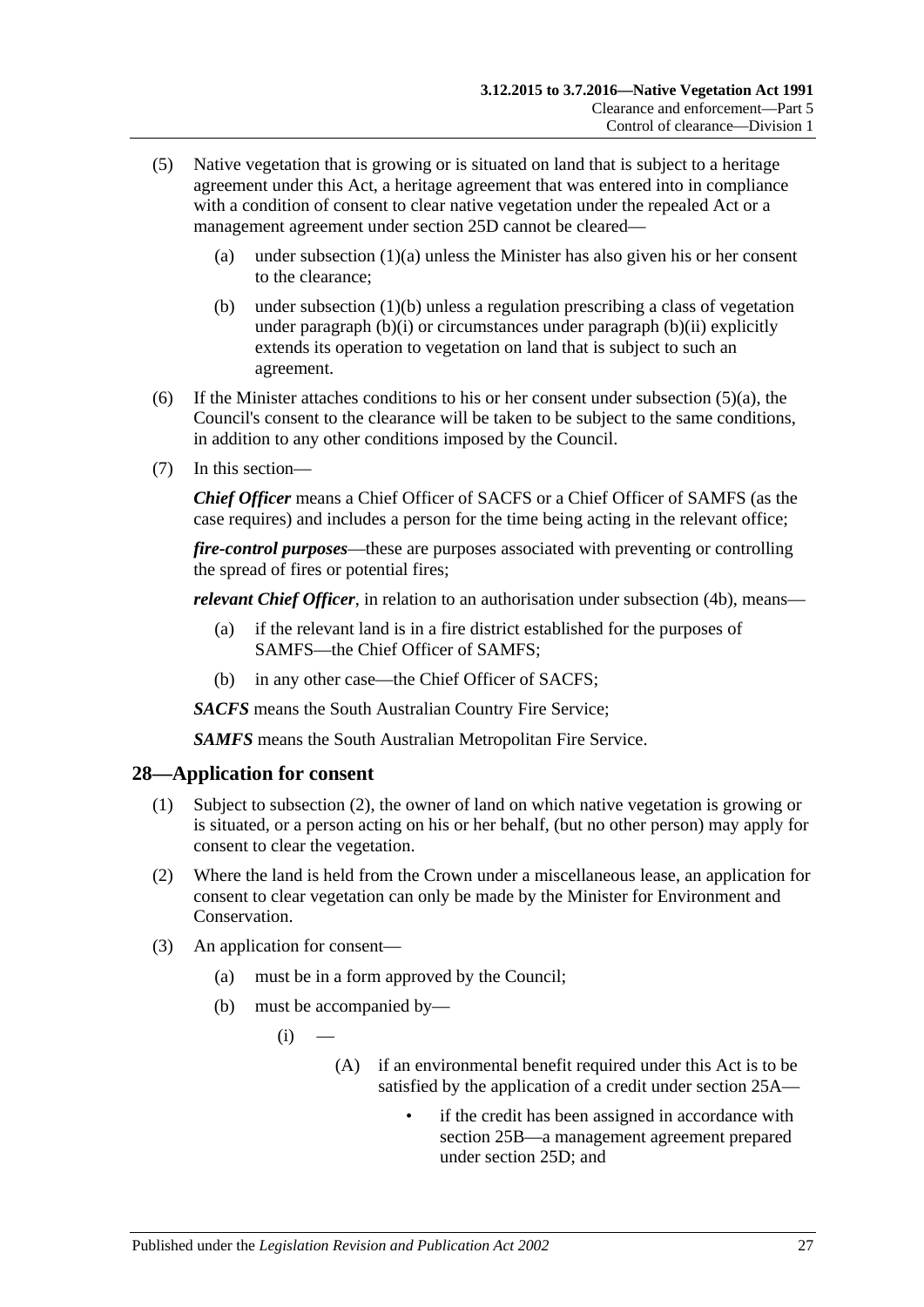- in any case—
	- information that establishes that the applicant has been credited, in accordance with [section](#page-19-1) 25A or [25B,](#page-20-0) with having achieved an environmental benefit of a particular value; and
	- information that establishes that the environmental benefit the subject of the credit amounts, after allowing for the loss of the vegetation to be cleared, to a significant environmental benefit; or
- (B) if an environmental benefit required under this Act has been, or is to be, achieved by an accredited third party provider in accordance with [section](#page-21-0) 25C—
	- a management agreement prepared under [section](#page-22-0) 25D; and
	- information that establishes that the environmental benefit achieved, or to be achieved, by the accredited third party provider will, after allowing for the loss of the vegetation to be cleared, result in a significant environmental benefit; or
- (C) if an environmental benefit required under this Act is to be achieved in any other way
	- a native vegetation management plan prepared by the applicant in accordance with guidelines adopted by the Council under [Part 4;](#page-14-1) and
	- information that establishes that subsequent establishment, regeneration or maintenance of native vegetation (whether on the land after the proposed clearance or on other land) in accordance with the native vegetation management plan will, after allowing for the loss of the vegetation to be cleared, result in a significant environmental benefit; or
- (D) information that establishes that it is not possible for the applicant to achieve a significant environmental benefit in the manner contemplated by subsubparagraph (C); and
- <span id="page-27-1"></span><span id="page-27-0"></span>(ii) in any case—
	- (A) the prescribed number of copies of a report relating to the proposed clearance prepared in a form approved by the Council; and
	- (B) such other information as the Council reasonably requires; and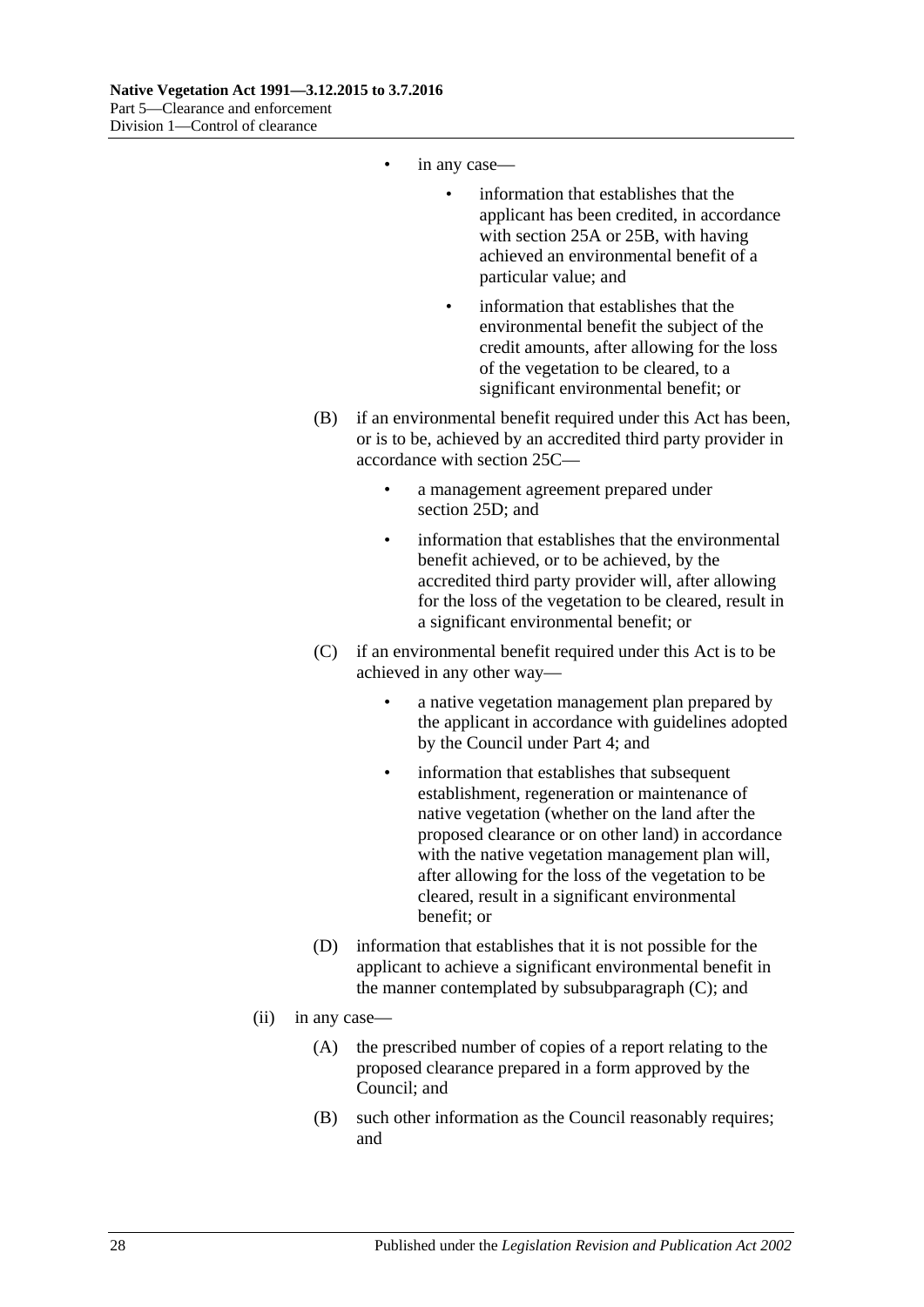- (C) the prescribed fee (including the fee prescribed for the report referred to in subsubparagraph (A)).
- <span id="page-28-2"></span><span id="page-28-1"></span>(4) Where an applicant provides information referred to in subsection  $(3)(b)(i)(D)$ , he or she may propose that he or she make a payment into the Fund to compensate for the fact that there will not be a significant environmental benefit associated with the proposed clearance.
- <span id="page-28-5"></span>(5) The report referred to in subsection  $(3)(b)(ii)(A)$  must be prepared by the agency or instrumentality of the Crown or other person or body specified by the regulations.
- (6) On receipt of the fee prescribed for the report referred to in subsection  $(3)(b)(ii)(A)$ , the Council (or a local council or other body or person acting under delegation from the Council) must pay the amount of the fee to the Minister who must apply the amount received towards the cost of administering this Act.
- (7) The Council must ensure that a copy of the report referred to in subsection [\(3\)\(b\)\(ii\)\(A\),](#page-27-0) and of any *Assessment Report* prepared by the Minister's department in response to the making of an application under this section, is available for inspection, without fee, during ordinary office hours at the principal office of the Council, and is also available in any other manner, or at any other place, determined by the Minister.

## <span id="page-28-3"></span><span id="page-28-0"></span>**29—Provisions relating to consent**

- (1) Subject to this section, in deciding whether to consent to an application to clear native vegetation, the Council—
	- (a) must have regard to the principles of clearance of native vegetation so far as they are relevant to that decision; and
	- (b) must not make a decision that is seriously at variance with those principles.
- <span id="page-28-4"></span>(2) When determining an application to clear native vegetation in order to facilitate the management of other native vegetation, the Council must, in exercising its limited discretion under [subsection](#page-28-3) (1), have regard to the applicant's desire to facilitate the management of that other vegetation.
- (3) When determining an application to clear native vegetation that is growing or is situated on land that forms part of a property that is used for the business of primary production, the Council must, in exercising its limited discretion under [subsection](#page-28-3) (1), have regard to the applicant's desire to operate the business as efficiently as possible.
- (4) The Council may give its consent to clearance of native vegetation that is in contravention of [subsection](#page-28-4) (1)(b) if—
	- (a) the vegetation comprises one or more isolated plants; and
	- (b) the applicant is engaged in the business of primary production; and
	- (c) in the opinion of the Council, the retention of that plant, or those plants, would put the applicant to unreasonable expense in carrying on that business or would result in an unreasonable reduction of potential income from that business.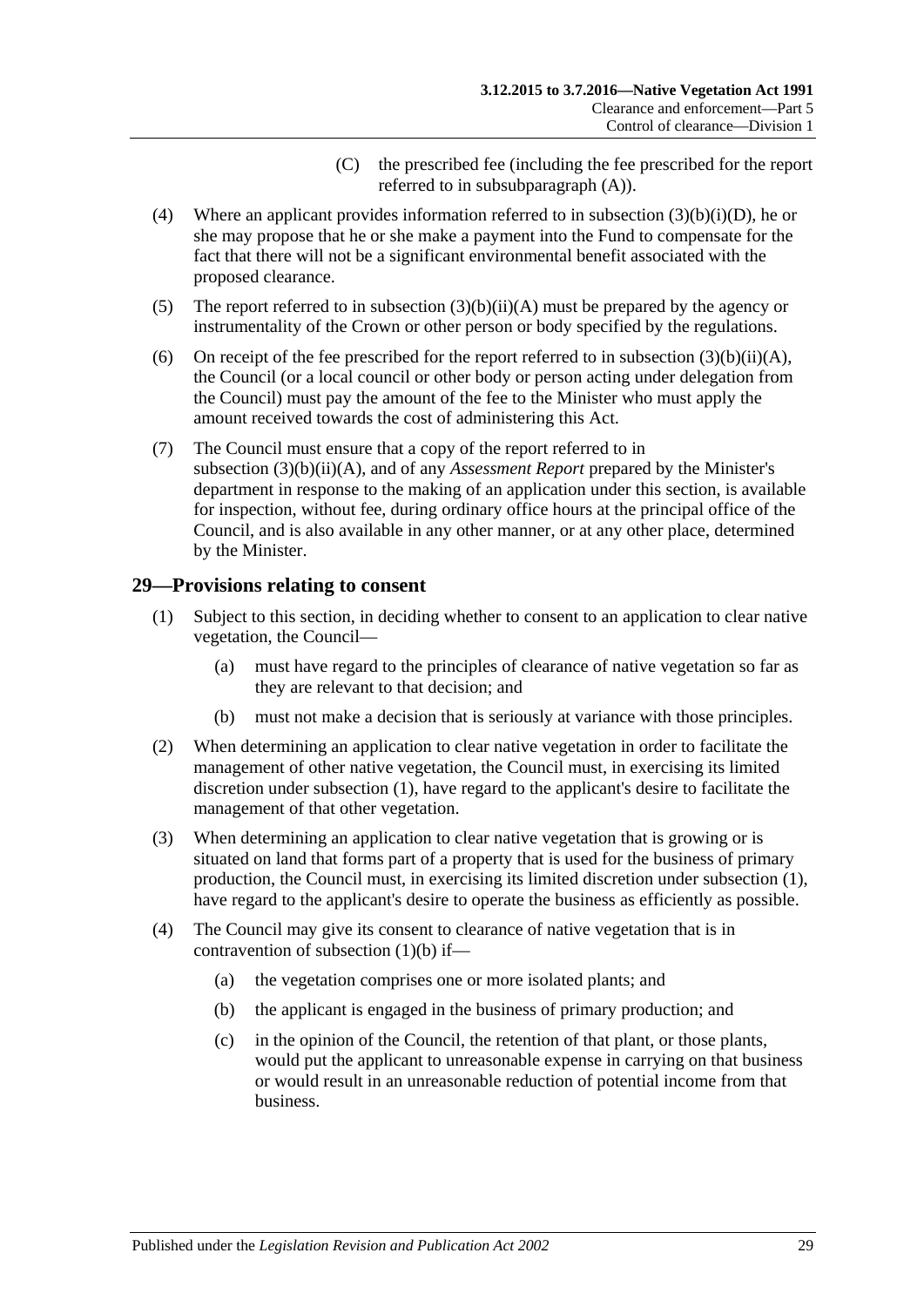- <span id="page-29-0"></span>(4a) The Council may give its consent to the clearance of native vegetation that is in contravention of [subsection](#page-28-4) (1)(b) if—
	- (a) the Council has adopted guidelines under [section](#page-18-0) 25 that apply in relation to the region where the native vegetation is situated (being guidelines envisaged under [subsection](#page-18-4)  $(1)(c)$  of that section); and
	- (b) the Council is satisfied—
		- (i) that a significant environmental benefit, which outweighs the value of retaining the vegetation, is to be achieved through the imposition of conditions and the taking of other action by the applicant; and
		- (ii) that the particular circumstances justify the giving of consent.
- <span id="page-29-4"></span><span id="page-29-3"></span><span id="page-29-2"></span>(4b) The Council may give its consent to the clearance of native vegetation that is in contravention of [subsection](#page-28-4)  $(1)(b)$  if the Council is satisfied that—
	- $(a)$ 
		- (i) a significant environmental benefit, which outweighs the value of retaining the vegetation, has been achieved and credited to the applicant under [section](#page-19-1) 25A, or assigned to the applicant under [section](#page-20-0) 25B; or
		- (ii) a significant environmental benefit, which outweighs the value of retaining the vegetation, has been, or is to be, achieved by an accredited third party provider in accordance with [section](#page-21-0) 25C; or
		- (iii) a significant environmental benefit, which outweighs the value of retaining the vegetation, has been, or is to be, achieved by or on behalf of the applicant, having regard to the combined value of—
			- (A) the value of any environmental benefit credited to the applicant under [section](#page-19-1) 25A, or assigned to the applicant under [section](#page-20-0) 25B; and
			- (B) the value of any environmental benefit that has been, or is to be, achieved by an accredited third party provider in accordance with [section](#page-21-0) 25C; and
			- (C) the value of any environmental benefit to be achieved through the imposition of conditions and the taking of other action by the applicant; and
	- (b) that the particular circumstances justify the giving of consent.
- (5) The Council must, before giving its consent, consult the regional NRM board for the NRM region where the native vegetation is situated and have regard to the board's recommendations (if any) in relation to the application.
- <span id="page-29-1"></span>(6) Where native vegetation that is the subject of an application for the Council's consent to clear under this Division is on pastoral land, the Council must, before giving its consent, consult the Pastoral Board and have regard to the Board's recommendations (if any) in relation to the application.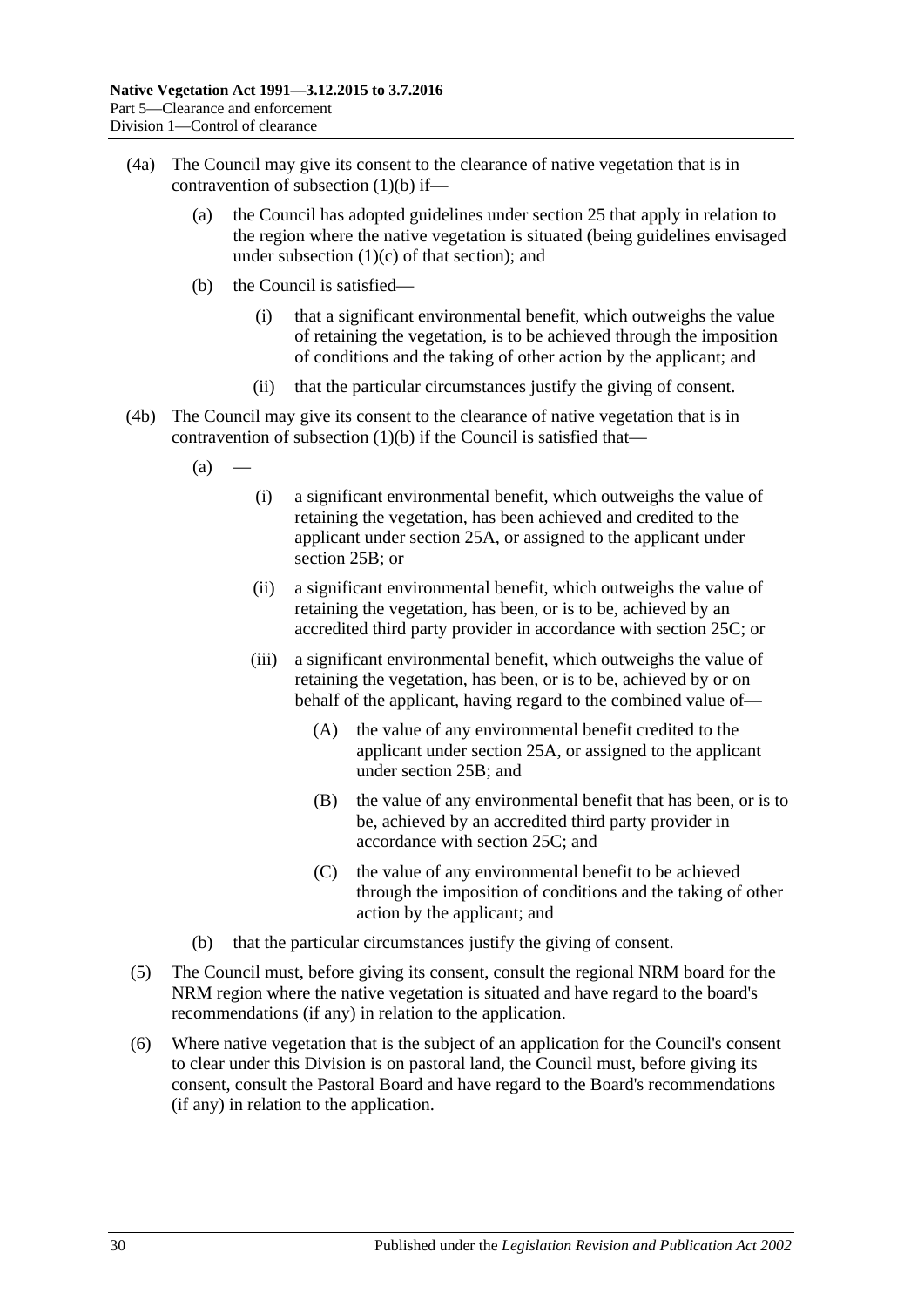- <span id="page-30-0"></span>(8) Where the Pastoral Board has been consulted by the Council under [subsection](#page-29-1) (6), the board may request the owner of the land to submit to it a property plan under the *[Pastoral Land Management and Conservation Act](http://www.legislation.sa.gov.au/index.aspx?action=legref&type=act&legtitle=Pastoral%20Land%20Management%20and%20Conservation%20Act%201989) 1989* and, until the plan has been submitted to it, the board may recommend to the Council that it refuse consent solely on the ground that the plan has not been submitted.
- (9) Section 41(10) of the *[Pastoral Land Management and Conservation Act](http://www.legislation.sa.gov.au/index.aspx?action=legref&type=act&legtitle=Pastoral%20Land%20Management%20and%20Conservation%20Act%201989) 1989* does not apply to, or in relation to, a property plan requested by the Pastoral Board under [subsection](#page-30-0) (8).
- (9a) If an application for the Council's consent relates to native vegetation within a River Murray Protection Area and is within a class of applications prescribed by the regulations for the purposes of this provision (which class may be prescribed so as to consist of applications for all such consents), the Council must, before giving its consent—
	- (a) consult the Minister to whom the administration of the *[River Murray](http://www.legislation.sa.gov.au/index.aspx?action=legref&type=act&legtitle=River%20Murray%20Act%202003)  Act [2003](http://www.legislation.sa.gov.au/index.aspx?action=legref&type=act&legtitle=River%20Murray%20Act%202003)* is committed; and
	- (b) comply with the Minister's directions (if any) in relation to the application (including a direction that the application not be granted, or that if it is to be granted, then it be subject to conditions specified by the Minister).
- (9b) If an application for the Council's consent relates to native vegetation, other than mangroves, within the Adelaide Dolphin Sanctuary and is within a class of applications prescribed by the regulations for the purposes of this provision (which class may be prescribed so as to consist of applications for all such consents), the Council must, before giving its consent, consult with and have regard to the views of the Minister for the Adelaide Dolphin Sanctuary.
- (9c) If an application for the Council's consent relates to mangroves (*Avicennia marina*) within the Adelaide Dolphin Sanctuary, the Council must, before giving its consent—
	- (a) consult with the Minister for the Adelaide Dolphin Sanctuary; and
	- (b) comply with the Minister's directions (if any) in relation to the application (including a direction that the application not be granted, or that if it is to be granted, then it be subject to conditions specified by the Minister).
- (10) In addition to the other requirements for consultation under this section—
	- (a) the Council must allow any person who desires to do so to make representations in writing to the Council, within the period prescribed by the regulations, in relation to the granting or refusal of consent to an application to clear native vegetation; and
	- (b) the Council may, as it thinks fit, allow a person to appear personally or by representative before it to be heard on whether the Council should or should not consent to an application to clear native vegetation.
- <span id="page-30-1"></span>(11) Subject to [subsection](#page-31-1) (12), the Council may give its consent to clearance of native vegetation under this section if, and only if—
	- $(a)$
- (i) it attaches to the consent a condition requiring the applicant to establish and manage native vegetation on land specified by the Council; and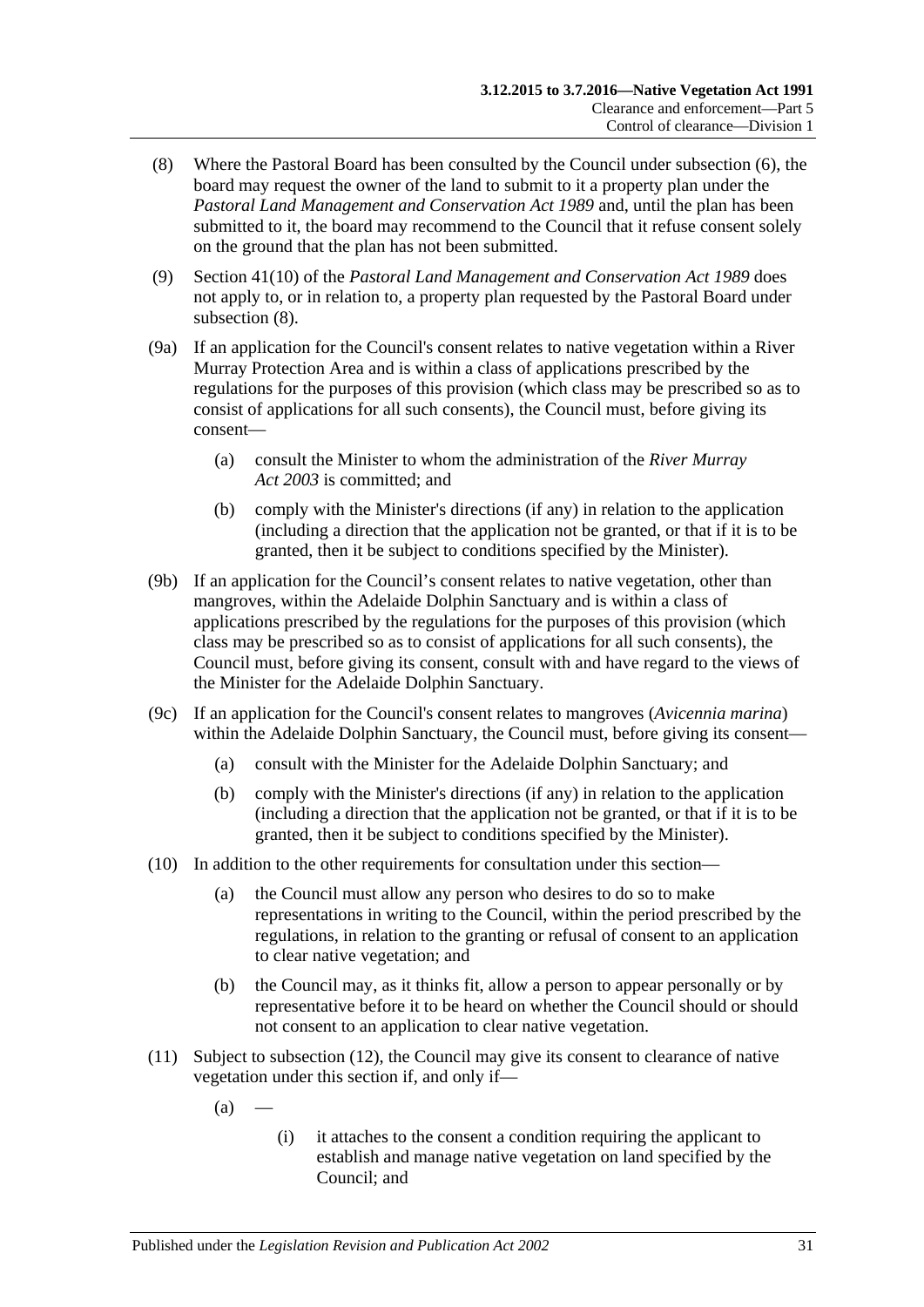- (ii) the Council is satisfied that the establishment and management of vegetation in accordance with that condition will, after allowing for the loss of the vegetation to be cleared, result in a significant environmental benefit; or
- $(b)$
- (i) it attaches to the consent a condition requiring the applicant to protect native vegetation growing or situated on land specified by the Council by erecting, improving or maintaining a fence or other barrier on the boundary of the land or on the boundary of land that includes the land to be protected to the specifications included in the condition by the Council so as to prevent livestock or other animals from entering the land; and
- (ii) the Council is satisfied that the erection, improvement or maintenance of the fence or other barrier in accordance with that condition will, after allowing for the loss of the vegetation to be cleared, result in a significant environmental benefit; or
- $(c)$ 
	- (i) it attaches to the consent a condition requiring the applicant to enter into a heritage agreement under this Act with respect to specified native vegetation; and
	- (ii) the Council is satisfied that the management and protection of that vegetation in accordance with the heritage agreement will, after allowing for the loss of the vegetation to be cleared, result in a significant environmental benefit; or
- <span id="page-31-0"></span>(d) in a case where [section](#page-28-2) 28(4) applies, it attaches to the consent a condition requiring the applicant to make a payment into the Fund of an amount considered by the Council to be sufficient to achieve a significant environmental benefit in the manner contemplated by [section](#page-13-5) 21(6).
- <span id="page-31-1"></span>(12) A consent to clearance of native vegetation under this section may be unconditional if, and only if, the Council is satisfied that—
	- (a) the clearance would not result in any loss of biodiversity; and
	- (b) the attachment of a condition to the consent under [subsection](#page-30-1) (11) would place an unreasonable burden on the applicant.
- (12a) [Subsections](#page-30-1) (11) and [\(12\)](#page-31-1) do not apply in relation to a consent to which [subsection](#page-29-2)  $(4b)(a)(i)$ ,  $(ii)$  or  $(iii)$  applies.
- (12b) The Council must account for the application of any credited environmental benefit to a consent under this Division in accordance with the scheme prescribed by the regulations.
- (13) Consent to undertake clearance under this Division remains in force for two years or for such longer period as the Council may fix at the time of granting consent or subsequently on application by a person who has the benefit of the consent.
- (14) An applicant for consent under this Division may appear before the Council in support of the application and the Council must observe the rules of natural justice when considering and determining the application.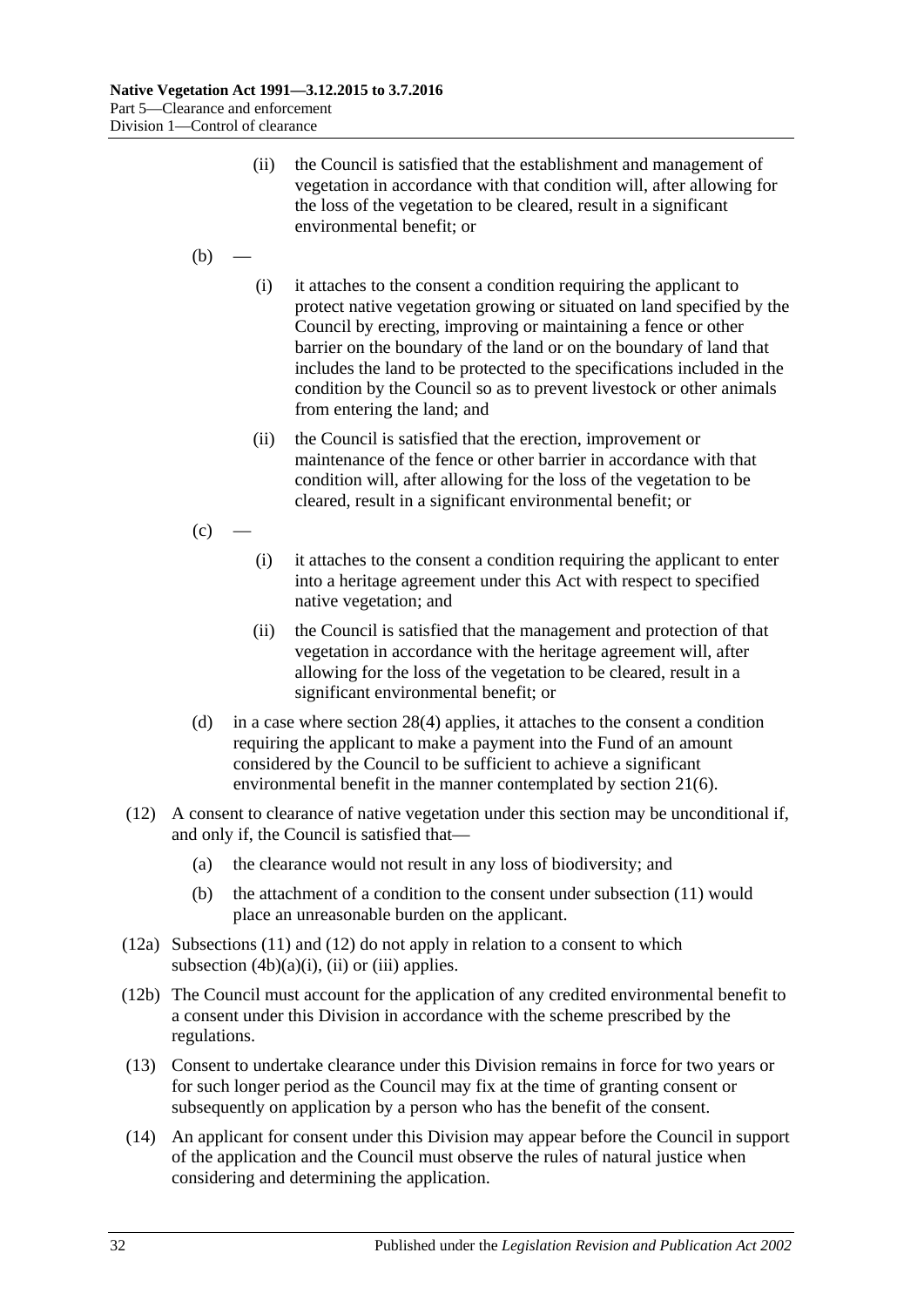- (16) Where the Council refuses an application in whole or in part or attaches conditions to its consent, it must provide the applicant with a written statement of the reasons for its decision.
- (17) The provisions of this section also apply to circumstances where the Council is considering an application referred to the Council under the *[Development Act](http://www.legislation.sa.gov.au/index.aspx?action=legref&type=act&legtitle=Development%20Act%201993) 1993* as if the Council were considering an application for consent under this Act, subject to such modifications, additions or exclusions as may be necessary for the purpose.

## <span id="page-32-0"></span>**29A—Avoidance of duplication of procedures etc**

- (1) The purpose of this section is to provide for the avoidance of unnecessary duplication of procedures and compliance requirements under the Commonwealth Act and this Act where the clearance of native vegetation requires consent under this Act and approval under the Commonwealth Act.
- <span id="page-32-1"></span>(2) Despite any other provision of this Act, the Council may—
	- (a) accept a Commonwealth Act document as an application for consent under [section](#page-26-0) 28 if (subject to [subsection](#page-28-5) (5)) it complies with the requirements of this Act; and
	- (b) accept the whole or part of a plan, report, statement, assessment or other document used, or to be used, for the purposes of the Commonwealth Act as a native vegetation management plan referred to in section  $28(3)(b)(i)(C)$  if (subject to [subsection](#page-28-5) (5)) the document has been prepared in compliance with this Act and complies with the requirements of this Act.
- (3) To avoid doubt, where a controlled action under the Commonwealth Act comprises or includes the clearance of native vegetation, the Council may, when considering an application for consent to clear the native vegetation use information and other material provided to the Commonwealth Minister under the Commonwealth Act for the purpose of deciding whether to give his or her approval to the controlled action under that Act.
- (4) Where a controlled action under the Commonwealth Act comprises or includes the clearance of native vegetation, the Council—
	- (a) must, if the Commonwealth Minister has given his or her approval to the controlled action, consider whether the conditions (if any) to be imposed on the consent should be consistent with the conditions (if any) attached to the Commonwealth Minister's approval under the Commonwealth Act;
	- (b) may impose a condition on the consent that requires compliance with all or some of the conditions attached to the Commonwealth Minister's approval under the Commonwealth Act.
- (5) A document accepted under [subsection](#page-32-1) (2)—
	- (a) may be in a form that does not comply with the requirements of this Act; and
	- (b) may include information or other material that is irrelevant for the purposes of this Act.
- (6) Once a document is accepted under [subsection](#page-32-1) (2) the document will not be invalid or ineffective for the purposes of this Act because a court, tribunal or other authority has decided that it is invalid or ineffective for the purposes of the Commonwealth Act.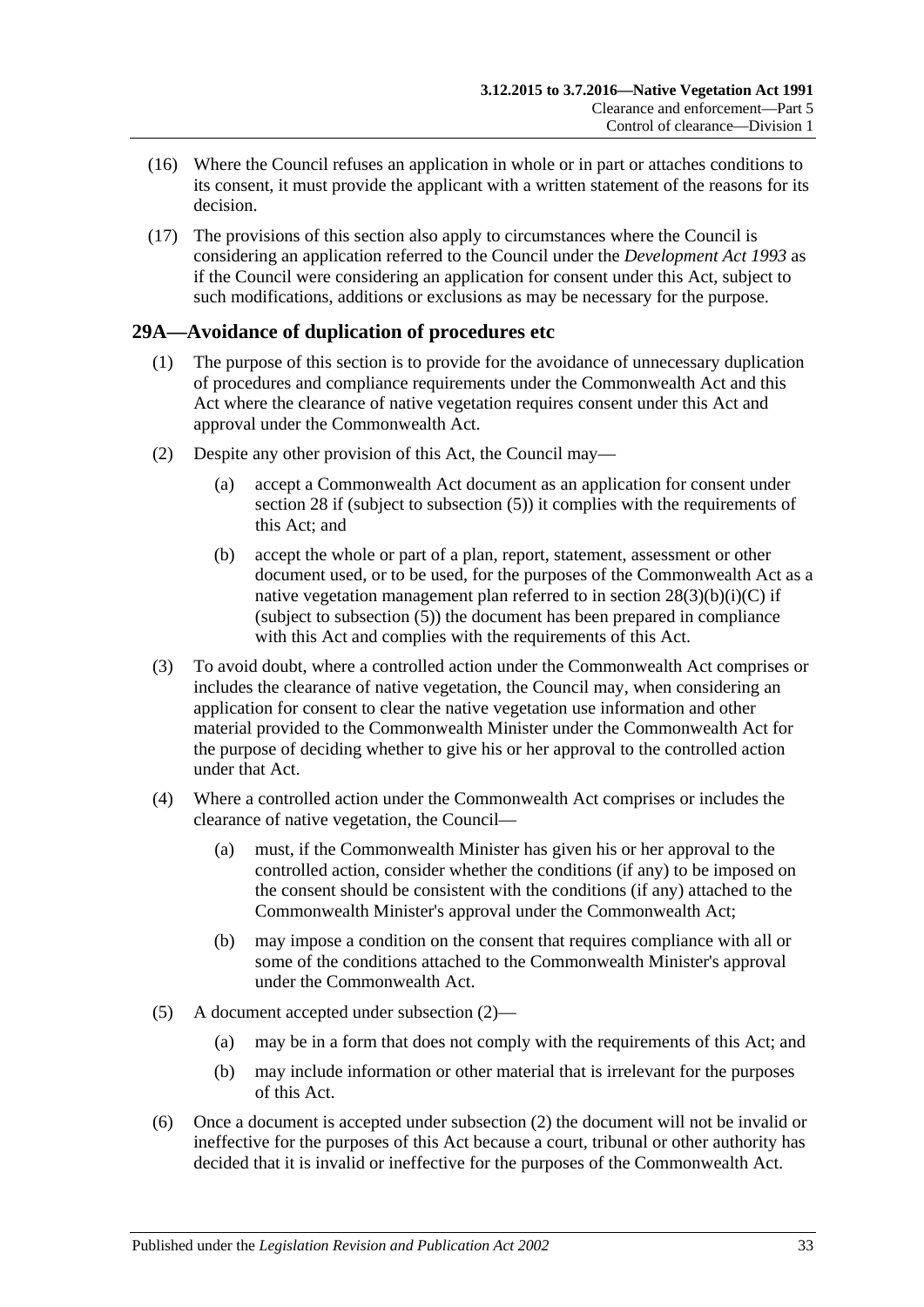#### (7) In this section—

#### *assessment report* means—

- (a) an assessment report as defined in the Commonwealth Act by reference to section 84(3), 95, 100 or 105 of that Act; or
- (b) a report under section 121 of the Commonwealth Act;

*Commonwealth Act* means the *Environment Protection and Biodiversity Conservation Act 1999* of the Commonwealth;

#### *Commonwealth Act document* means—

- (a) a referral under section 68, 69 or 71 of the Commonwealth Act; or
- (b) information given by a person to the Minister under the Commonwealth Act under section 86 of that Act; or
- (c) information and invitation published by a proponent under section 93 of the Commonwealth Act; or
- (d) guidelines prepared under section 97 or 102 of the Commonwealth Act; or
- (e) a draft report prepared under section 98 of the Commonwealth Act; or
- (f) a finalised report prepared under section 99 of the Commonwealth Act; or
- (g) a draft statement prepared under section 103 of the Commonwealth Act; or
- (h) a finalised statement prepared under section 104 of the Commonwealth Act; or
- (i) an assessment report.

#### <span id="page-33-1"></span><span id="page-33-0"></span>**30—Conditions of consent**

- (1) A consent under this Division to the clearance of native vegetation is subject to such conditions (if any) as the Council thinks fit to impose.
- <span id="page-33-5"></span><span id="page-33-4"></span><span id="page-33-3"></span><span id="page-33-2"></span>(2) Without limiting [subsection](#page-33-1) (1), consent may be subject to one or more of the following conditions:
	- (a) a condition requiring the applicant to—
		- (i) establish vegetation consisting of a specified number of plants of a specified species on specified land; and
		- (ii) nurture, protect and maintain the plants until they are fully established or for such period as the Council specifies;
	- (b) a condition requiring the applicant to protect native vegetation growing or situated on specified land;
	- (c) a condition restricting the purposes for which land referred to in a condition under [paragraph](#page-33-2)  $(a)(i)$  or  $(b)$  can be used;
	- (d) a condition requiring the applicant to destroy plants of a non endemic species specified by the Council growing on land specified by the Council;
	- (e) a condition that the applicant enter into a heritage agreement with the Minister under this Act in the terms specified by the Council for the management of specified native vegetation;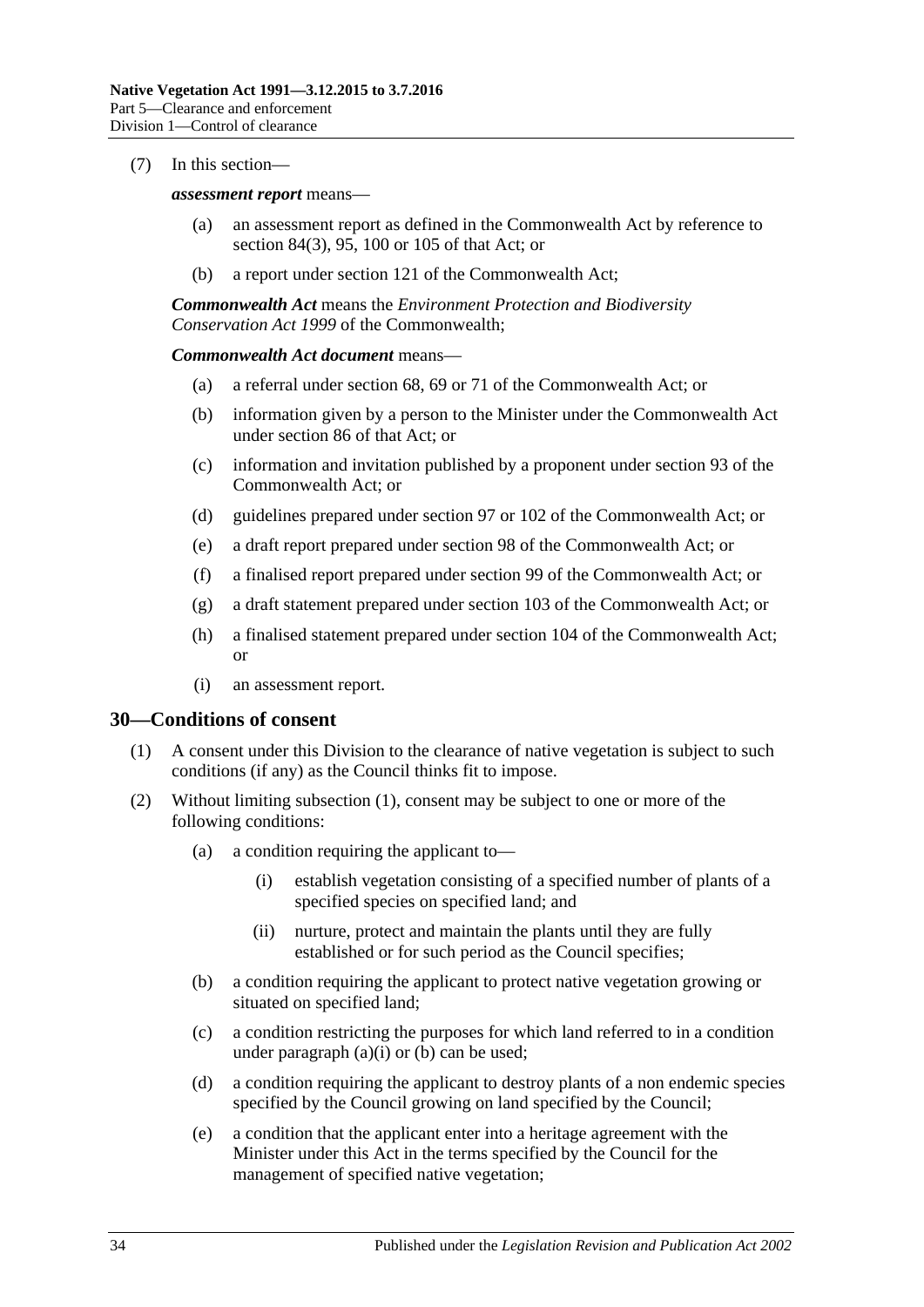- (f) a condition requiring that a copy of the consent issued by the Council be kept in such manner, and in any place, specified by the Council.
- (3) Conditions imposed on consent to clear native vegetation are binding on, and enforceable against—
	- (a) the applicant for the consent; and
	- (b) all owners and subsequent owners of the land to be cleared and any other land to which a condition relates; and
	- (c) an occupier of the land to be cleared and any other person who acquires the benefit of the consent.
- (4) The Council must inform the Registrar-General in writing of all conditions imposed under this section that relate to land (including conditions under [subsection](#page-33-4)  $(2)(c)$ ) and must provide the Registrar-General with such further information as the Registrar-General requires to comply with [subsection](#page-34-3) (5).
- <span id="page-34-3"></span>(5) The Registrar-General must note the conditions against the relevant instrument of title for the land or, in the case of land not under the *[Real Property Act](http://www.legislation.sa.gov.au/index.aspx?action=legref&type=act&legtitle=Real%20Property%20Act%201886) 1886*, against the land.
- (6) The Registrar-General must, on the application of the Council after the variation or revocation of a condition under this section, vary or cancel a note under [subsection](#page-34-3) (5) (but must otherwise ensure that the note is not removed once made).

#### <span id="page-34-4"></span><span id="page-34-0"></span>**30A—Marking or tagging of cleared vegetation**

- (1) The regulations may establish a scheme for the marking or tagging of any cleared native vegetation of a prescribed kind.
- (2) A scheme established under [subsection](#page-34-4) (1) may—
	- (a) extend to persons who are in possession of native vegetation after it has been cleared;
	- (b) make provision for the marking of cleared native vegetation in a manner determined by the Council, or for the use of tags issued by the Council;
	- (c) prescribe fines (not exceeding \$10 000) for contravention of a regulation;
	- (d) make any other provision that may be necessary or expedient for the purposes of establishing the scheme envisaged by [subsection](#page-34-4) (1).

## <span id="page-34-1"></span>**Division 2—Civil enforcement proceedings**

#### <span id="page-34-2"></span>**31A—Application to ERD Court for enforcement**

- (1) The following persons may apply to the ERD Court for an order to remedy or restrain a breach of this Act:
	- (a) the Council; or
	- (b) a person who owns or who has any other legal or equitable interest in land that has been, or will be, affected by the breach; or
	- (c) in the case of a contravention of, or failure to comply with, a heritage agreement—a party to the agreement.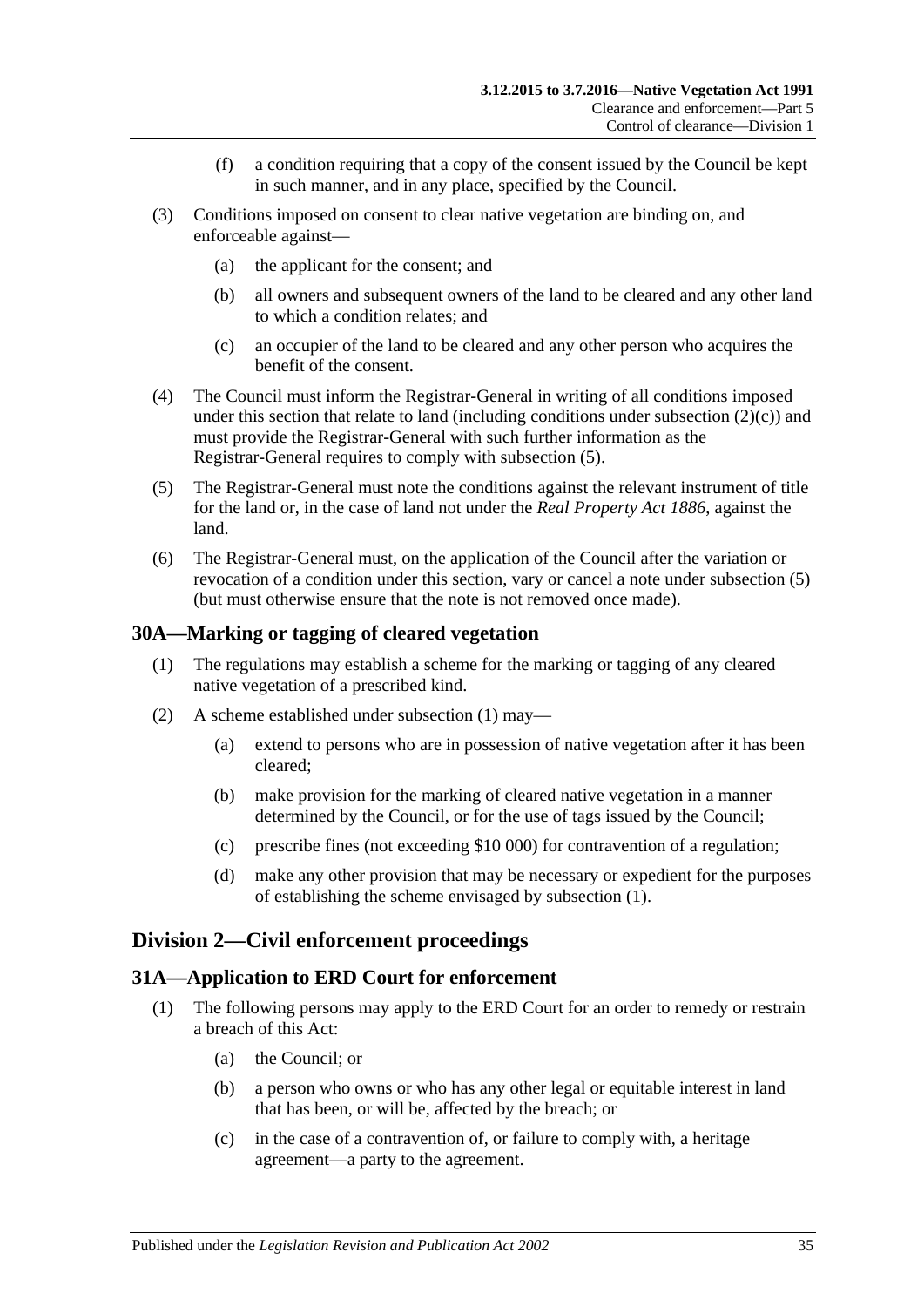- (2) Proceedings under this section may be brought in a representative capacity with the consent of all persons on whose behalf they are to be brought.
- (3) If proceedings under this section are brought by a person other than the Council—
	- (a) the applicant must serve a copy of the application on the Council within three days after filing the application with the Court; and
	- (b) the Court must, on application by the Council, join the Council as a party to the proceedings.
- (4) An application may be made in the absence of the respondent and, if the Court is satisfied on the application that the respondent has a case to answer, it may grant the applicant permission to serve a summons requiring the respondent to appear before the Court to show cause why an order should not be made under this section.
- <span id="page-35-3"></span>(5) An application under this section must, in the first instance, be referred to a conference under section 16 of the *[Environment, Resources and Development Court](http://www.legislation.sa.gov.au/index.aspx?action=legref&type=act&legtitle=Environment%20Resources%20and%20Development%20Court%20Act%201993)  Act [1993](http://www.legislation.sa.gov.au/index.aspx?action=legref&type=act&legtitle=Environment%20Resources%20and%20Development%20Court%20Act%201993)*.
- $(6)$  If—
	- (a) after hearing—
		- (i) the applicant and the respondent; and
		- (ii) any other person who has, in the opinion of the Court, a proper interest in the subject matter of the proceedings and desires to be heard in the proceedings,

the Court is satisfied, on the balance of probabilities, that the respondent to the application has breached this Act; or

(b) the respondent fails to appear in response to the summons or, having appeared, does not avail himself or herself of an opportunity to be heard,

the Court may, by order, exercise one or more of the following powers:

- (c) require the respondent to refrain, either temporarily or permanently, from the act, or course of action, that constitutes the breach;
- <span id="page-35-2"></span>(d) require the respondent to make good the breach in a manner, and within a period, specified by the Court, or to take such other action as may appear appropriate to the Court, taking into account the nature and extent of the original vegetation;
- (e) require the respondent to pay to any person who has suffered loss or damage as a result of the breach, or incurred costs or expenses as a result of the breach, compensation for the loss or damage or an amount for, or towards, those costs or expenses;
- <span id="page-35-0"></span>(f) require the respondent to pay into the Fund an amount, determined by the Court to be appropriate in the circumstances, on account of the financial benefit that the respondent has gained, or can reasonably be expected to gain, by committing the breach;
- <span id="page-35-1"></span>(g) require the respondent to pay into the Fund an amount, determined by the Court, in the nature of exemplary damages (and this amount may be in addition to any amount ordered to be paid under [paragraph](#page-35-0) (f));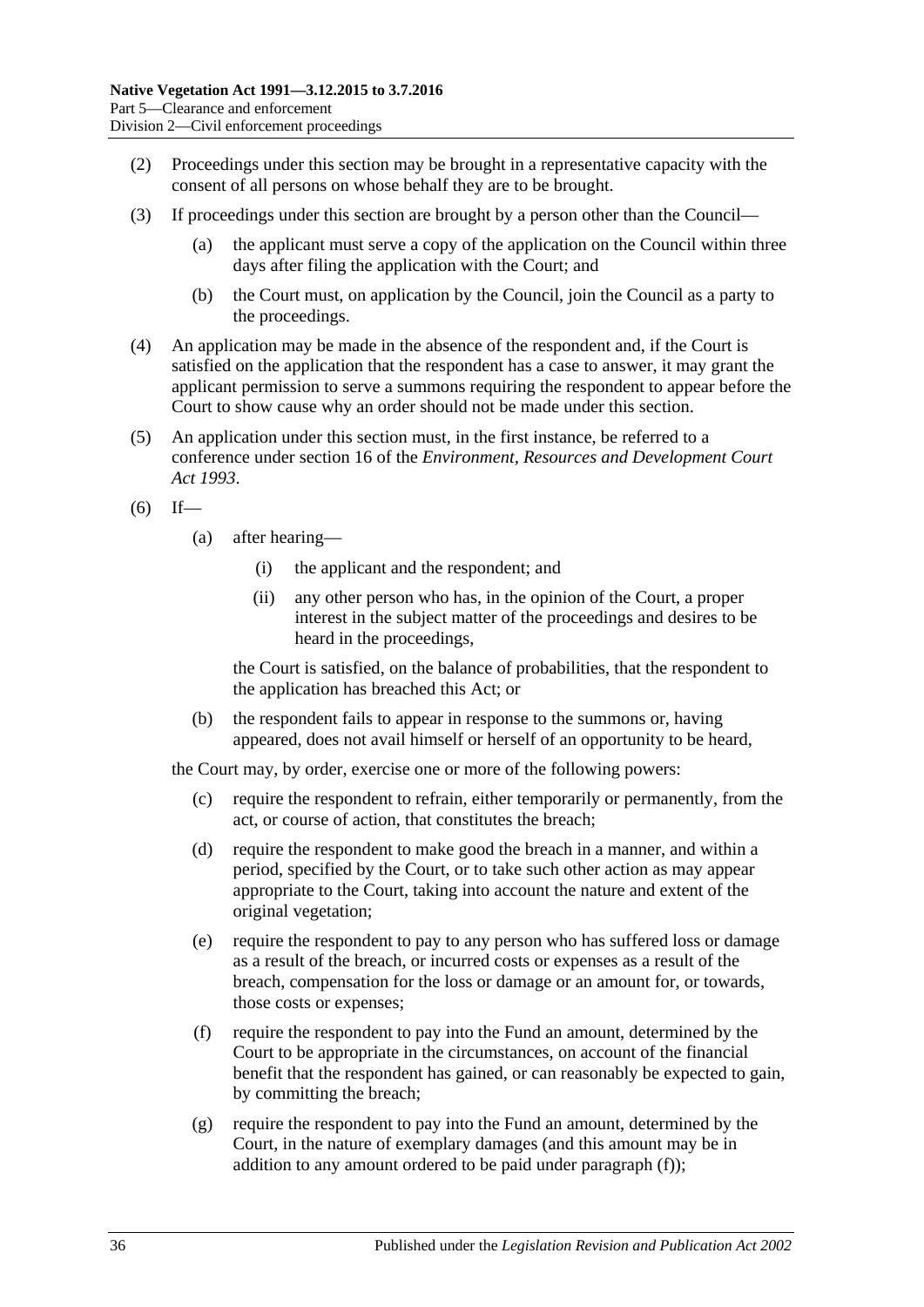- (h) require the respondent to take specified action to publicise—
	- (i) the breach of this Act; and
	- (ii) the environmental and other consequences flowing from the breach; and
	- (iii) the other requirements of the order made against the respondent;
- (i) require the respondent to refrain from an act or course of action, or to undertake an act or course of action, to ensure that the respondent does not gain an ongoing benefit from the breach.
- (7) In assessing damages under [subsection](#page-35-1)  $(6)(g)$ , the Court must have regard to-
	- (a) damage to the environment caused by the breach of this Act; and
	- (b) the detriment to the public interest resulting from the breach; and
	- (c) any benefit (including financial benefit) that the respondent sought to gain by committing the breach; and
	- (d) any other matter it considers relevant.
- (8) The power conferred by [subsection](#page-35-0) (6)(f) or [\(g\)](#page-35-1) can only be exercised by a Judge of the Court.
- (9) The Council, and any person with a legal or equitable interest in land to which an application under this section relates, is entitled to appear and be heard in proceedings based on the application before a final order is made.
- (10) The Court may make such order in relation to costs of proceedings under this section as it thinks just and reasonable.
- (11) In this section—

*breach* of this Act includes a threatened contravention of, or failure to comply with, this Act or a heritage agreement.

## <span id="page-36-1"></span><span id="page-36-0"></span>**31B—Order where native vegetation has been cleared**

- (1) Subject to [subsection](#page-37-0) (6)(d) or [\(7\),](#page-37-1) where the ERD Court is satisfied on the balance of probabilities that the respondent—
	- (a) has cleared native vegetation in contravention of this Act; or
	- (b) has cleared native vegetation pursuant to the Council's consent but has not complied with a condition of a kind referred to in [section](#page-33-5) 30(2) attached to the consent,

the Court must make an order against the respondent under section [31A\(6\)\(d\).](#page-35-2)

- (2) The order under section  $31A(6)(d)$  must direct the respondent to-
	- (a) remove the buildings, works or vegetation (if any) that have been erected, undertaken or planted on the land since the clearance occurred; and
	- (b) establish vegetation consisting of plants of a species specified in the order in such numbers and on such parts of the cleared land as is specified in the order; and
	- (c) nurture, protect and maintain the plants until they are fully established or for such period as is specified in the order.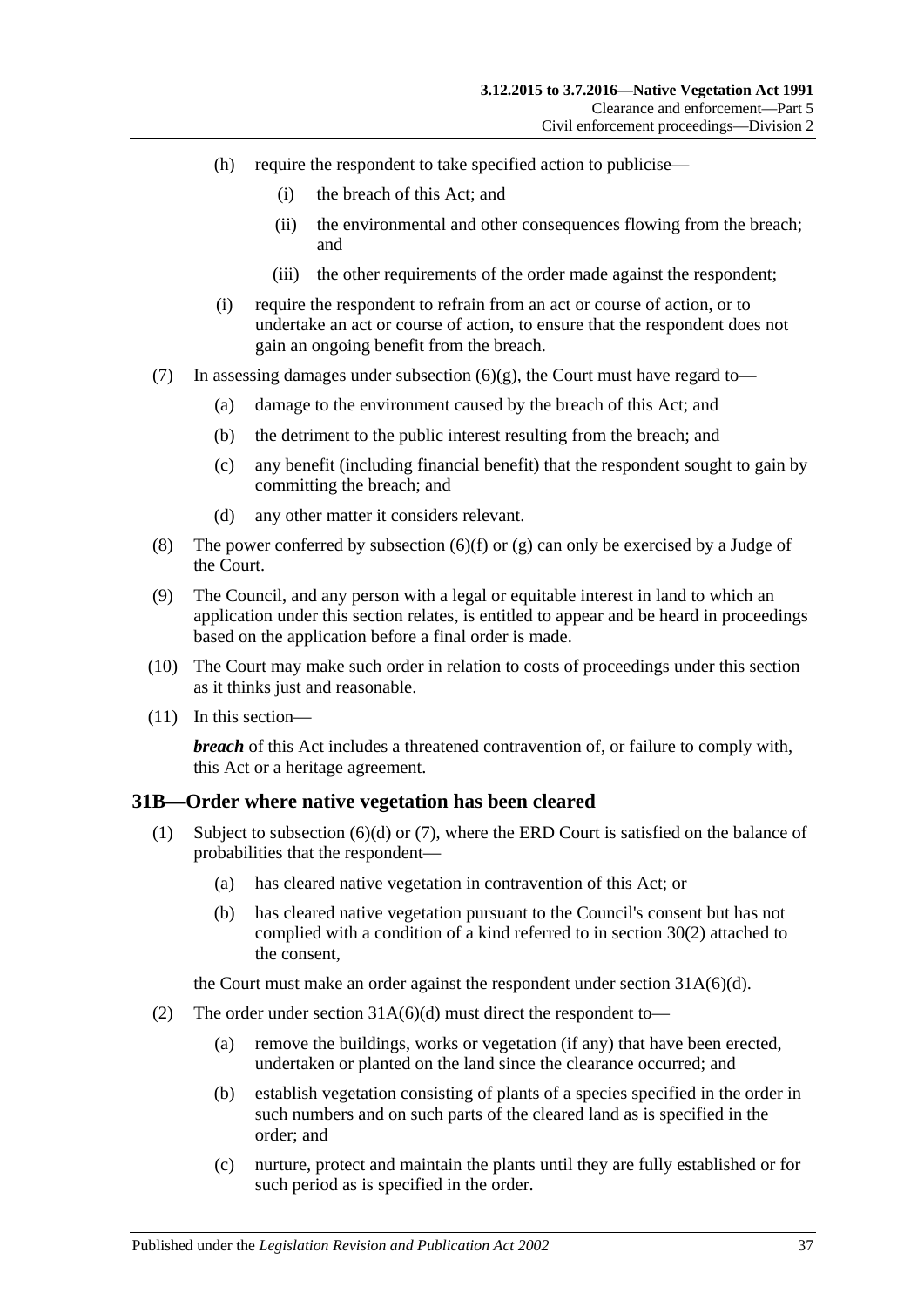- (3) The order under section  $31A(6)(d)$  may—
	- (a) where part of the original vegetation is still growing or situated on the land—direct that it be removed so that the new vegetation can be established on the land;
	- (b) include such ancillary directions or orders as the Court thinks fit.
- <span id="page-37-3"></span><span id="page-37-2"></span>(4) Where the respondent is not the owner or occupier of the land, the order authorises him or her (or a person authorised by him or her) to—
	- (a) enter the land with such materials and equipment as are reasonably necessary to comply with the order; and
	- (b) to enter and cross any other land specified in the order with the materials and equipment referred to in [paragraph](#page-37-2) (a) for the purpose of gaining access to the cleared land.
- <span id="page-37-4"></span>(5) An owner or occupier of land or any other person who hinders or obstructs the respondent (or a person authorised by the respondent) in carrying out the directions of an order under this section or entering and crossing land under [subsection](#page-37-3) (4) is guilty of an offence.

Maximum penalty: \$10 000.

- (6) If the ERD Court is satisfied on the balance of probabilities that—
	- (a) the owner or occupier of the cleared land did not know and could not reasonably have been expected to know of the circumstances referred to in [subsection](#page-36-1) (1) requiring the making of an order under section  $31A(6)(d)$ ; and
	- (b) compliance with an order under section  $31A(6)(d)$  will cause financial loss to that person,

the Court may—

- (c) assess the amount of the financial loss and order the respondent to pay that amount to the owner or occupier of the land; or
- (d) refuse to make the order or make the order in a modified form.
- <span id="page-37-1"></span><span id="page-37-0"></span>(7) If the Court is satisfied that compliance with any order under section [31A\(6\)\(d\)](#page-35-2) would not be reasonably practicable, it may refuse to make the order.
- (8) However, the Court cannot take into account financial grounds when making an assessment under [subsection](#page-37-1) (7) unless the Court is satisfied that it would be unduly harsh not to do so.
- (9) The Court must include in the order a requirement that a copy of the order be served on the Registrar-General and that the Registrar-General note the order against the relevant certificate or other instrument of title or, in the case of land not under the *[Real](http://www.legislation.sa.gov.au/index.aspx?action=legref&type=act&legtitle=Real%20Property%20Act%201886)  [Property Act](http://www.legislation.sa.gov.au/index.aspx?action=legref&type=act&legtitle=Real%20Property%20Act%201886) 1886*, against the land (and the Registrar-General must, on service of the order, make the note and then must not remove the note except pursuant to an order of the Court).
- (10) If, in the opinion of the Court, it should refuse under [subsection](#page-37-0) (6)(d) or [\(7\)](#page-37-1) to make an order under section  $31A(6)(d)$ , the Court may make an order against the respondent requiring the establishment of vegetation in accordance with the provisions of this section on some other land owned by the respondent.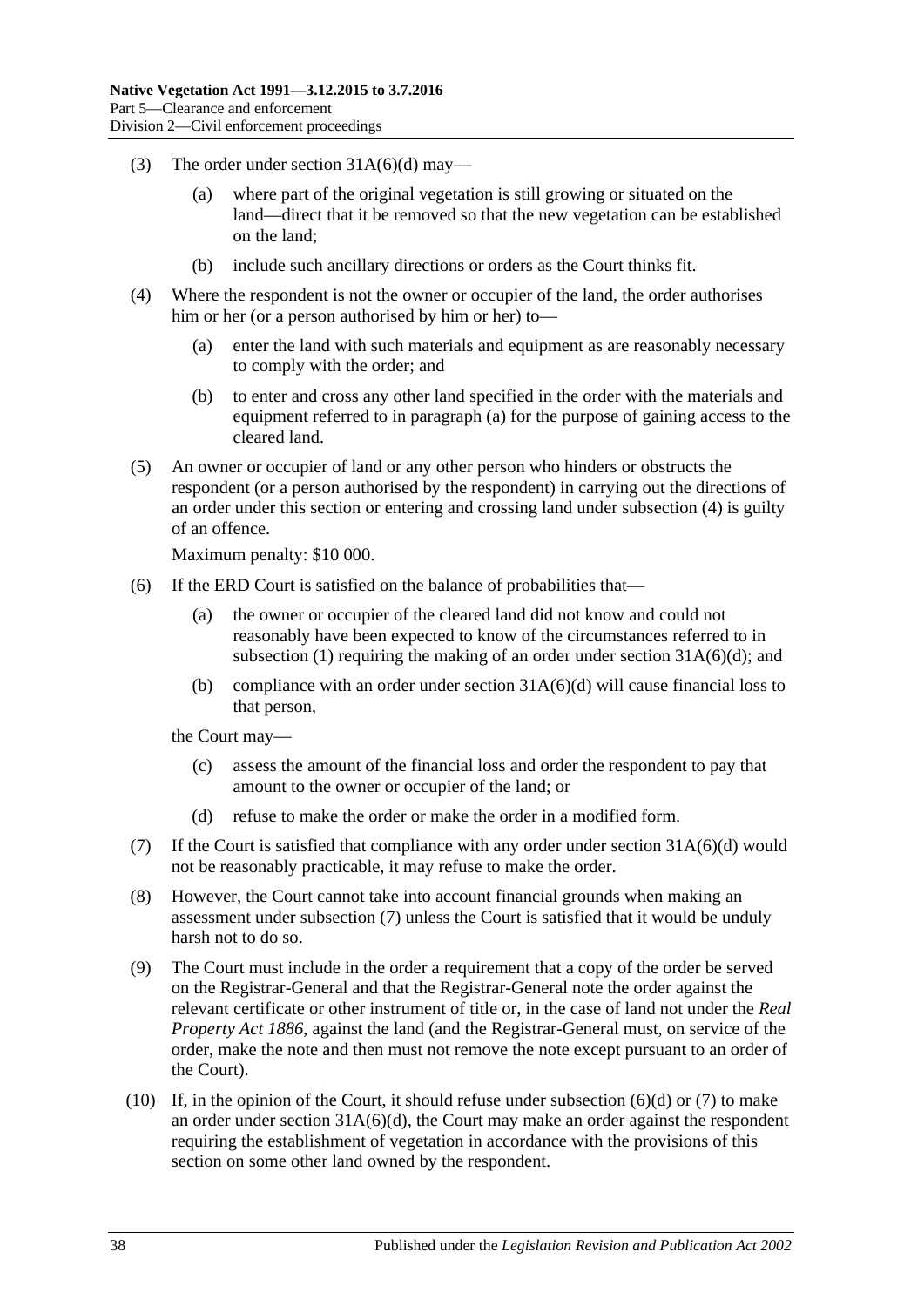## <span id="page-38-0"></span>**31C—Interim order**

- (1) If, on an application under this Division or before the determination of the proceedings commenced by an application under this Division, the ERD Court is satisfied that, in order to protect native vegetation from clearance or to preserve the rights or interests of parties to the proceedings, or for any other reason, it is desirable to make an interim order under this section, the Court may make such an order.
- (2) An interim order—
	- (a) may be made on an application in the absence of the respondent; and
	- (b) may be made whether or not the application has been referred to a conference under [section](#page-35-3) 31A(5); and
	- (c) will be made subject to such conditions as the Court thinks fit; and
	- (d) will not (as such) operate after the proceedings in which it is made are finally determined.

## <span id="page-38-1"></span>**31D—Enforcement of orders**

(1) A person who contravenes or fails to comply with an order under this Division is, in addition to liability for contempt of the order, guilty of an offence.

Maximum penalty: \$100 000.

- <span id="page-38-3"></span>(2) Where the ERD Court makes an order under section [31A\(6\)\(d\)](#page-35-2) and the respondent fails to comply with the order within the period specified by the Court, the Council may cause any work contemplated by the order to be carried out, and may recover the costs and expenses of that work, as a debt, from the respondent.
- (3) [Section](#page-37-3) 31B(4) and [\(5\)](#page-37-4) apply to, and in relation to, the Council when acting under [subsection](#page-38-3) (2) as though it were the respondent.
- <span id="page-38-5"></span>(4) Where an amount is recoverable from a person by the Council under [subsection](#page-38-3) (2)—
	- (a) the Council may, by notice in writing to the person, fix a period, being not less than 28 days from the date of the notice, within which the amount must be paid by the person, and, if the amount is not paid by the person within that period, the person is liable to pay interest charged at the rate prescribed by regulation on the amount unpaid and on any unpaid interest; and
	- (b) the amount together with any interest so payable is, until paid, a first charge in favour of the Council on all land owned by the person.

## <span id="page-38-4"></span><span id="page-38-2"></span>**31E—Enforcement notices**

- (1) If an authorised officer who has been expressly authorised by the Minister to issue directions under this section has reasonable grounds on which to believe that a person has breached this Act, or is likely to breach this Act, the authorised officer may do such of the following as the officer considers necessary or appropriate in the circumstances:
	- (a) direct the person to refrain, either for a specified period or until further notice, from the act, or course of action, that constitutes, or would constitute, the breach;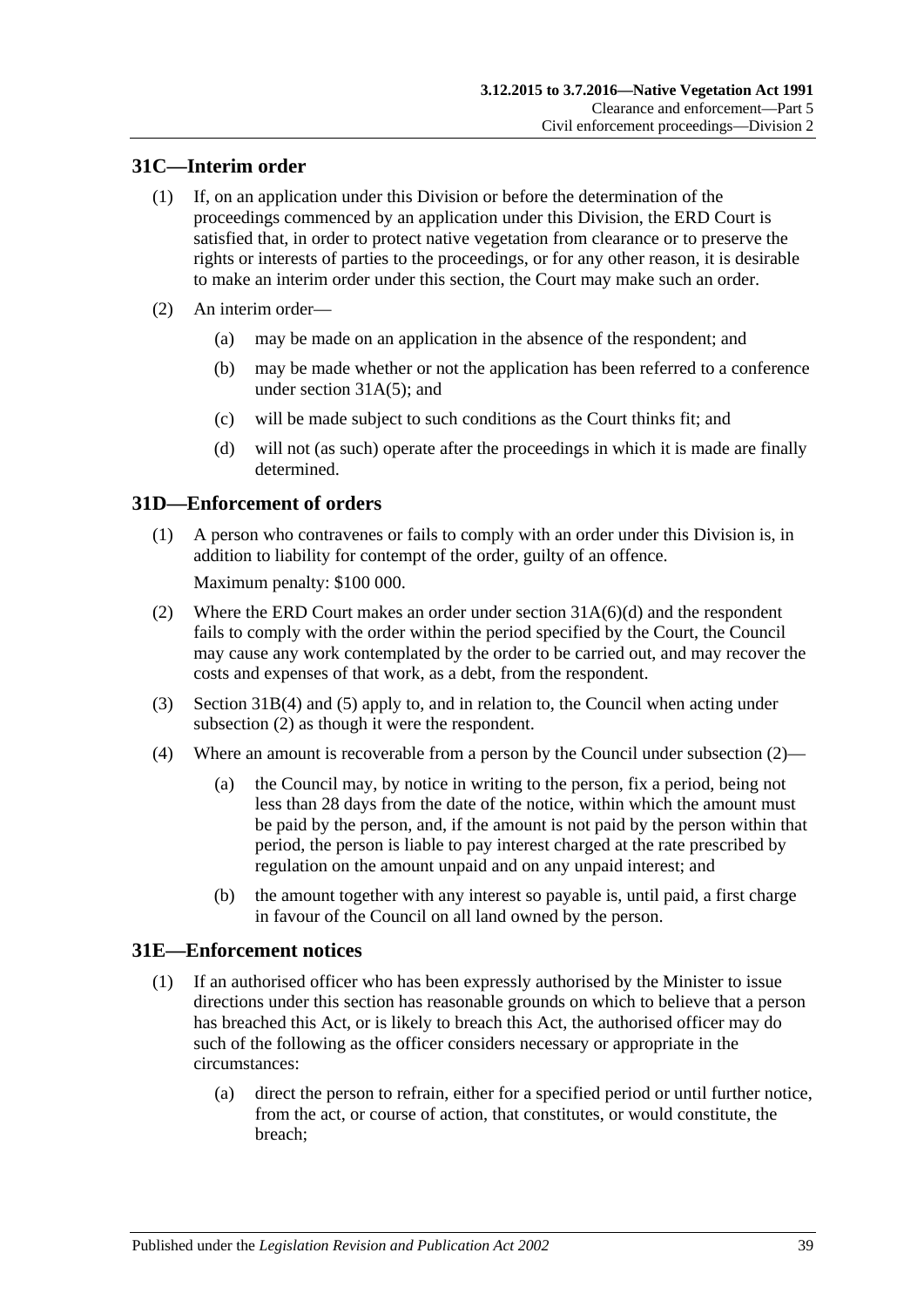- <span id="page-39-2"></span>(b) if, in the opinion of the authorised officer, a breach has occurred and the breach is a minor breach—direct the person to make good the breach in a manner, and within a period, specified by the authorised officer;
- (c) take such urgent action as is required or is, in the opinion of the authorised officer, desirable because of any situation arising from the breach or likely breach (as the case may be).
- <span id="page-39-1"></span>(2) A direction under [subsection](#page-38-4) (1) must be given by notice in writing.
- (3) A notice under [subsection](#page-39-1) (2) must identify the authorised officer issuing the direction.
- <span id="page-39-3"></span>(4) Subject to [section](#page-39-0) 31EA, if a person fails to comply with a direction under [subsection](#page-39-2) (1)(b) within the time specified in the notice, the Council may cause the necessary action to be taken.
- (5) The costs and expenses incurred by the Council under [subsection](#page-39-3) (4) may be recovered by the Council as a debt due from the person whose failure gave rise to the action.
- <span id="page-39-5"></span>(6) Where an amount is recoverable from a person by the Council under this section—
	- (a) the Council may, by notice in writing to the person, fix a period, being not less than 28 days from the date of the notice, within which the amount must be paid by the person and, if the amount is not paid by the person within that period, the person is liable to pay interest charged at the rate prescribed by regulation on the amount unpaid and on any unpaid interest; and
	- (b) the amount together with any interest so payable is, until paid, a first charge in favour of the Council on all land owned by the person.
- (7) Subject to any order of the ERD Court to the contrary, the operation of a direction is not suspended pending the determination of an appeal.
- (8) A person who contravenes or fails to comply with a direction under this section is guilty of an offence.

Maximum penalty: \$10 000.

<span id="page-39-4"></span>(9) A direction cannot be given under this section in relation to a breach if it appears that the breach occurred more than 2 years before the direction is given.

## <span id="page-39-0"></span>**31EA—Substituted direction where compliance with enforcement notice not reasonably practicable**

- $(1)$  If—
	- (a) an authorised officer gives a direction to a person under section  $31E(1)(b)$ ; and
	- (b) it is not reasonably practicable for the person to comply with the direction,

the person may apply to the Council for a substituted direction under this section.

(2) An application for an order under this section must be made in a manner and form determined by the Council.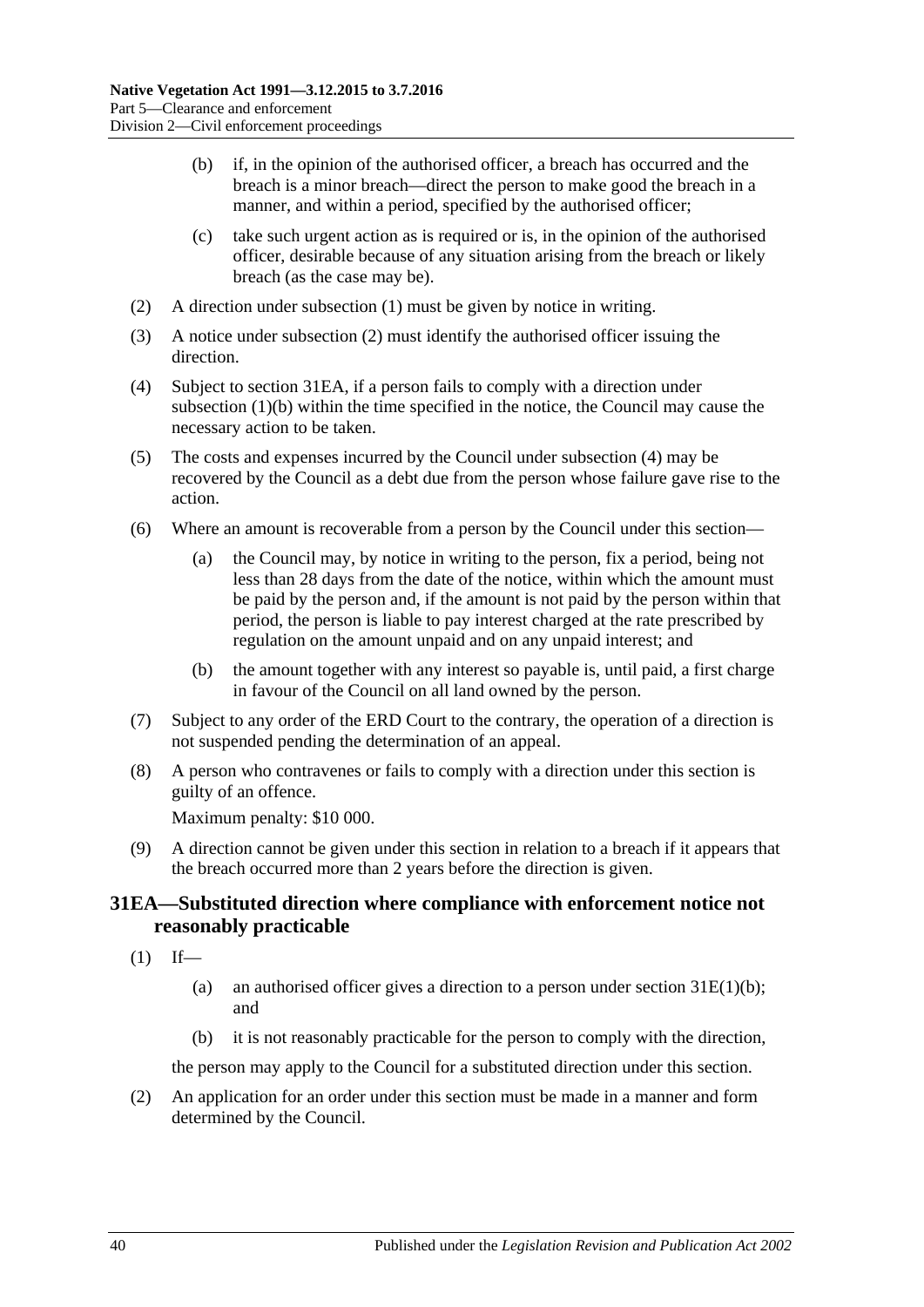- (3) The Council may, if satisfied that compliance with the direction under section [31E\(1\)\(b\)](#page-39-2) is not reasonably practicable, revoke the direction and instead direct the person—
	- (a) to take such action as may appear appropriate to the Council (whether on the person's land or otherwise), taking into account the nature and extent of the alleged breach forming the basis for the original direction; or
	- (b) to pay into the Fund an amount, determined by the Council to be appropriate in the circumstances, on account of any benefit that the person has gained, or can reasonably be expected to gain, by allegedly committing the breach; or
	- (c) to refrain from an act or course of action, or to undertake an act or course of action, to ensure that the person does not gain an ongoing benefit from the alleged breach.
- (4) A direction under this section—
	- (a) must specify the period within which the direction must be complied with;
	- (b) must comply with any other requirement set out in the regulations.
- (5) Without limiting this section, [section](#page-38-2) 31E (other than [subsection](#page-39-4) (9)) applies to a direction under this section as if it were a direction under section [31E\(1\)\(b\).](#page-39-2)

## <span id="page-40-2"></span><span id="page-40-0"></span>**31F—Miscellaneous provisions**

- (1) The ERD Court may order an applicant in proceedings under [section](#page-34-2) 31A—
	- (a) to provide security for the payment of costs that may be awarded against the applicant if the application is subsequently dismissed; and
	- (b) to give an undertaking as to the payment of any amount that may be awarded against the applicant under [subsection](#page-40-1) (2).
- <span id="page-40-1"></span>(2) If on an application under [section](#page-34-2) 31A the ERD Court is satisfied—
	- (a) that the respondent has not breached this Act; and
	- (b) that the respondent has suffered loss or damage as a result of the actions of the applicant; and
	- (c) that in the circumstances it is appropriate to make an order under this provision,

the Court may, on the application of the respondent (and in addition to any order as to costs), require the applicant to pay to the respondent an amount, determined by the Court, to compensate the respondent for the loss or damage which the respondent has suffered.

- (3) A person who fails to comply with an order of the ERD Court under this Division commits a contempt of Court.
- (4) The Court may, if it considers it appropriate to do so, either on its own initiative or on the application of a party, vary or revoke an order previously made under [subsection](#page-40-2)  $(1)$  or  $(2)$ .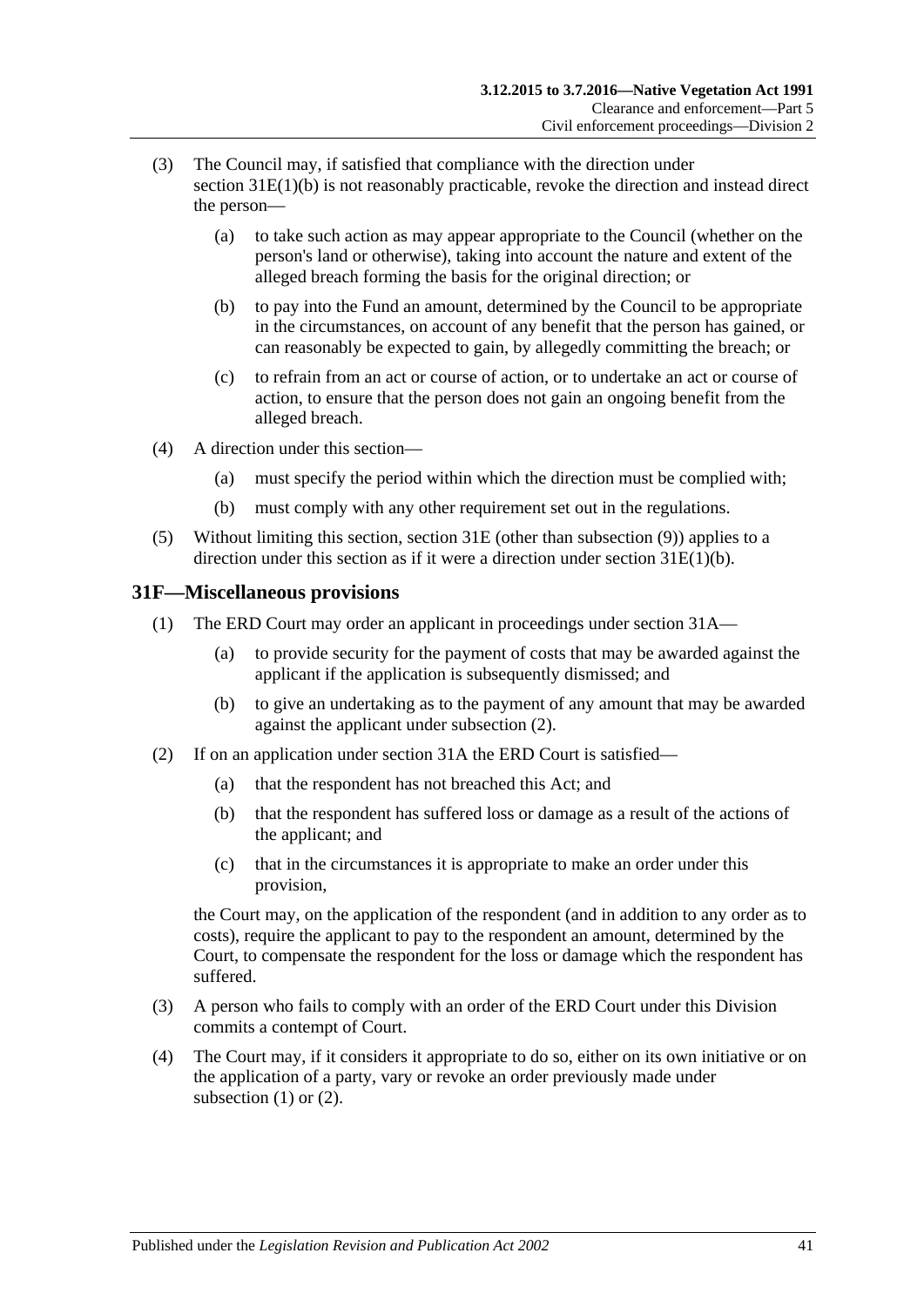(5) The ERD Court may, on application under this subsection by a person to whom a notice has been given under section  $31D(4)(a)$  or  $31E(6)(a)$ , extend the period that has been fixed by the Council for the purposes of the notice (and the relevant order of the Court under this subsection will then have effect according to its terms).

# <span id="page-41-0"></span>**32—Appeals**

- (1) Subject to the rules of the Supreme Court, an appeal lies against—
	- (a) an order of the ERD Court made in the exercise of the jurisdiction conferred by this Division; or
	- (b) a decision by the ERD Court not to make an order under this Division,

to the Land and Valuation Court.

(2) An appeal under this section must be instituted within 60 days of the date of the decision or order subject to appeal, or such longer period as may be allowed by the Land and Valuation Court.

## <span id="page-41-1"></span>**33—Commencement of proceedings**

Proceedings under this Division must be commenced—

- (a) if the proceedings relate to an offence under this Act which the respondent has expiated or of which the respondent has been convicted or found guilty—within 6 months after the date on which the respondent so expiated, or was convicted or found guilty of, the offence (as the case requires); or
- (b) in any other case—within 5 years after the date of the alleged contravention of, or failure to comply with, a provision of this Act.

# <span id="page-41-2"></span>**Division 3—Authorised officers**

## <span id="page-41-3"></span>**33A—Appointment of authorised officers**

- (1) The Minister may appoint an officer or employee of the Crown or a local council to be an authorised officer for the purposes of this Act.
- (2) An appointment of an authorised officer—
	- (a) must be in writing; and
	- (c) may be subject to conditions; and
	- (d) may be in respect of the whole State or any specified part of the State.
- (3) Each authorised officer must be issued with an identity card that—
	- (a) includes a photograph of the authorised officer.
- (4) The identity card must be issued as soon as is reasonably practicable after the appointment is made (but an authorised officer is not prevented from exercising powers under this Act just because an identity card is yet to be issued).
- (5) An authorised officer must, if requested to do so, produce evidence of his or her appointment by providing a copy of his or her notice of appointment, or by showing his or her identity card for inspection, before exercising the powers of an authorised officer under this Act in relation to any person.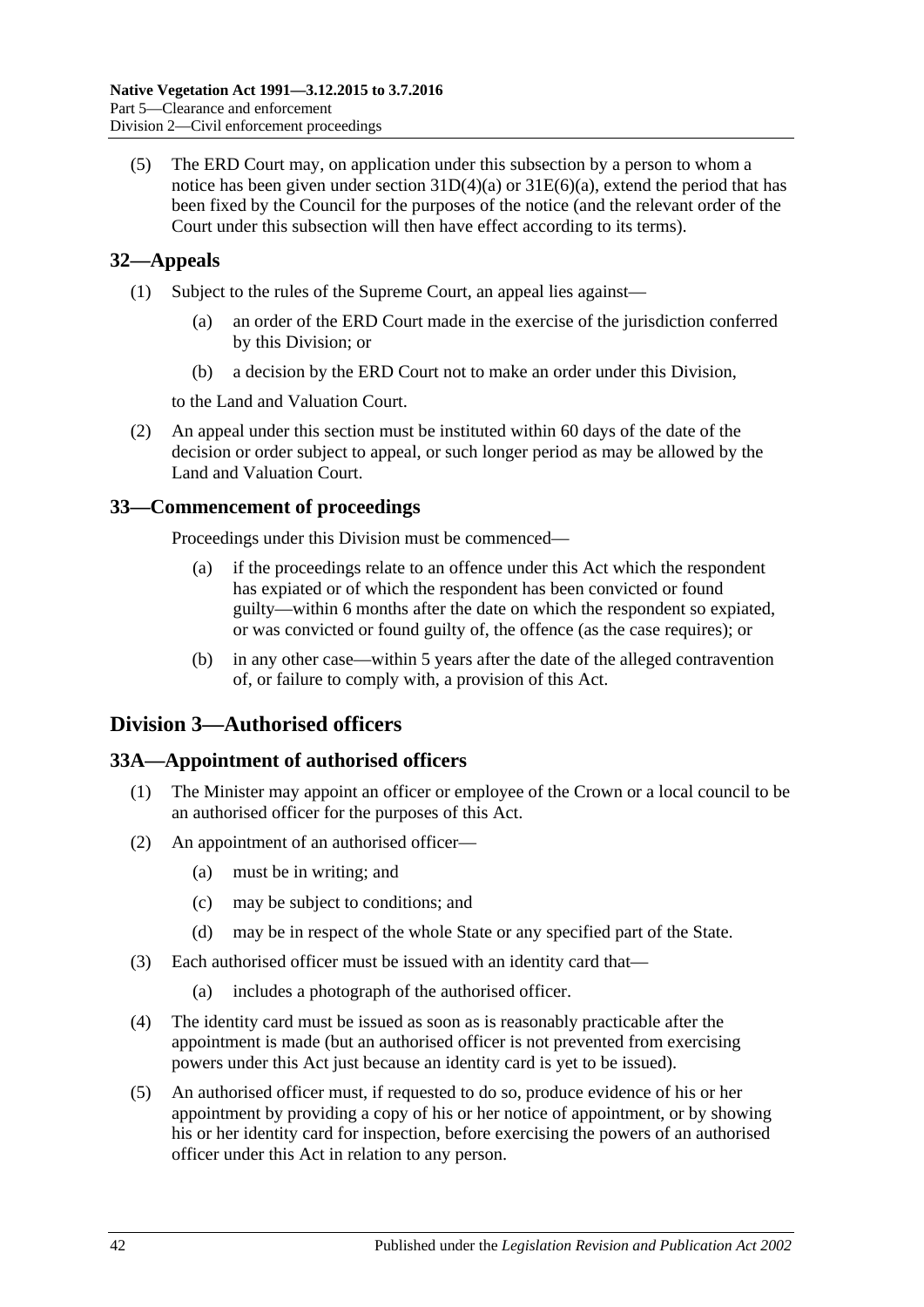(6) The Minister may, at any time, vary or revoke an appointment which he or she has made, or vary or revoke a condition of an appointment or impose a further condition in relation to an appointment.

## <span id="page-42-2"></span><span id="page-42-0"></span>**33B—Powers of authorised officers**

- <span id="page-42-1"></span>(1) Subject to this Division, an authorised officer may—
	- (a) enter and inspect any land for any reasonable purpose connected with the administration or enforcement of this Act; and
	- (b) give directions with respect to the stopping or movement of a vehicle that—
		- (i) has been used in, or is suspected by the authorised officer of having been used in, the clearance of native vegetation; or
		- (ii) is carrying a plant, or any part of a plant, comprising native vegetation,

as reasonably required in connection with the administration or enforcement of this Act; and

- (c) take samples of any plant or any part of any plant from any land, for identification and analysis as reasonably required in connection with the administration or enforcement of this Act; and
- <span id="page-42-3"></span>(d) with the authority of a warrant issued under [section](#page-44-0) 33C require any person to produce specified documents or documents of a specified kind, including a written record that reproduces in an understandable form information stored by computer, microfilm or other process, as reasonably required in connection with the administration or enforcement of this Act; and
- <span id="page-42-4"></span>(e) with the authority of a warrant issued under [section](#page-44-0) 33C examine, copy or take extracts from any documents so produced or require a person to provide a copy of any such document or information; and
- (f) take photographs or films or make audio, video or other recordings as reasonably required in connection with the administration or enforcement of this Act; and
- (g) dig up any land by the use of hand-held equipment for the purpose of taking samples; and
- <span id="page-42-5"></span>(h) with the authority of a warrant issued under [section](#page-44-0) 33C, to the extent to which it is reasonably required, take mechanical equipment on to any land and dig up the land, or any part of it, for the purposes of taking samples that the authorised officer reasonably suspects may constitute evidence of a breach of this Act;
- (i) in addition to the powers under a preceding paragraph, seize and retain anything that the authorised officer reasonably suspects may constitute evidence of a breach of this Act; and
- (j) require a person who the authorised officer reasonably suspects has committed, is committing or is about to commit, a breach of this Act to state the person's full name and usual place of residence; and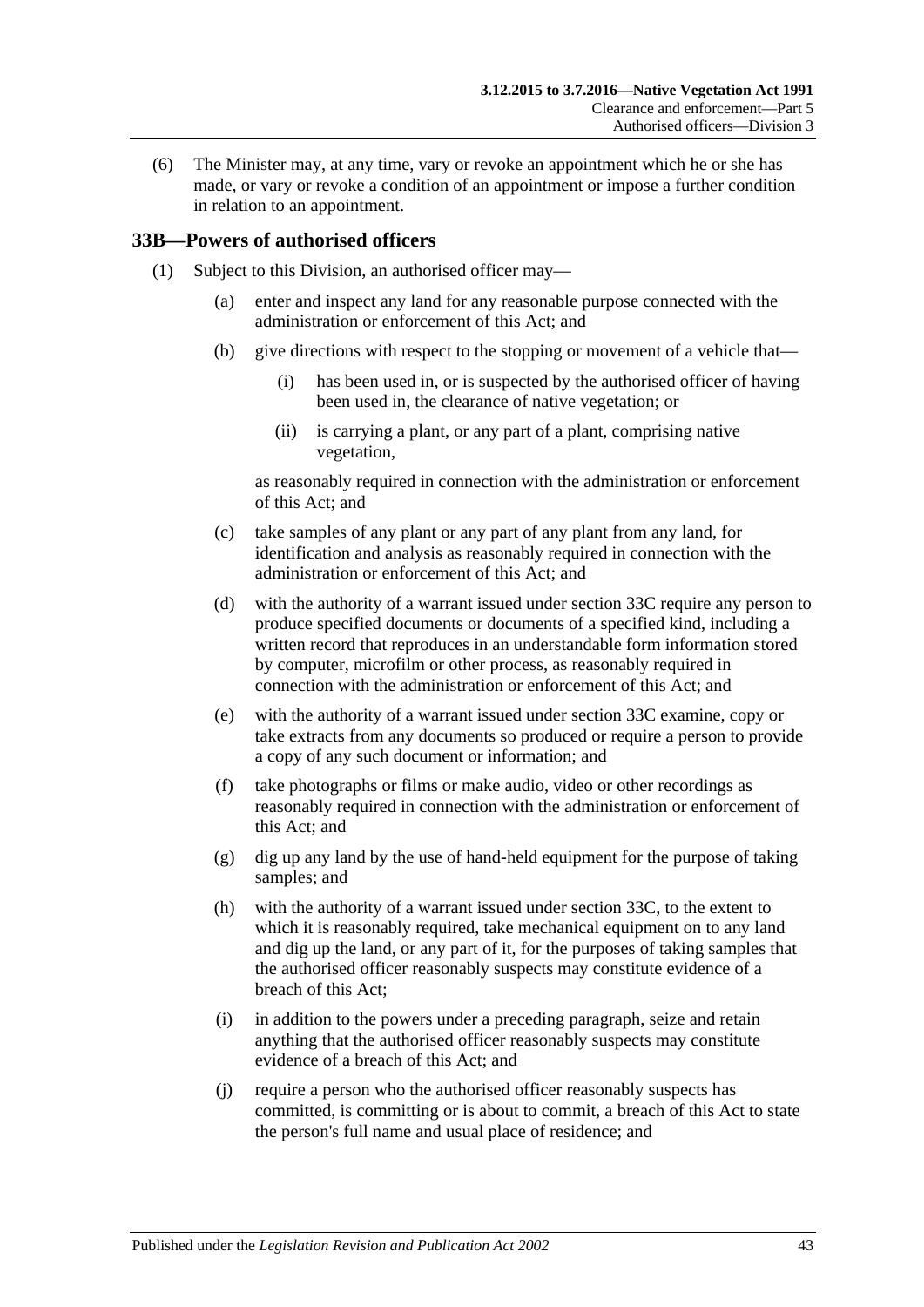- <span id="page-43-2"></span>(k) require a person who the authorised officer reasonably suspects has knowledge of matters in respect of which information is reasonably required for the administration or enforcement of this Act to answer questions in relation to those matters; and
- (l) give any directions reasonably required in connection with the exercise of a power conferred by any of the paragraphs of this subsection or otherwise in connection with the administration or enforcement of this Act.
- <span id="page-43-0"></span>(2) Without limiting [subsection](#page-42-1) (1)(a), an authorised officer may enter and inspect any land for the purpose of determining whether a heritage agreement entered into under this Act or entered into in compliance with a condition of consent to clear native vegetation under the repealed Act is being, or has been, complied with.
- (3) An authorised officer must not exercise a power conferred by [subsection](#page-42-1)  $(1)(a)$  or  $(2)$ in respect of residential premises.
- (4) Where an authorised officer enters land and takes samples of any plant or any part of any plant for identification and analysis, the authorised officer must take reasonable steps to provide the owner of land with a reasonable amount of information about his or her actions.
- (5) Where an authorised officer enters land and takes photographs or films or makes audio, video or other recordings, the authorised officer must, as soon as reasonably practicable after entering the land—
	- (a) serve notice on the owner or occupier of the land informing him or her of the date on which the authorised officer entered the land; and
	- (b) provide the owner or occupier with a copy of the photographs, films, audio, video or other recordings (if any) taken or made by the authorised officer when on the land.
- <span id="page-43-1"></span>(6) A copy provided under [subsection](#page-43-1) (5)(b) must be in an electronic form unless the Minister authorises it to be provided in some other form.
- (7) Where an authorised officer digs up any land under [subsection](#page-42-2) (1), the authorised officer must, after taking such steps as the authorised officer thinks fit in the exercise of powers under that subsection, insofar as is reasonably practicable, take steps to ensure that the land is restored to such state as is reasonable in the circumstances.
- (8) Before an authorised officer requires a person to answer questions under [subsection](#page-43-2)  $(1)(k)$ , the authorised officer must inform the person of his or her right to decline to answer any question that might tend to incriminate the person or to make the person liable to a criminal penalty.
- (9) Where—
	- (a) a person whose native language is not English is suspected of having committed an offence against this Act; and
	- (b) the person is not reasonably fluent in English,

the following provisions apply:

(c) the person is entitled to be assisted by an interpreter during any questioning conducted by an authorised officer in the course of an investigation of the suspected offence;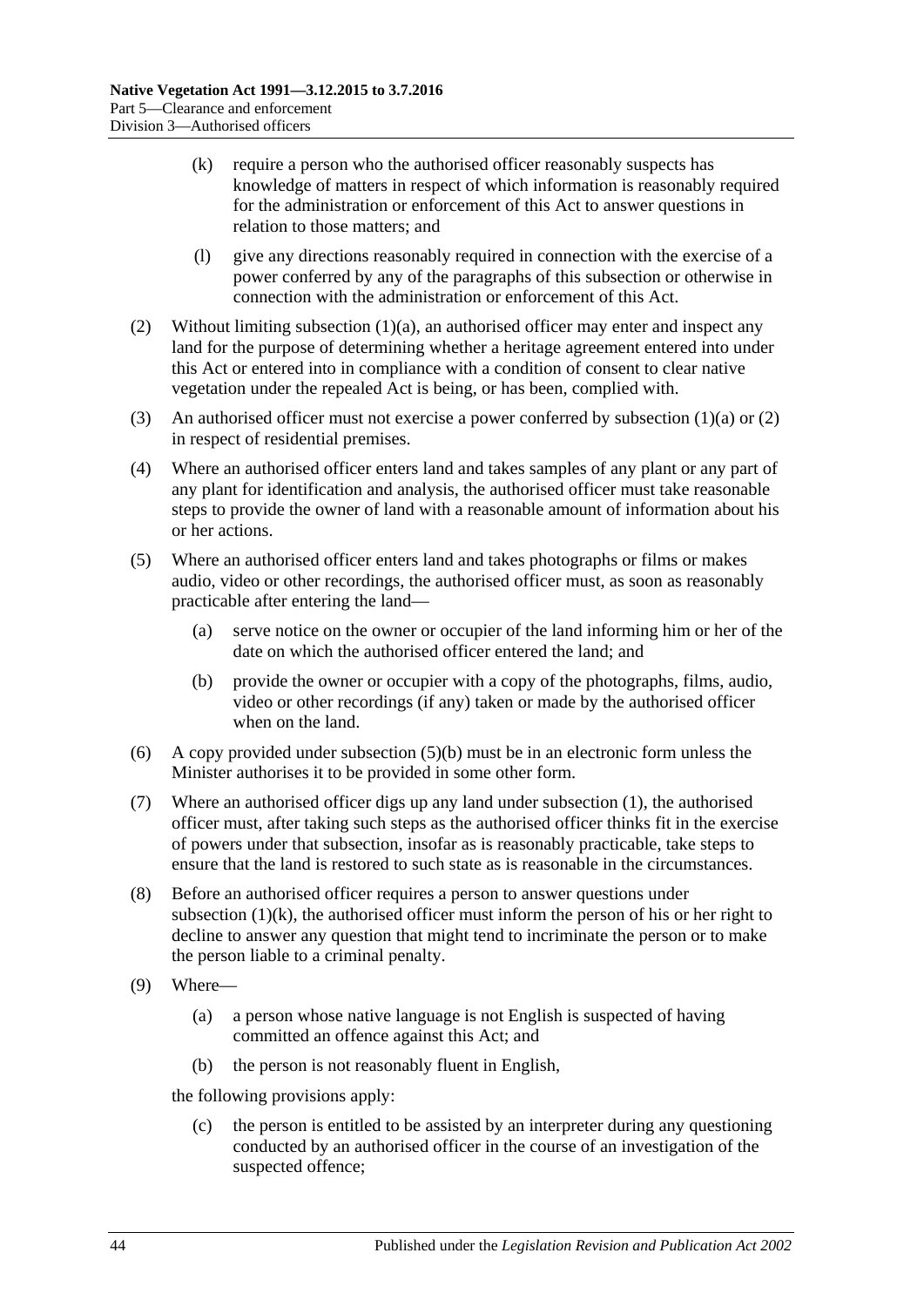- (d) where it appears that the person may be entitled to be assisted by an interpreter, an authorised officer must not proceed with any questioning, or further questioning, until the person has been informed of the right to an interpreter;
- (e) if the person requests the assistance of an interpreter, an authorised officer must not proceed with any questioning, or further questioning, until an interpreter is present.
- (10) In the exercise of powers under this Act an authorised officer may be assisted by such persons as he or she considers necessary in the circumstances.
- <span id="page-44-1"></span>(11) An authorised officer may require an occupier of any land or a person apparently in charge of any plant, equipment, vehicle or other thing to give to the authorised officer or a person assisting the authorised officer such assistance as is reasonably required by the authorised officer for the effective exercise of powers conferred by this Act.
- (12) Where a person gives assistance to an authorised officer as required under [subsection](#page-44-1) (11), the person must, if he or she so requires, be reimbursed by the authorised officer or the Minister for any reasonable costs and expenses incurred in giving the assistance.

## <span id="page-44-0"></span>**33C—Issue of warrants**

- (1) Where, on the application of an authorised officer, a magistrate is satisfied that there are reasonable grounds to believe that the inspection of documents may provide information relevant to the administration or enforcement of this Act, the magistrate may issue a warrant authorising an authorised officer—
	- (a) to require a specified person to produce documents under section  $33B(1)(d)$ ; and
	- (b) to examine, copy and take extracts from those documents or to require a person to provide a copy of any of those documents under section [33B\(1\)\(e\).](#page-42-4)
- (2) Where, on the application of an authorised officer, a magistrate is satisfied that there are reasonable grounds to believe that a person may have committed a breach of this Act, the magistrate may issue a warrant authorising an authorised officer to take action under section [33B\(1\)\(h\).](#page-42-5)
- (3) An application for the issue of a warrant may be made either personally or by telephone.
- (4) The grounds of an application for a warrant must be verified by affidavit.
- (5) An application for the issue of a warrant may not be made by telephone unless in the opinion of the applicant a warrant is urgently required and there is insufficient time to make the application personally.
- (6) Where an application for the issue of a warrant is made by telephone, the following provisions apply:
	- (a) the applicant must inform the magistrate of his or her name and identify himself or herself as an authorised officer, and the magistrate, on receiving that information, is entitled to assume, without further inquiry, that the applicant is an authorised officer; and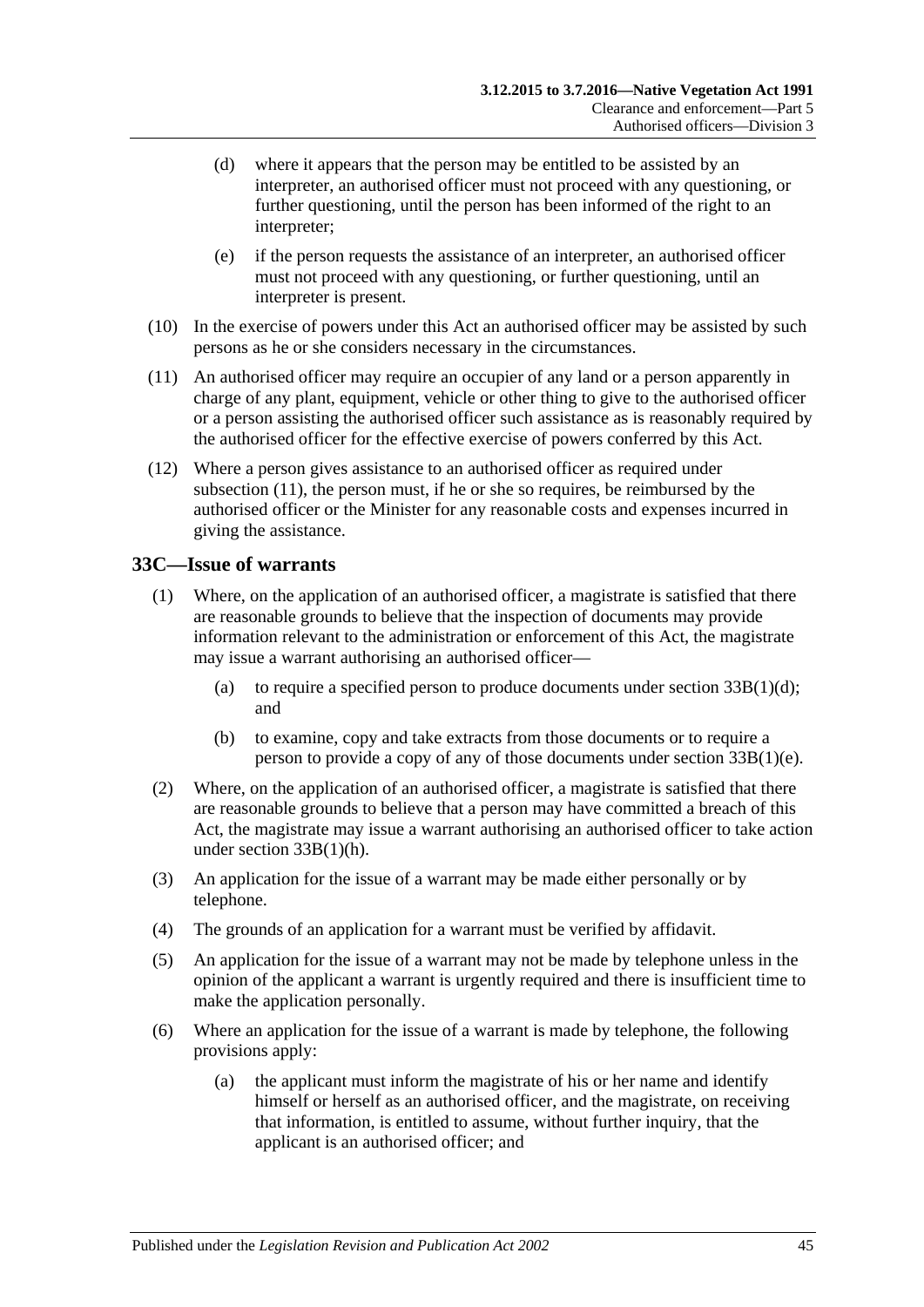- (b) the applicant must inform the magistrate of the grounds on which he or she seeks the issue of the warrant; and
- <span id="page-45-1"></span>(c) if it appears to the magistrate from the information furnished by the applicant that there are proper grounds for the issue of a warrant, the magistrate must inform the applicant of the facts on which he or she relies as grounds for the issue of the warrant, and must not proceed to issue the warrant unless the applicant undertakes to make an affidavit verifying those facts; and
- (d) if the applicant gives such an undertaking, the magistrate may then make out and sign a warrant, noting on the warrant the facts on which he or she relies as grounds for the issue of the warrant; and
- (e) the warrant will be taken to have been issued, and will come into force, when signed by the magistrate; and
- (f) the magistrate must inform the applicant of the terms of the warrant; and
- (g) the applicant must, as soon as practicable after the issue of the warrant, forward to the magistrate an affidavit verifying the facts referred to in [paragraph](#page-45-1) (c).
- (7) A magistrate by whom a warrant is issued must file the warrant, or a copy of the warrant, and the affidavit verifying the grounds on which the application for the warrant was made, in the ERD Court.
- (8) An authorised officer who executes a warrant must, as soon as practicable after execution of the warrant—
	- (a) prepare a notice in the prescribed form containing—
		- (i) his or her own name and a statement that he or she is an authorised officer under this Act; and
		- (ii) the name of the magistrate who issued the warrant and the date and time of its issue; and
		- (iii) a description of the authority conferred by the warrant; and
	- (b) give the notice to the person affected by the warrant.
- (9) A warrant, if not executed at the expiration of one month from the date of its issue, then expires.

#### <span id="page-45-4"></span><span id="page-45-0"></span>**33D—Provisions relating to seizure**

- <span id="page-45-3"></span><span id="page-45-2"></span>(1) Where a thing has been seized under this Division the following provisions apply:
	- (a) the thing must be held pending proceedings for an offence against this Act related to the thing seized, unless the Minister, on application, authorises its release to the person from whom it was seized, or to any person who had legal title to it at the time of its seizure, subject to such conditions as the Minister thinks fit (including conditions as to the giving of security for satisfaction of an order under [paragraph](#page-46-1)  $(b)(ii)$ ;
	- (b) where proceedings for an offence against this Act relating to the thing are instituted within the prescribed period after its seizure and the defendant is convicted or found guilty of the offence, the court may—
		- (i) order that it be forfeited to the Minister; or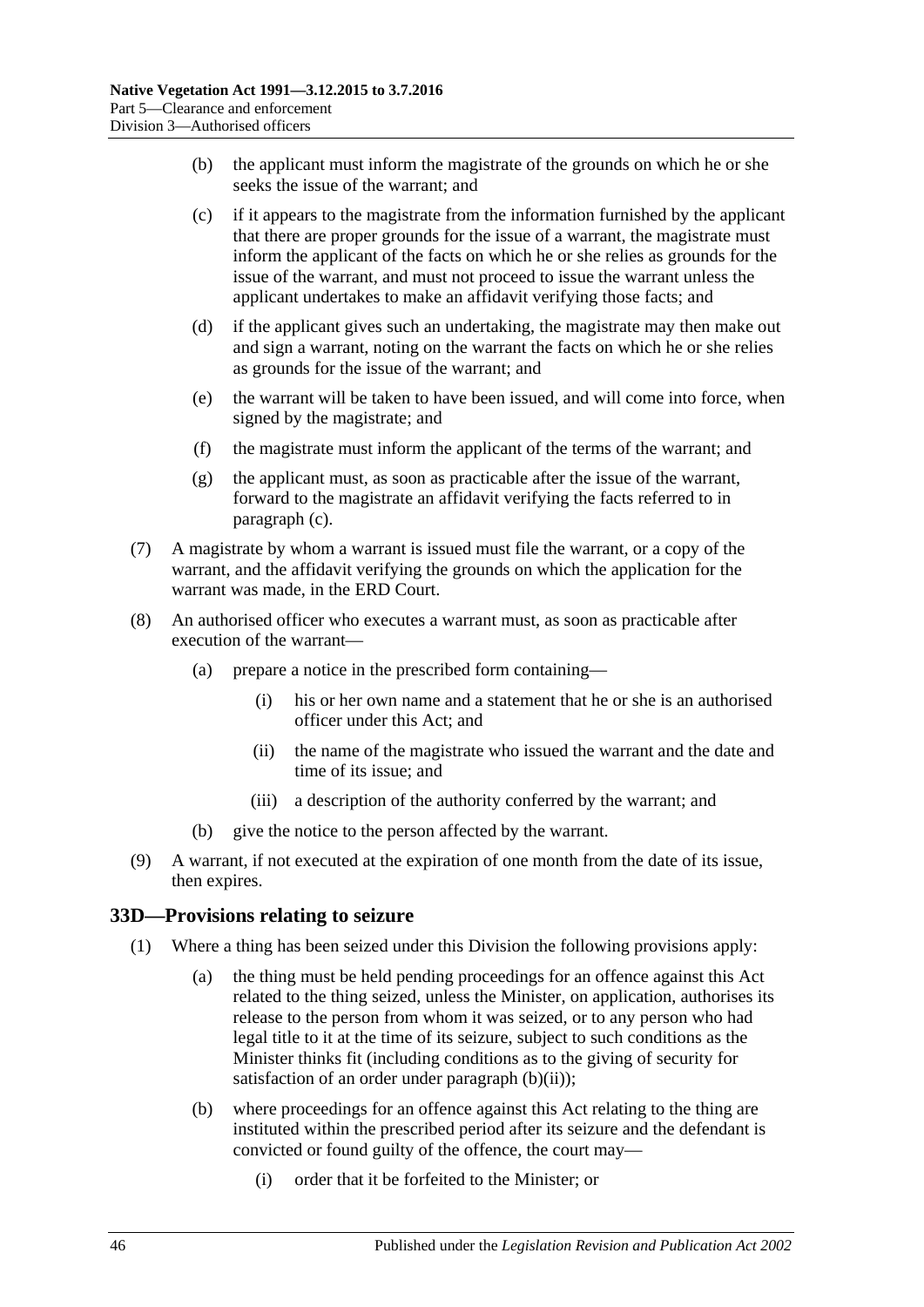- (ii) where it has been released pursuant to [paragraph](#page-45-2) (a)—order that it be forfeited to the Minister or that the person to whom it was released or the defendant pay to the Minister an amount equal to its market value at the time of its seizure, as the court thinks fit;
- <span id="page-46-1"></span>(c) where—
	- (i) proceedings are not instituted for an offence against this Act relating to the thing within the prescribed period after its seizure; or
	- (ii) proceedings have been so instituted and—
		- (A) the defendant is found not guilty of the offence; or
		- (B) the defendant is convicted or found guilty of the offence but no order for forfeiture is made under [paragraph](#page-45-3) (b),

then the person from whom the thing was seized, or any person with legal title to it, is entitled to recover from the Minister (if necessary, by action in a court of competent jurisdiction) the thing itself, or if it has been damaged or destroyed, compensation of an amount equal to its market value at the time of its seizure.

(2) In [subsection](#page-45-4)  $(1)$ —

*the prescribed period* means 12 months or such longer period as the ERD Court may, on application by the Minister, allow.

#### <span id="page-46-0"></span>**33E—Offence to hinder etc authorised officers**

- (1) A person who—
	- (a) hinders or obstructs an authorised officer, or a person assisting an authorised officer, in the exercise of powers conferred by this Act; or
	- (b) uses abusive, threatening or insulting language to an authorised officer, or a person assisting an authorised officer; or
	- (c) refuses or fails to comply with a requirement or direction of an authorised officer under this Division; or
	- (d) when required by an authorised officer under this Division to answer a question, refuses or fails to answer the question to the best of the person's knowledge, information and belief; or
	- (e) falsely represents, by words or conduct, that he or she is an authorised officer,

<span id="page-46-2"></span>is guilty of an offence.

Maximum penalty: \$5 000.

(2) A person who assaults an authorised officer, or a person assisting an authorised officer in the exercise of powers under this Act, is guilty of an offence.

Maximum penalty: \$10 000 or two years imprisonment or both.

(3) Despite [subsection](#page-46-2) (1)(d), a person is not obliged to answer a question under this Division if to do so might tend to incriminate the person or make the person liable to a criminal penalty.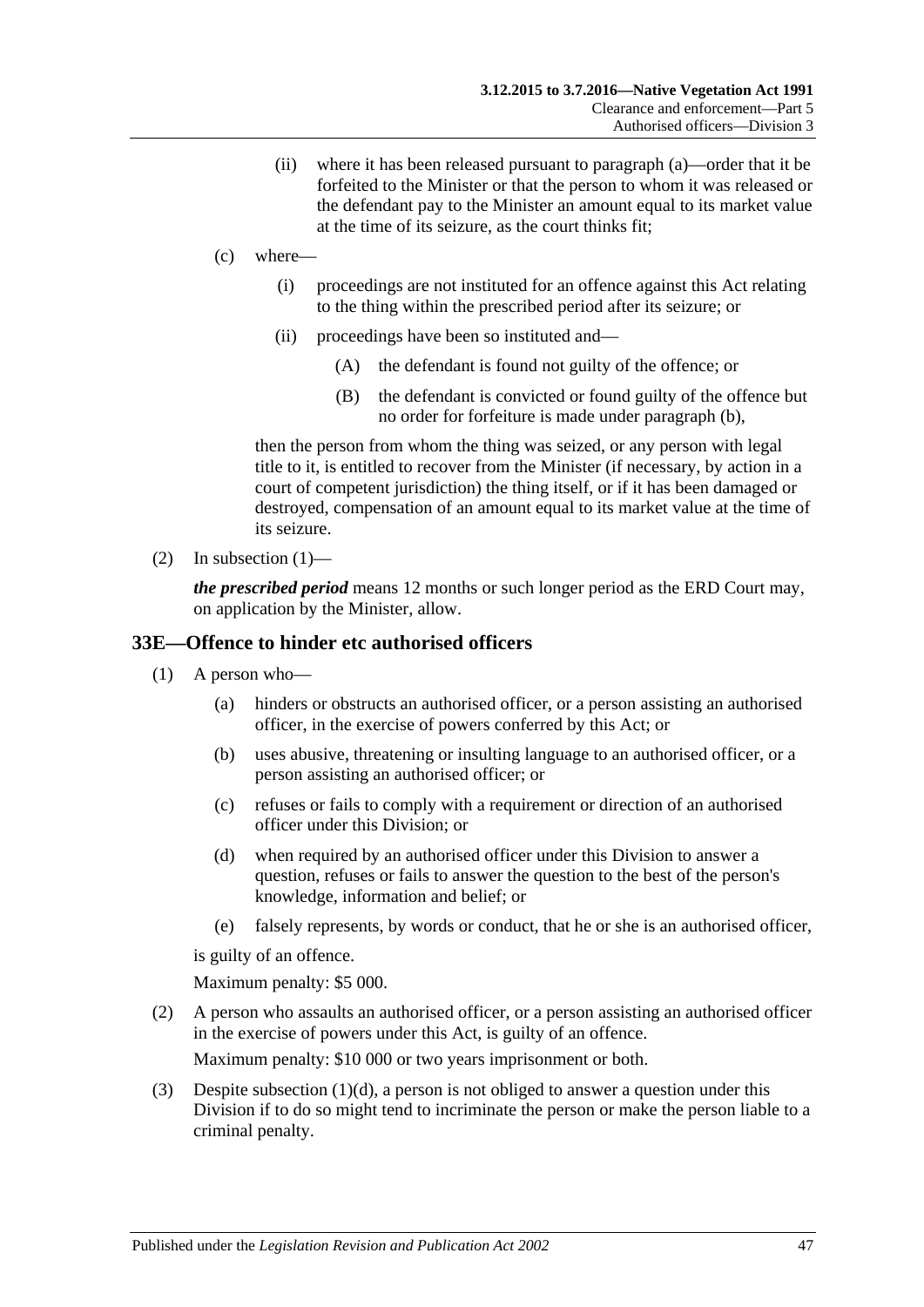#### <span id="page-47-0"></span>**33EA—Offences by authorised officers etc**

An authorised officer, or a person assisting an authorised officer, who—

- (a) addresses offensive language to any other person; or
- (b) without lawful authority, hinders or obstructs or uses or threatens to use force in relation to any other person,

is guilty of an offence.

Maximum penalty: \$5 000.

# <span id="page-47-1"></span>**Part 5B—Interest and recovery of money**

## <span id="page-47-4"></span><span id="page-47-2"></span>**33H—Interest**

- (1) Interest accrues on an amount payable to the Council under [sections](#page-38-1) 31D and [31E](#page-38-2) and on unpaid interest under those sections in accordance with the regulations.
- (2) A person who is liable to pay an amount under the provisions referred to in [subsection](#page-47-4) (1) is also liable to pay interest that accrues, or has accrued, on or in relation to that amount.
- (3) Regulations referred to in [subsection](#page-47-4) (1) may (without limiting their scope) prescribe the time from which interest accrues.

#### <span id="page-47-3"></span>**33I—Sale of land for non-payment**

- (1) Where an amount payable under this Act, or interest in relation to such an amount, is a first charge on land and has been unpaid for one year or more, the Council may sell the land.
- <span id="page-47-5"></span>(2) Before the Council sells land in pursuance of this section, it must serve notice on the owner and occupier of the land—
	- (a) stating the period for which the amount and interest have been unpaid; and
	- (b) stating the amount of the total liability for the amount and interest presently outstanding and charged on the land; and
	- (c) stating that if that amount is not paid in full within one month of service of the notice (or such longer time as the Council may allow), the Council intends to sell the land for non-payment of the amount and interest.
- (3) A copy of a notice must be served on the registered mortgagee or encumbrancee of the land (if any).
- (4) If the outstanding amount is not paid in full within the time allowed under [subsection](#page-47-5) (2), the Council may proceed to sell the land.
- (5) The sale will, except in the case of land held from the Crown under a lease, licence or agreement to purchase, be by public auction (and the Council may set a reserve price for the purposes of the auction).
- (6) An auction under this section must be advertised on at least two separate occasions in a newspaper circulating generally throughout the State.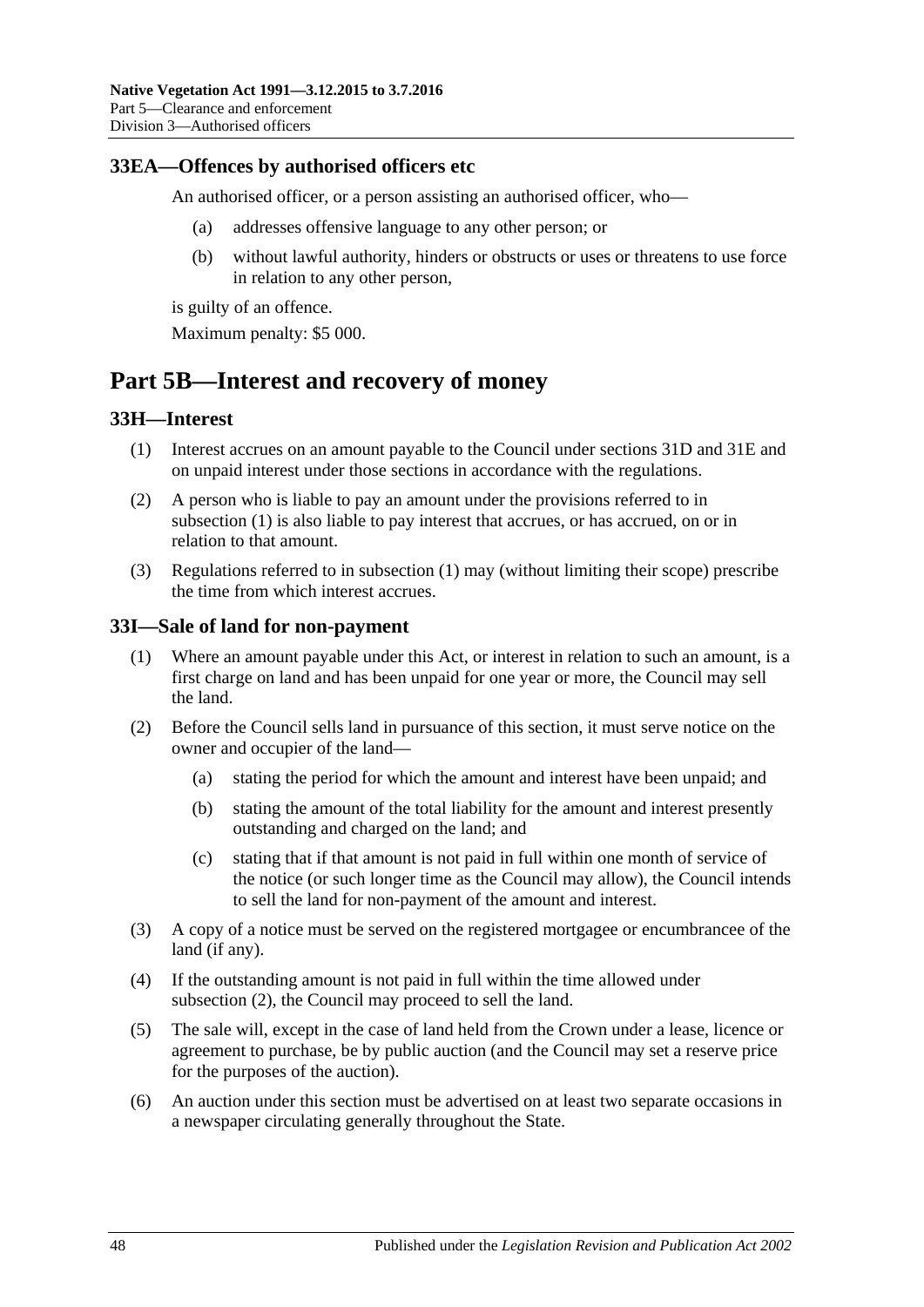- (7) If, before the date of the auction, the outstanding amount and the costs incurred by the Council in proceeding under this section are paid to the Council, the Council must withdraw the land from auction.
- $(8)$  If—
	- (a) an auction fails; or
	- (b) the land is held from the Crown under a lease, licence or agreement to purchase,

the Minister may sell the land by private contract for the best price that he or she can reasonably obtain.

- (9) Any money received by the Council or the Minister in respect of the sale of land under this section will be applied as follows:
	- (a) firstly—in paying the costs of the sale and any other costs incurred in proceeding under this section;
	- (b) secondly—in discharging the liability for the amount and interest payable under this Act;
	- (c) thirdly—in discharging any liability to the Crown for rates, charges or taxes (including rates, charges or taxes that are a first charge on the land);
	- (d) fourthly—in discharging any liability to a council for rates or any other liability to a council in respect of the land;
	- (e) fifthly—in discharging any liabilities secured by registered mortgages, encumbrances or charges;
	- (f) sixthly—in discharging any other mortgages, encumbrances and charges of which the Council or the Minister (as the case may be) has notice;
	- (g) seventhly—in payment to the former owner of the land.
- (10) If the former owner cannot be found after making reasonable inquiries as to his or her whereabouts, an amount payable to the former owner must be dealt with as unclaimed money under the *[Unclaimed Moneys Act](http://www.legislation.sa.gov.au/index.aspx?action=legref&type=act&legtitle=Unclaimed%20Moneys%20Act%201891) 1891*.
- <span id="page-48-0"></span>(11) Where land is sold by the Council or the Minister in pursuance of this section, an instrument of transfer executed by the Council or the Minister (as the case may be) will operate to vest title to the land in the purchaser.
- (12) The title vested in a purchaser under [subsection](#page-48-0) (11) will be free of—
	- (a) all mortgages and charges; and
	- (b) except in the case of land held from the Crown under lease or licence—all leases and licences,

(and the Registrar-General, when registering or enrolling an instrument of transfer to vest title in the purchaser, must discharge any caveat relating to the land, and may make any note or endorsement, or take any other action in relation to any instrument, certificate, register or record, as the Registrar-General thinks fit).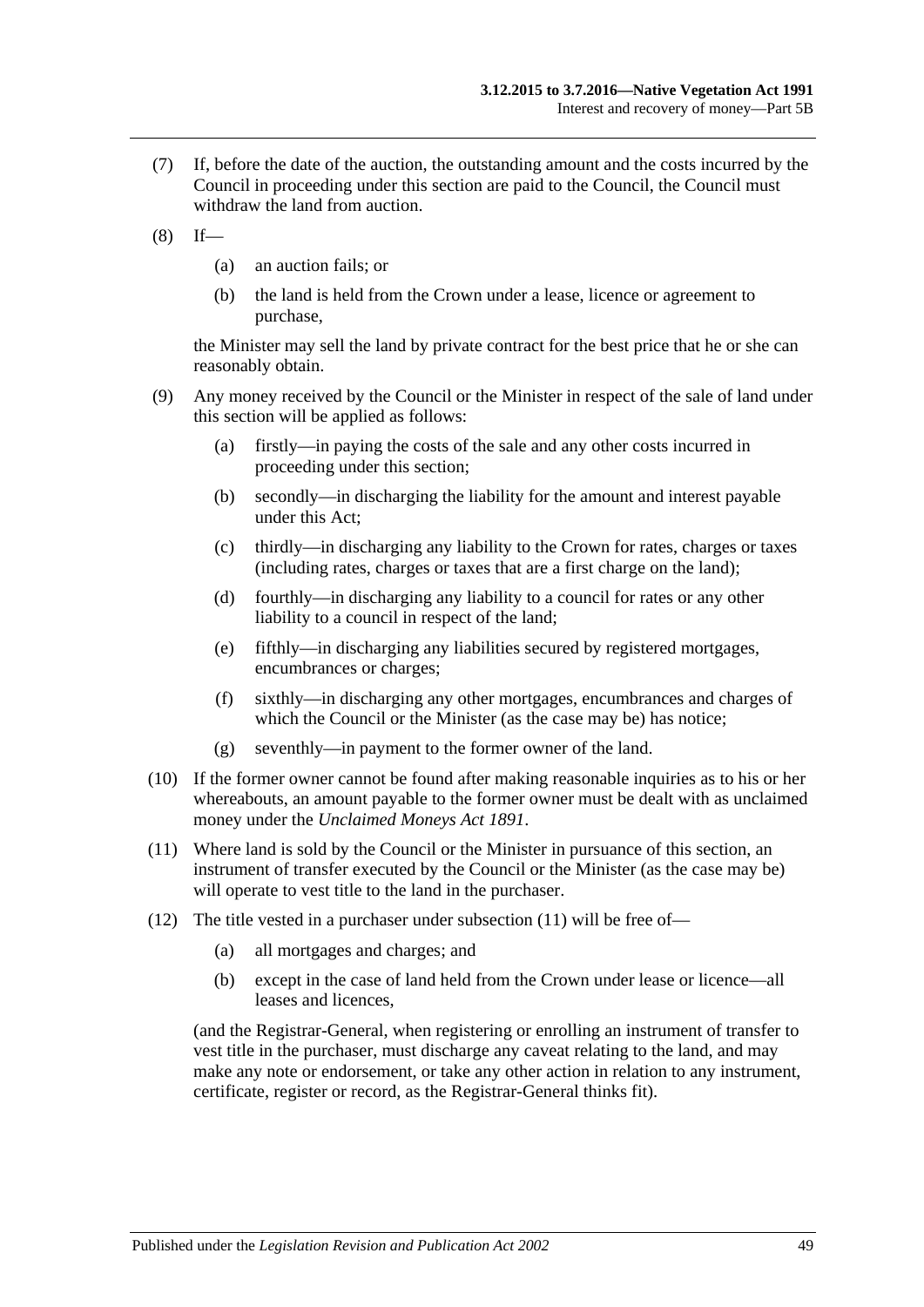- (13) An instrument of transfer passing title to land in pursuance of a sale under this section must, when lodged with the Registrar-General for registration or enrolment, be accompanied by a statutory declaration made by the presiding member of the Council stating that the requirements of this section in relation to the sale of the land have been observed.
- (14) Where it is not reasonably practicable to obtain the duplicate certificate of title to land that is sold in pursuance of this section, the Registrar-General may register the transfer despite the non-production of the duplicate, but in that event he or she must cancel the existing certificate of title for the land and issue a new certificate in the name of the transferee.
- (15) A reference in this section to land, or title to land, held from the Crown under lease, licence or agreement to purchase, is a reference to the interest of the lessee, licensee or purchaser in the land.

# <span id="page-49-0"></span>**Part 6—Miscellaneous**

# <span id="page-49-1"></span>**33J—Constitution and criminal jurisdiction of ERD Court**

- (1) Subject to this Act, the following provisions apply in respect of the constitution of the ERD Court when exercising jurisdiction under this Act:
	- (a) the Court may be constituted in a manner provided by the *[Environment,](http://www.legislation.sa.gov.au/index.aspx?action=legref&type=act&legtitle=Environment%20Resources%20and%20Development%20Court%20Act%201993)  [Resources and Development Court Act](http://www.legislation.sa.gov.au/index.aspx?action=legref&type=act&legtitle=Environment%20Resources%20and%20Development%20Court%20Act%201993) 1993* or may, if the Senior Judge of the Court so determines, be constituted of—
		- (i) in relation to proceedings for an offence against this Act—a magistrate and 1 commissioner; or
		- (ii) in any case—a Judge and 1 commissioner;
	- (b) the provisions of the *[Environment, Resources and Development Court](http://www.legislation.sa.gov.au/index.aspx?action=legref&type=act&legtitle=Environment%20Resources%20and%20Development%20Court%20Act%201993)  Act [1993](http://www.legislation.sa.gov.au/index.aspx?action=legref&type=act&legtitle=Environment%20Resources%20and%20Development%20Court%20Act%201993)* apply in relation to the Court constituted of a Judge and 1 commissioner, or a magistrate and 1 commissioner, in the same way as in relation to a full bench of the Court;
	- (c) the Court may not be constituted of or include a commissioner unless—
		- (i) in a case where only 1 commissioner is to sit (whether alone or with another member or members of the Court)—the commissioner; or
		- (ii) in any other case—at least 1 commissioner,

is a commissioner who has been specifically designated by the Governor as a person who has wide practical knowledge of, and experience in, the preservation and management of native vegetation.

(2) Offences constituted by this Act lie within the criminal jurisdiction of the ERD Court.

# <span id="page-49-2"></span>**33K—Applications during criminal proceedings**

(1) If, during the course of criminal proceedings before a court in respect of an offence against this Act, the prosecutor applies for an order under this Act relating to the offence, the court must deal with the application during the course of the criminal proceedings unless satisfied by the defendant that to do so would not be appropriate in the circumstances.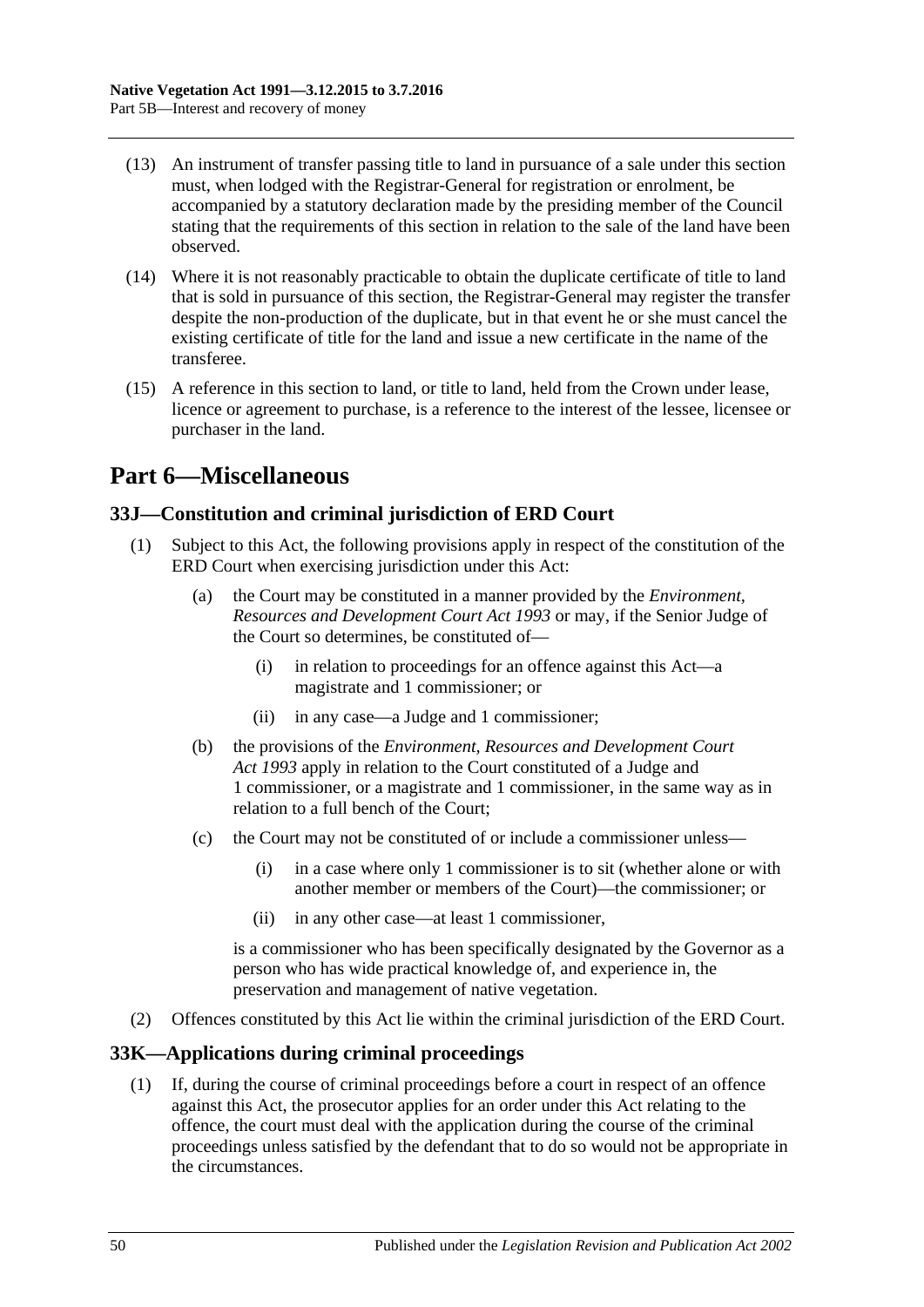- (2) If an application for an order under this Act is made to a court before which a person was convicted of an offence against this Act—
	- (a) the application may be dealt with by the court; and
	- (b) any power in relation to the relevant order may be exercised by the court,

whether or not the court is constituted in the same way as when the person was convicted of the offence.

## <span id="page-50-0"></span>**34—Evidentiary**

- (1) An allegation in enforcement proceedings under [Part 5 Division 2](#page-34-1) or in proceedings for an offence against this Act that vegetation is, or was, comprised of a plant or plants of a species indigenous to South Australia must be accepted as proved in the absence of proof to the contrary.
- (2) Where in enforcement proceedings under [Part 5 Division 2](#page-34-1) or in proceedings for an offence against this Act it is proved that vegetation has been cleared, it must be presumed in the absence of proof to the contrary that the vegetation was cleared by the owner and occupier of the land on which it is or was growing or is or was situated.
- (3) It must be presumed in enforcement proceedings under [Part 5 Division 2](#page-34-1) and in proceedings for an offence against this Act, in the absence of proof to the contrary, that vegetation to which the proceedings relate was not intentionally sown or planted by a person.
- (3a) Where in enforcement proceedings under [Part 5 Division 2](#page-34-1) or in proceedings for an offence against this Act it appears that an alleged fact has been determined by the use of an electronic, sonic, optical, mechanical or other device by an authorised officer or person assisting an authorised officer, the alleged fact must be accepted as proved in the absence of proof to the contrary.
- (4) In any legal proceedings, an apparently genuine document appearing to be a copy of a heritage agreement certified by the Minister, is, in the absence of proof to the contrary, proof of the agreement and its terms.
- (5) In enforcement proceedings under [Part 5 Division 2](#page-34-1) or in proceedings for an offence against this Act, a document produced by the prosecution or plaintiff (as the case requires) and purporting to certify that a remotely sensed image specified in the document—
	- (a) was captured by a specified device and is accurate to the extent indicated in the document; and
	- (b) was captured at a specified time on a specified date; and
	- (c) is an image of a specified place,

constitutes, in the absence of proof to the contrary, proof of the facts so certified.

- (6) For the purposes of this section, a reference to an electronic, sonic, optical, mechanical or other device includes a reference to any software used by, or in relation to, such a device.
- (7) In any legal proceedings, an apparently genuine document appearing to be a copy of a management agreement under section 25D certified by the Minister is, in the absence of proof to the contrary, proof of the agreement and its terms.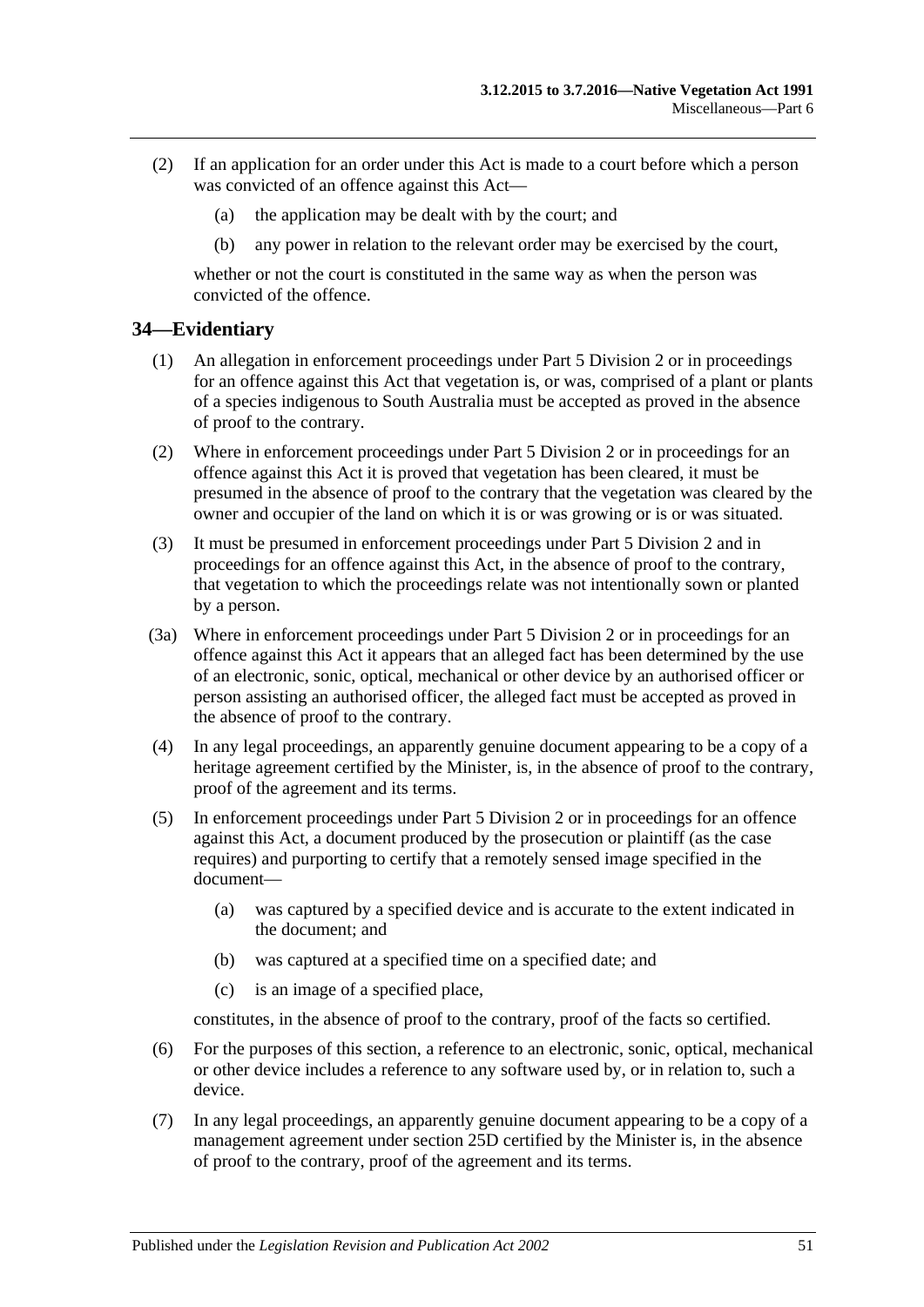#### (8) In this section—

*image* includes—

- (a) a copy of an image; and
- (b) data from which an image can be produced;

*remotely sensed image* means—

- (a) an image captured by a device (whether a camera or otherwise) mounted on or in a satellite or aircraft; and
- (b) any other image declared by the regulations to be included in the ambit of this definition.

## <span id="page-51-0"></span>**35—Proceedings for an offence**

- (1) Proceedings for an offence against this Act must be commenced within 5 years after the date on which the offence is alleged to have been committed.
- (4) A penalty payable in respect of an offence against this Act must be paid into the Fund.
- (5) An authorised officer cannot issue an expiation notice to a person alleged to have committed an offence against this Act unless the authorised officer has referred the matter to the Council and the Council has specifically authorised the issuing of the notice.

#### <span id="page-51-1"></span>**36—Assessment of costs and expenses**

For the purposes of this Act, the costs and expenses that have been or would be incurred by the Council in taking any action are to be assessed by reference to the reasonable costs and expenses that would have been or would be incurred in having the action taken by independent contractors engaged for that purpose.

## <span id="page-51-2"></span>**38—Vicarious liability**

For the purposes of this Act, an act or omission of an employee or agent will be taken to be the act or omission of the employer or principal unless it is proved that the act or omission did not occur in the course of the employment or agency.

## <span id="page-51-3"></span>**39—Offences by bodies corporate**

Where a body corporate is guilty of an offence against this Act, each member of the governing body, and the manager, of the body corporate are guilty of an offence and liable to the same penalty as is prescribed for the principal offence.

## <span id="page-51-4"></span>**40—General defence**

It is a defence to a charge of an offence against this Act if the defendant proves that the alleged offence was not committed intentionally and did not result from any failure on the part of the defendant to take reasonable care to avoid the commission of the offence.

## <span id="page-51-5"></span>**40A—Register of applications**

(1) The Council must maintain a public register of applications for consent to clear vegetation received by the Council under [Part 5.](#page-23-1)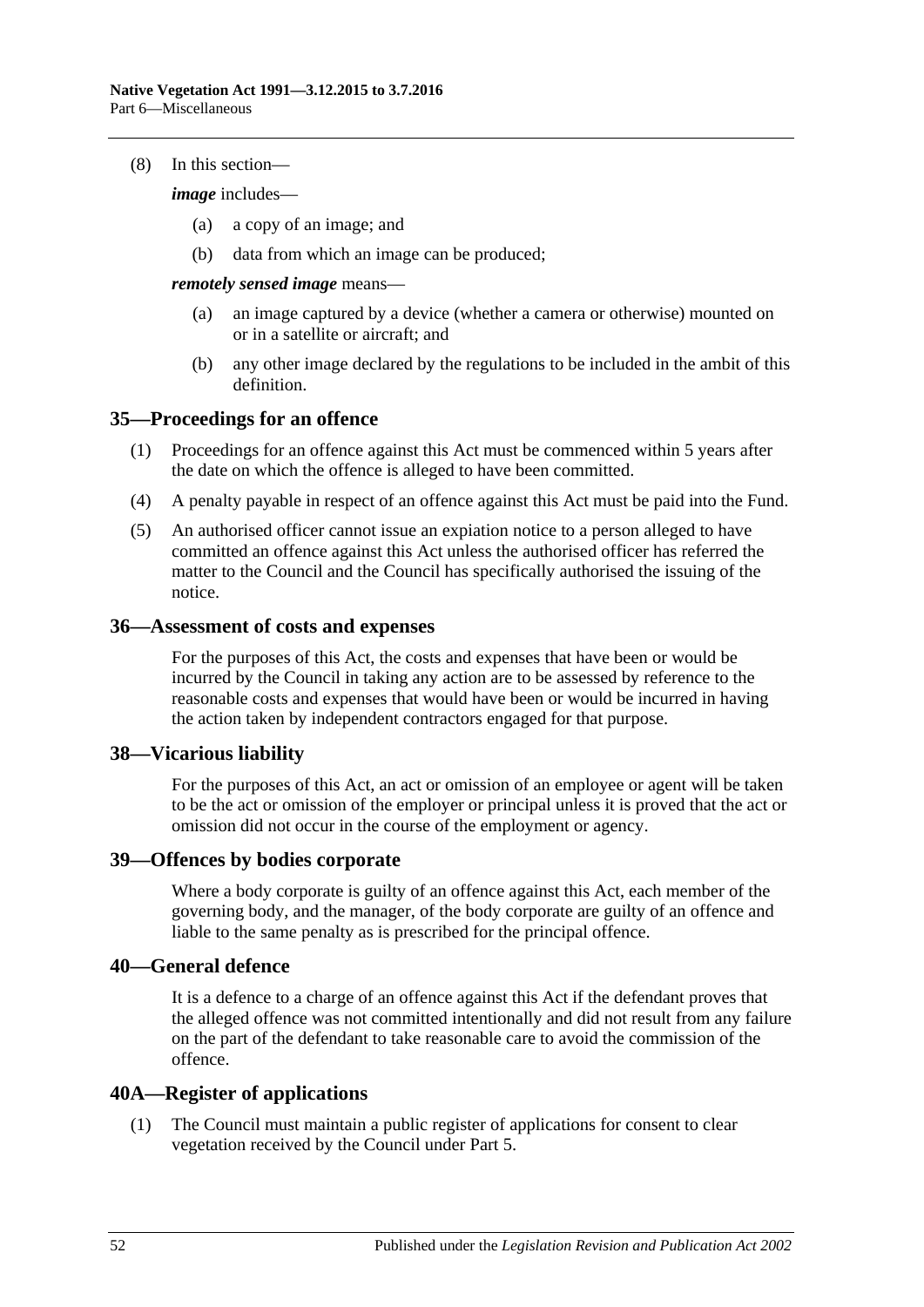- (2) The register must include—
	- (a) the name and address of the applicant; and
	- (b) the date of the application and the date on which the application was received by the Council; and
	- (c) a description of the application; and
	- (d) the location and a description of the land to which the application relates; and
	- (e) when it is made, the decision made by the Council in relation to the application; and
	- (f) any other information required by the regulations.
- (3) The register is to be made available for inspection, without fee, during ordinary office hours at the principal office of the Council.
- (4) The Council must ensure that the register can be inspected at a website determined by the Council (but is not required to have available for inspection at the website information relating to an application received by the Council before the commencement of this section unless the Council has that information in the form of electronic data).

#### <span id="page-52-0"></span>**40B—Ministerial power of delegation**

- (1) The Minister may delegate to a body or person (including a person for the time being holding or acting in a specified office or position) a function or power of the Minister under this Act.
- (2) A delegation under this section—
	- (a) must be by instrument in writing; and
	- (b) may be absolute or conditional; and
	- (c) does not derogate from the power of the Minister to act in any matter; and
	- (d) is revocable at will.
- (3) A function or power delegated under this section may, if the instrument of delegation so provides, be further delegated.

#### <span id="page-52-2"></span><span id="page-52-1"></span>**41—Regulations**

- (1) The Governor may make such regulations as are contemplated by, or necessary or expedient for the purposes of, this Act.
- (2) Without limiting the generality of [subsection](#page-52-2) (1), the regulations may make provision for or relating to—
	- (a) exemptions (conditional or unconditional) from specified provisions of this Act; and
	- (b) fees in respect of any matter under this Act and their payment, recovery or waiver; and
	- (c) fines, not exceeding \$10 000, for offences against the regulations; and
	- (d) expiation fees, not exceeding \$750, for offences against this Act or the regulations; and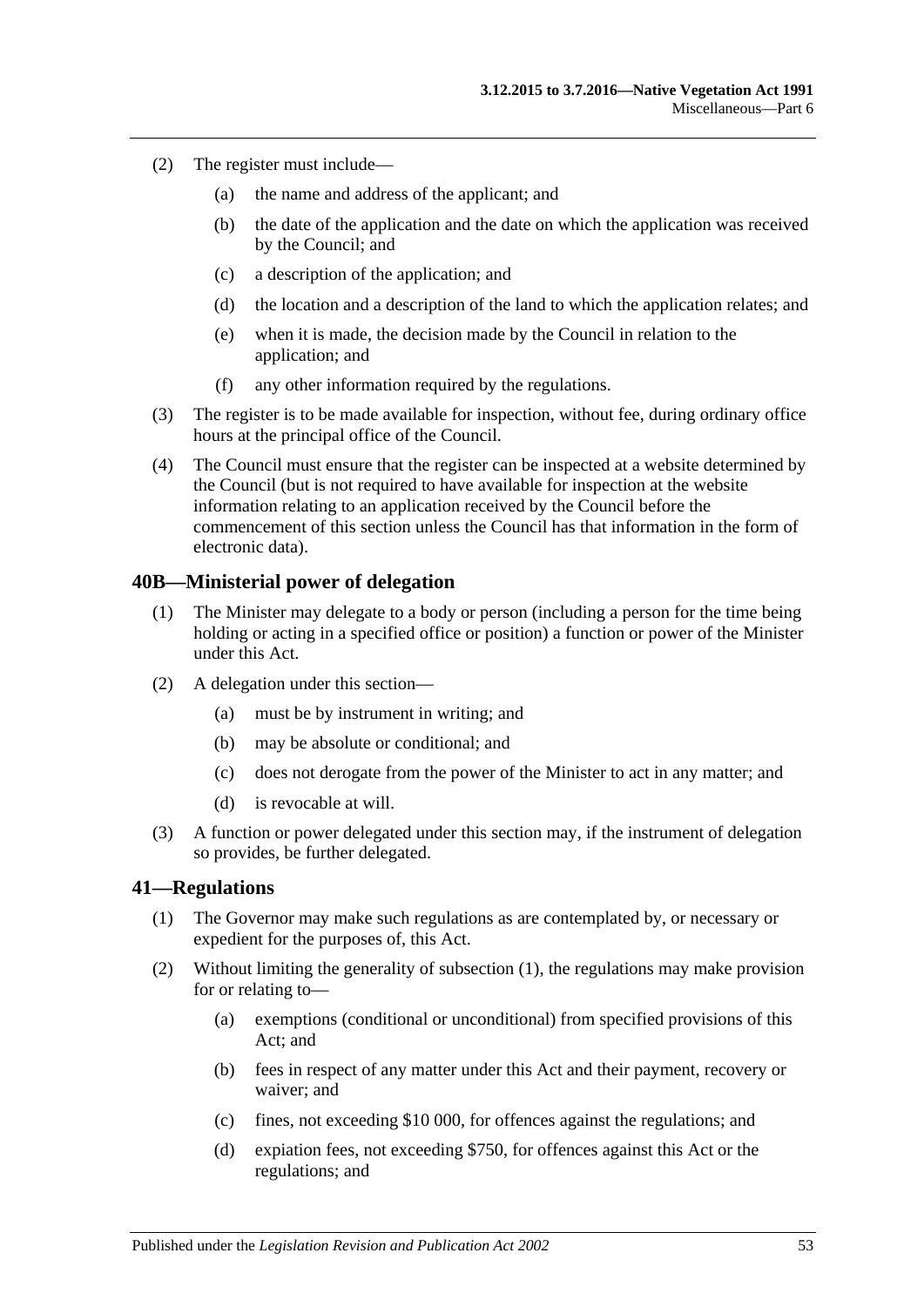- (e) facilitation of proof of the commission of offences against the regulations.
- (3) The regulations may vary [Schedule 1.](#page-53-0)
- (4) The regulations may—
	- (a) be of general application or vary in their application according to prescribed factors;
	- (b) provide that a matter or thing in respect of which regulations may be made is to be determined according to the discretion of the Minister, the Council or other specified person or body;
	- (c) refer to or incorporate, wholly or partially and with or without modification, a code, standard or other document prepared or published by a prescribed body, either as in force at the time the regulations are made or as in force from time to time.
- (5) If a code, standard or other document is referred to or incorporated in the regulations—
	- (a) a copy of the code, standard or other document must be kept available for public inspection, without charge and during ordinary office hours, at an office or offices specified in the regulations; and
	- (b) evidence of the contents of the code, standard or other document may be given in any legal proceedings by production of a document apparently certified by the Minister to be a true copy of the code, standard or other document.

# <span id="page-53-0"></span>**Schedule 1—Principles of native vegetation clearance**

## <span id="page-53-1"></span>**1—Principles of clearance of native vegetation**

Native vegetation should not be cleared if, in the opinion of the Council—

- (a) it comprises a high level of diversity of plant species; or
- (b) it has significance as a habitat for wildlife; or
- (c) it includes plants of a rare, vulnerable or endangered species; or
- (d) the vegetation comprises the whole, or a part, of a plant community that is rare, vulnerable or endangered; or
- (e) it is significant as a remnant of vegetation in an area which has been extensively cleared; or
- (f) it is growing in, or in association with, a wetland environment; or
- (g) it contributes significantly to the amenity of the area in which it is growing or is situated; or
- (h) the clearance of the vegetation is likely to contribute to soil erosion or salinity in an area in which appreciable erosion or salinisation has already occurred or, where such erosion or salinisation has not yet occurred, the clearance of the vegetation is likely to cause appreciable soil erosion or salinity; or
- (i) the clearance of the vegetation is likely to cause deterioration in the quality of surface or underground water; or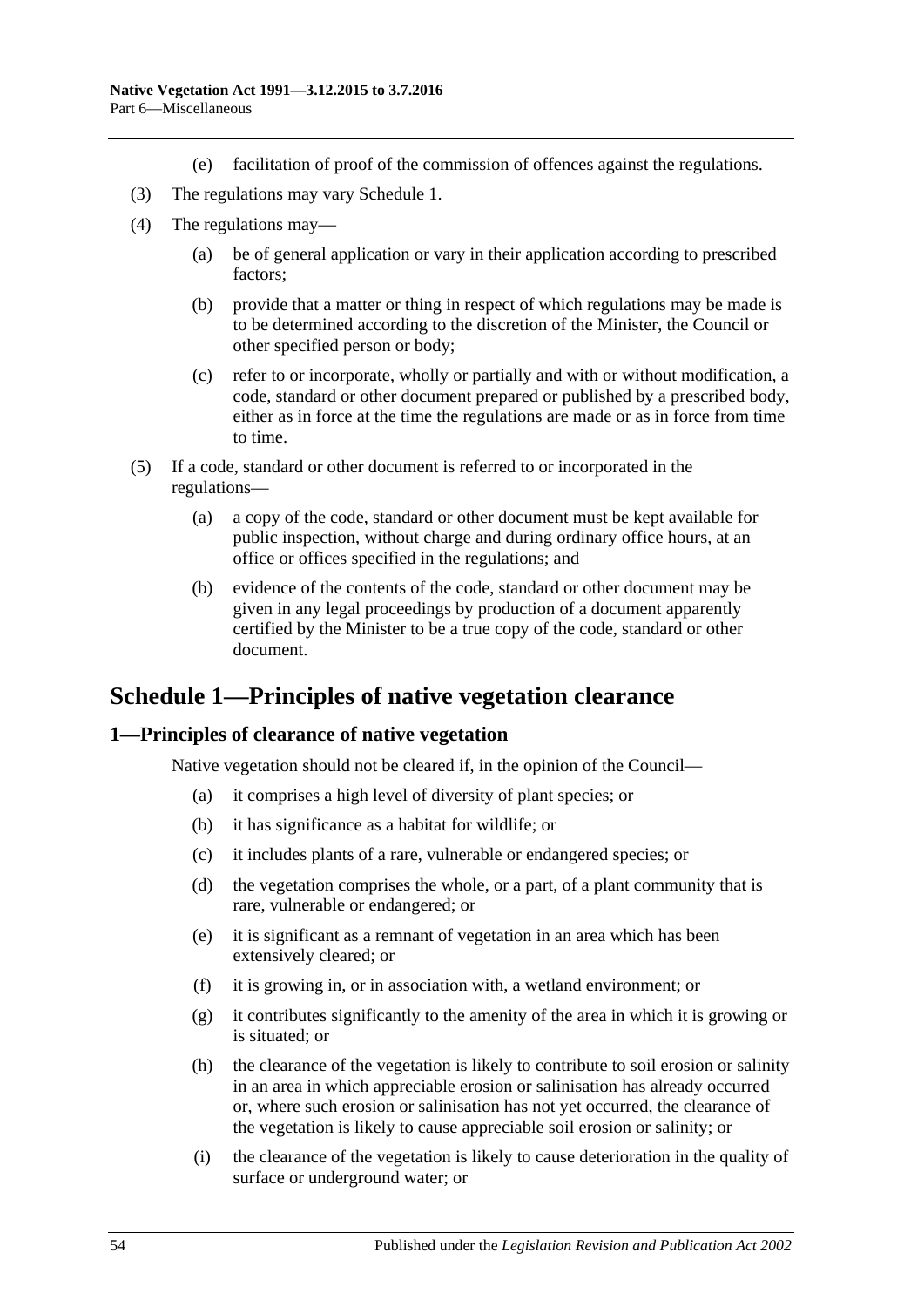- (j) the clearance of the vegetation is likely to cause, or exacerbate, the incidence or intensity of flooding; or
- $(k)$
- (i) after clearance the land will be used for a particular purpose; and
- (ii) the regional NRM board for the NRM region where the land is situated has, as part of its NRM plan under the *[Natural Resources](http://www.legislation.sa.gov.au/index.aspx?action=legref&type=act&legtitle=Natural%20Resources%20Management%20Act%202004)  [Management Act](http://www.legislation.sa.gov.au/index.aspx?action=legref&type=act&legtitle=Natural%20Resources%20Management%20Act%202004) 2004*, assessed—
	- (A) the capability and preferred uses of the land; and
	- (B) the condition of the land; and
- (iii) according to that assessment the use of the land for that purpose cannot be sustained; or
- (l) the clearance of the vegetation would cause significant harm to the River Murray within the meaning of the *[River Murray Act](http://www.legislation.sa.gov.au/index.aspx?action=legref&type=act&legtitle=River%20Murray%20Act%202003) 2003*; or
- (m) the clearance of vegetation would cause significant harm to the Adelaide Dolphin Sanctuary.

#### <span id="page-54-0"></span>**2—Interpretation**

In this Schedule, unless the contrary intention appears—

*endangered species* means a species of plant for the time being appearing in Part 2 of Schedule 7 of the *[National Parks and Wildlife Act](http://www.legislation.sa.gov.au/index.aspx?action=legref&type=act&legtitle=National%20Parks%20and%20Wildlife%20Act%201972) 1972*;

*plant community* means plants of a species indigenous to South Australia growing in association with one another and forming a group that is distinct from other plant communities;

*rare species* means a species of plant for the time being appearing in Part 2 of Schedule 9 of the *[National Parks and Wildlife Act](http://www.legislation.sa.gov.au/index.aspx?action=legref&type=act&legtitle=National%20Parks%20and%20Wildlife%20Act%201972) 1972*;

*vulnerable species* means a species of plant for the time being appearing in Part 2 of Schedule 8 of the *[National Parks and Wildlife Act](http://www.legislation.sa.gov.au/index.aspx?action=legref&type=act&legtitle=National%20Parks%20and%20Wildlife%20Act%201972) 1972*;

*wildlife* has the same meaning as in the *[National Parks and Wildlife Act](http://www.legislation.sa.gov.au/index.aspx?action=legref&type=act&legtitle=National%20Parks%20and%20Wildlife%20Act%201972) 1972*.

# <span id="page-54-1"></span>**Schedule 2—Transitional provisions**

- 2 (1) Where an application made on or before 12 February 1991 to the Native Vegetation Authority under the repealed Act for consent to clear native vegetation had not been determined by the Authority before the repeal of Part 5 of the repealed Act—
	- (a) the repealed Act will continue to apply to, and in relation to, that application to the exclusion of this Act; and
	- (b) where the application is refused or is granted subject to conditions, Part 5 of the repealed Act will apply for the benefit of the owner of the land but a claim for the payment of money under that Part must be made within two years of the Authority's decision on which the claim is based.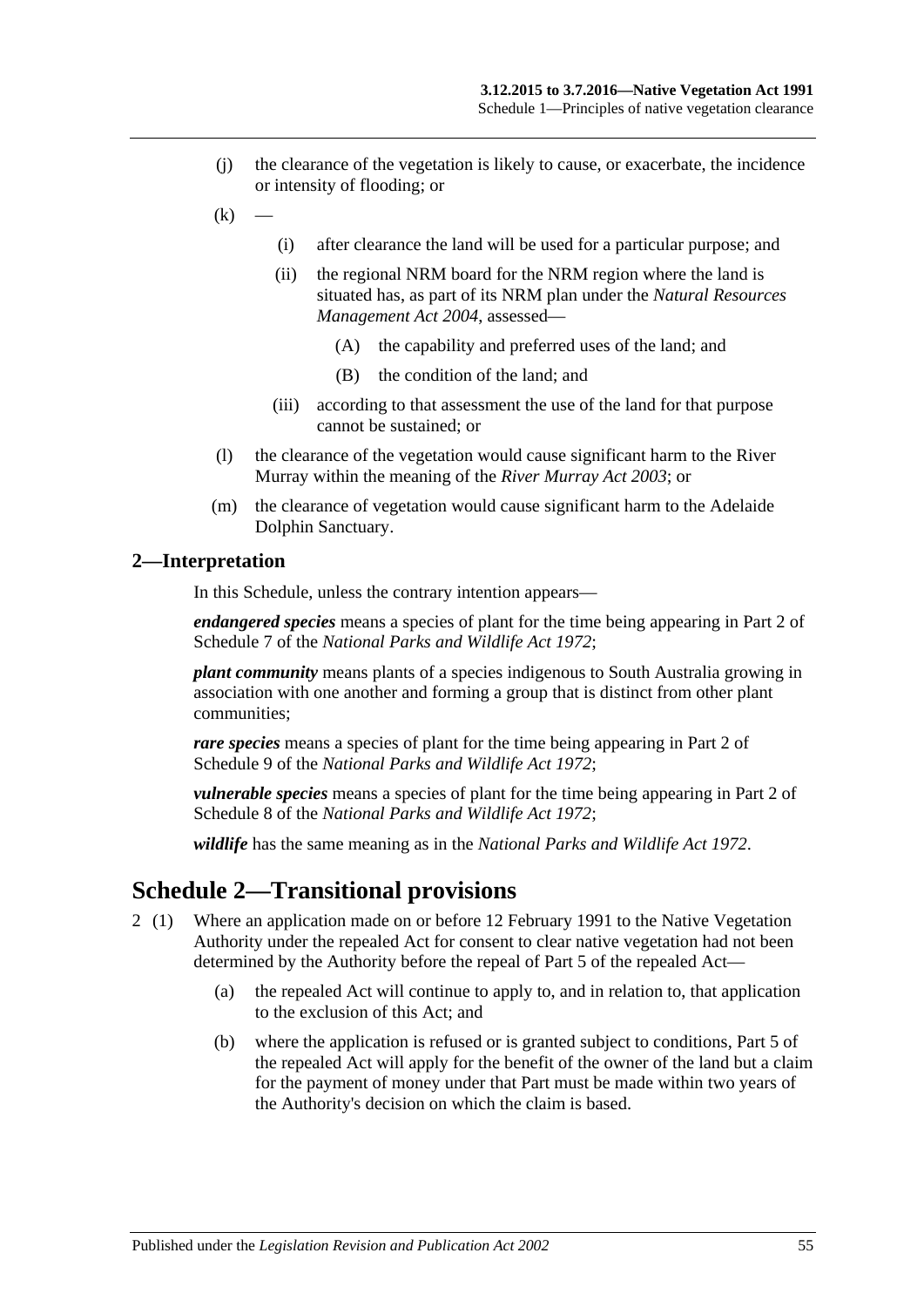- (2) Where an application made on or after 13 February 1991 to the Native Vegetation Authority under the repealed Act for consent to clear native vegetation had not been determined by the Authority at the commencement of this Act, the repealed Act (excluding Part 5) will continue to apply to, and in relation to, that application to the exclusion of this Act.
- (3) A person who, immediately before the repeal of Part 5 of the repealed Act, had the right—
	- (a) to claim the payment of money under that Part; or
	- (b) to require the Minister to enter into a heritage agreement and then claim the payment of money under that Part,

is entitled to exercise those rights within two years of the repeal of that Part.

- (4) A condition attached to the Authority's consent granted under the repealed Act (whether before or after the commencement of this Act) may be enforced under this Act as if it were attached to consent granted under this Act.
- (5) The Native Vegetation Authority continues in existence as if the repealed Act had not been repealed for the purpose of administering the repealed Act (whether pursuant to section 16 of the *[Acts Interpretation Act](http://www.legislation.sa.gov.au/index.aspx?action=legref&type=act&legtitle=Acts%20Interpretation%20Act%201915) 1915* or to this clause) and, if necessary, new appointments may be made to it.
- 3 The party to heritage agreements made before the commencement of this Act and referred to in those agreements as "the Minister" will, after the commencement of this Act, be taken to be the Minister who is, for the time being, responsible for the administration of this Act.
- <span id="page-55-0"></span>4 (1) The Governor may, by regulation, make provisions of a saving or transitional nature consequent on the enactment of the *[Statutes Amendment \(Boards and](http://www.legislation.sa.gov.au/index.aspx?action=legref&type=act&legtitle=Statutes%20Amendment%20(Boards%20and%20Committees%E2%80%94Abolition%20and%20Reform)%20Act%202015)  [Committees—Abolition and Reform\) Act](http://www.legislation.sa.gov.au/index.aspx?action=legref&type=act&legtitle=Statutes%20Amendment%20(Boards%20and%20Committees%E2%80%94Abolition%20and%20Reform)%20Act%202015) 2015*.
	- (2) A provision of a regulation made under subclause (1) may, if the regulation so provides, take effect from the commencement of this subclause or from a later day.
	- (3) To the extent to which a provision takes effect under [subclause](#page-55-0) (2) from a day earlier than the day of the regulation's publication in the Gazette, the provision does not operate to the disadvantage of a person by—
		- (a) decreasing the person's rights; or
		- (b) imposing liabilities on the person.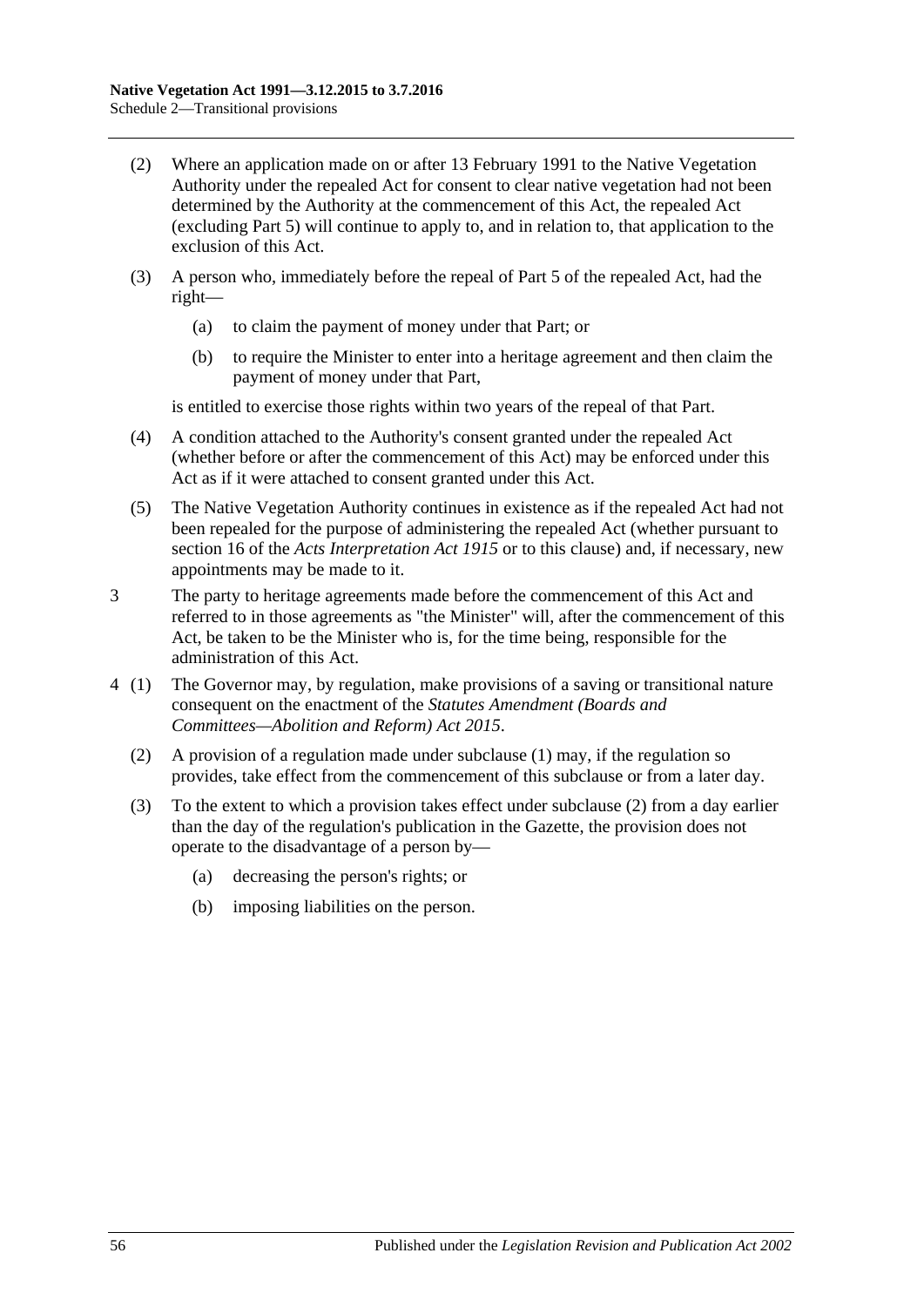# <span id="page-56-0"></span>**Legislative history**

## **Notes**

- Amendments of this version that are uncommenced are not incorporated into the text.
- Please note—References in the legislation to other legislation or instruments or to titles of bodies or offices are not automatically updated as part of the program for the revision and publication of legislation and therefore may be obsolete.
- Earlier versions of this Act (historical versions) are listed at the end of the legislative history.
- For further information relating to the Act and subordinate legislation made under the Act see the Index of South Australian Statutes or www.legislation.sa.gov.au.

# **Legislation repealed by principal Act**

The *Native Vegetation Act 1991* repealed the following:

*Native Vegetation Management Act 1985*

# **Legislation amended by principal Act**

The *Native Vegetation Act 1991* amended the following:

*South Australian Heritage Act 1978*

# **Principal Act and amendments**

New entries appear in bold.

| Year | N <sub>o</sub> | Title                                                                                    | Assent     | Commencement                                                                                                                                                                                                                        |
|------|----------------|------------------------------------------------------------------------------------------|------------|-------------------------------------------------------------------------------------------------------------------------------------------------------------------------------------------------------------------------------------|
| 1991 | 16             | <b>Native Vegetation Act 1991</b>                                                        | 18.4.1991  | 18.4.1991 (Gazette 18.4.1991 p1294)                                                                                                                                                                                                 |
| 1993 | 56             | Heritage Act 1993                                                                        | 27.5.1993  | 15.1.1994 (Gazette 27.10.1993 p1890)                                                                                                                                                                                                |
| 2000 | 88             | Development (System Improvement<br>Program) Amendment Act 2000 as<br>amended by 44/2002  | 21.12.2000 | Sch 1 (cl 4)—21.12.2002 (s $7(5)$ Acts<br><i>Interpretation Act 1915</i> )                                                                                                                                                          |
| 2001 | 16             | Statutes Amendment (Avoidance of<br>Duplication of Environmental<br>Procedures) Act 2001 | 17.5.2001  | Pt 5 (s 7)—14.6.2001 ( <i>Gazette 14.6.2001</i><br>p2221                                                                                                                                                                            |
| 2002 | 44             | <b>Native Vegetation (Miscellaneous)</b><br>Amendment Act 2002                           | 12.12.2002 | 19.12.2002 (Gazette 19.12.2002 p4736)<br>except ss $3(b)$ , (d)—(f), 4—14, 16—19,<br>$21-24$ , s 33F(1), (4)(a), (5), (6)(a) & (7)<br>(as inserted by $s$ 29), 32, 35, 36 and<br>Sch-25.8.2003 (Gazette 21.8.2003<br><i>p</i> 3276) |
| 2003 | 35             | River Murray Act 2003                                                                    | 31.7.2003  | Sch (cl 15)-24.11.2003 ( <i>Gazette</i><br>20.11.2003 p4203)                                                                                                                                                                        |
| 2004 | 23             | Statutes Amendment (Courts) Act<br>2004                                                  | 8.7.2004   | Sch 1-1.9.2004 (Gazette 26.8.2004)<br>p3402)                                                                                                                                                                                        |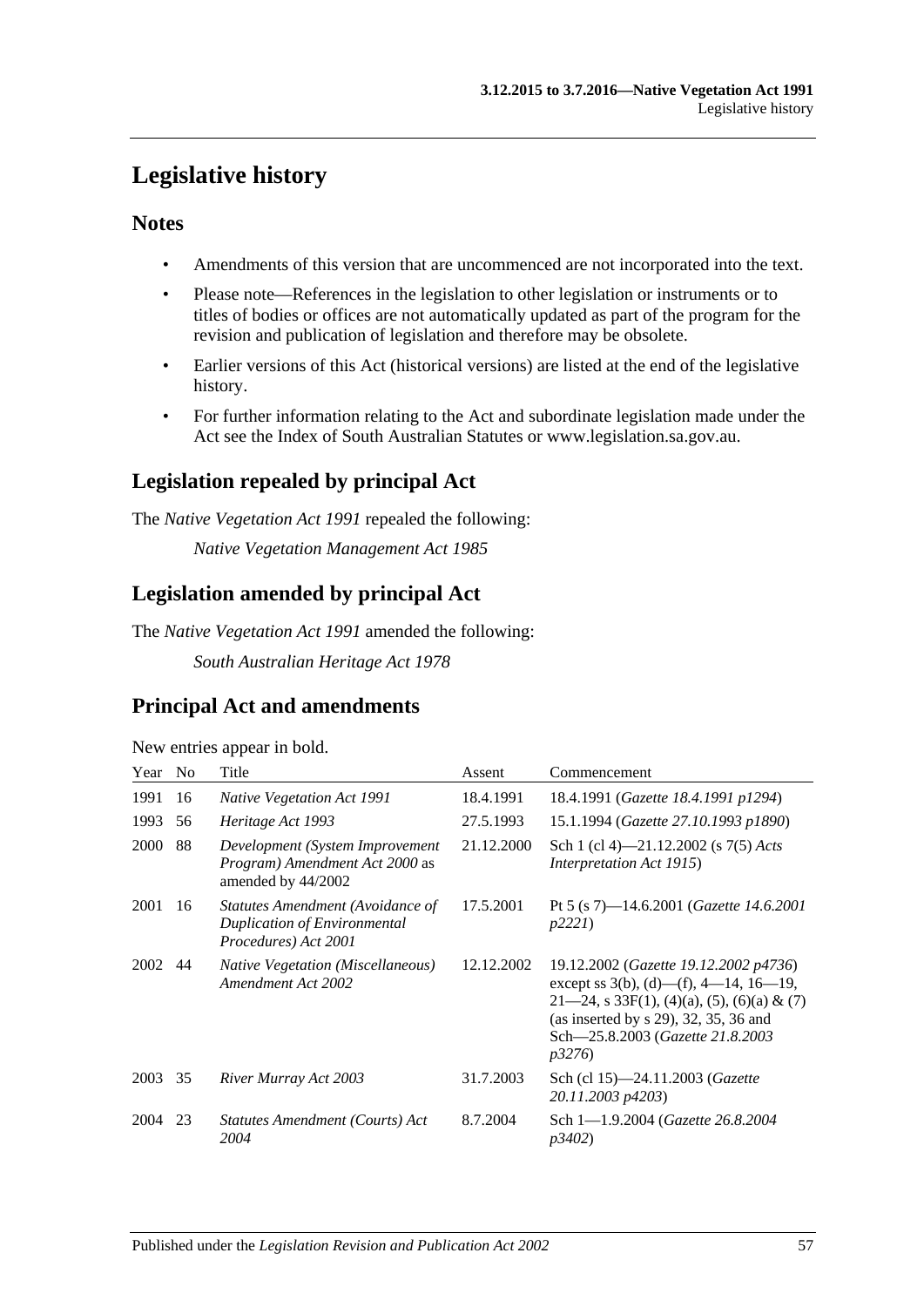| 2004    | -34 | Natural Resources Management Act<br>2004                                              | 5.8.2004   | Sch 4 (cll 26(1) & 27(1), (2) $-2.9.2004$<br>(Gazette 2.9.2004 p3545); Sch 4 (cll 24,<br>$25, 26(2)$ —(4), $27(3)$ —(5) &<br>28)-1.7.2005 (Gazette 30.6.2005 p2093) |
|---------|-----|---------------------------------------------------------------------------------------|------------|---------------------------------------------------------------------------------------------------------------------------------------------------------------------|
| 2005    | -5  | Adelaide Dolphin Sanctuary Act 2005 14.4.2005                                         |            | Sch 2 (cll 49-53)-1.7.2005 (Gazette<br>$2.6.2005$ $p1684$                                                                                                           |
| 2005    | 20  | <b>Statutes Amendment (Environment</b><br>and Conservation Portfolio) Act 2005        | 9.6.2005   | Pt 4 (ss $25 \& 26$ ) & Sch 4-23.6.2005<br>(Gazette 23.6.2005 p1901)                                                                                                |
| 2006    | 17  | Statutes Amendment (New Rules of<br>Civil Procedure) Act 2006                         | 6.7.2006   | Pt 53 (s 171)-4.9.2006 (Gazette<br>17.8.2006 p2831)                                                                                                                 |
| 2009    | 84  | <b>Statutes Amendment (Public Sector</b><br>Consequential Amendments) Act 2009        | 10.12.2009 | Pt 96 (ss $226 - 229$ )-1.2.2010 ( <i>Gazette</i><br>28.1.2010 p320)                                                                                                |
| 2013 80 |     | <b>Native Vegetation (Miscellaneous)</b><br><b>Amendment Act 2013</b>                 | 5.12.2013  | 20.12.2013 except ss 11 & 14–7.7.2014<br>(Gazette 19.12.2013 p4926) and except<br>ss $10(2)$ , (3), 12 & 15-17-3.12.2015<br>(Gazette 26.11.2015 p5108)              |
| 2015 8  |     | <b>Statutes Amendment (Boards and</b><br>Committees—Abolition and Reform)<br>Act 2015 | 18.6.2015  | Pt 25 (ss 145-149)-1.7.2015 (Gazette<br>25.6.2015 p3076)                                                                                                            |
| 2016    | -29 | <b>Real Property (Electronic</b><br>Conveyancing) Amendment Act 2016                  | 16.6.2016  | Sch 2-4.7.2016 (Gazette 30.6.2016)<br><i>p</i> 2761)                                                                                                                |

# **Provisions amended**

New entries appear in bold.

Entries that relate to provisions that have been deleted appear in italics.

| Provision                                         | How varied                                    | Commencement |
|---------------------------------------------------|-----------------------------------------------|--------------|
| Long title                                        | amended by 44/2002 Sch                        | 25.8.2003    |
| Pt <sub>1</sub>                                   |                                               |              |
| s <sub>2</sub>                                    | deleted by 44/2002 Sch                        | 25.8.2003    |
| s 3                                               |                                               |              |
| $s \; 3(1)$                                       |                                               |              |
| Adelaide Dolphin<br>Sanctuary                     | inserted by $5/2005$ Sch 2 cl 49(1)           | 1.7.2005     |
|                                                   | biological diversity deleted by 20/2005 s 25  | 23.6.2005    |
| or biodiversity                                   | biological diversity inserted by 20/2005 s 25 | 23.6.2005    |
| breach                                            | inserted by $44/2002$ s $3(a)$                | 19.12.2002   |
|                                                   | amended by $80/2013$ s $4(1)$                 | 20.12.2013   |
| building                                          | inserted by $44/2002$ s $3(a)$                | 19.12.2002   |
| conciliator                                       | deleted by $44/2002$ s $3(b)$                 | 25.8.2003    |
| <b>ERD Court</b>                                  | inserted by $44/2002$ s 3(c)                  | 19.12.2002   |
|                                                   | heritage agreement deleted by 56/1993 Sch 2   | 15.1.1994    |
| Minister for the<br>Adelaide Dolphin<br>Sanctuary | inserted by 5/2005 Sch 2 cl 49(2)             | 1.7.2005     |
| land                                              | substituted by $44/2002$ s 3(d)               | 25.8.2003    |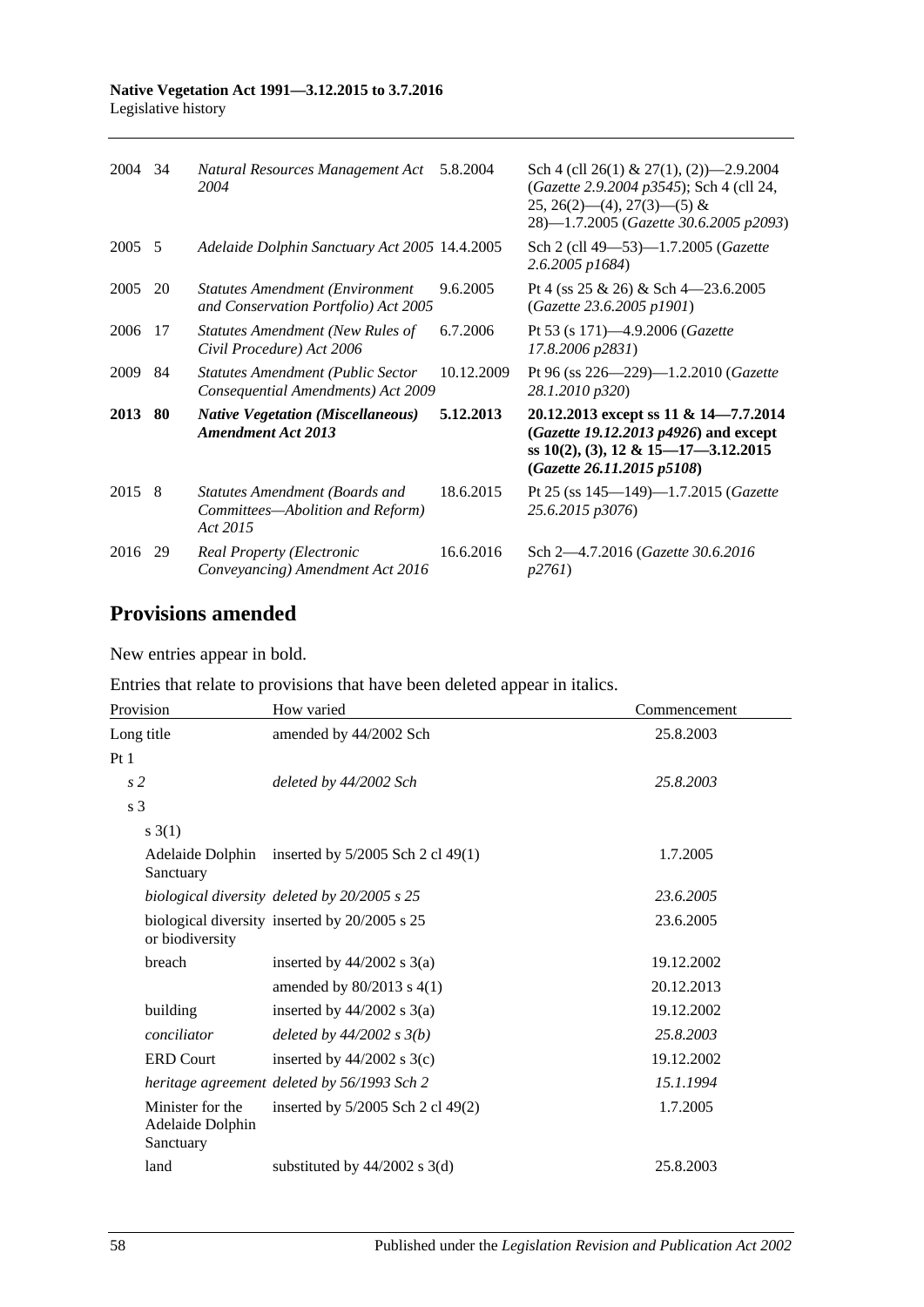| Murray-Darling<br>Basin                | inserted by $35/2003$ Sch cl 15(a) | 24.11.2003 |
|----------------------------------------|------------------------------------|------------|
| native vegetation                      | amended by $44/2002$ s $3(e)$      | 25.8.2003  |
|                                        | amended by 35/2003 Sch cl 15(b)    | 24.11.2003 |
|                                        | amended by 80/2013 s 4(2), (3)     | 20.12.2013 |
| NRM region                             | inserted by 34/2004 Sch 4 cl 24(1) | 1.7.2005   |
| owner                                  | amended by 44/2002 s 3(f), Sch     | 25.8.2003  |
| <b>River Murray</b><br>Protection Area | inserted by $35/2003$ Sch cl 15(c) | 24.11.2003 |
| soil conservation<br>district          | deleted by 34/2004 Sch 4 cl 24(2)  | 1.7.2005   |
| s 3A                                   | inserted by 44/2002 s 4            | 25.8.2003  |
| s <sub>4</sub>                         |                                    |            |
| s(4(2)                                 | substituted by 44/2002 s 5         | 25.8.2003  |
|                                        | amended by $80/2013$ s $5(1)$      | 20.12.2013 |
| s(4(2a))                               | inserted by 44/2002 s 5            | 25.8.2003  |
| s(4(2ab)                               | inserted by $80/2013$ s $5(2)$     | 20.12.2013 |
| s $4(2b)$ — $(2c)$                     | inserted by 44/2002 s 5            | 25.8.2003  |
| $s$ 4A                                 | inserted by 80/2013 s 6            | 20.12.2013 |
| Pt 2                                   |                                    |            |
| s <sub>6</sub>                         | amended by 44/2002 s 6             | 25.8.2003  |
| Pt 3                                   |                                    |            |
| Pt 3 Div 1                             |                                    |            |
| $\sqrt{s}$ 8                           |                                    |            |
| s(1)                                   | amended by 44/2002 s 7, Sch        | 25.8.2003  |
|                                        | amended by 34/2004 Sch 4 cl 25     | 1.7.2005   |
|                                        | amended by 80/2013 s 7(1), (2)     | 20.12.2013 |
|                                        | amended by 8/2015 s 145(1), (2)    | 1.7.2015   |
| s(3)                                   | amended by 44/2002 Sch             | 25.8.2003  |
|                                        | amended by 80/2013 s 7(3)          | 20.12.2013 |
| $s \, 8(5)$                            | deleted by 44/2002 Sch             | 25.8.2003  |
| s 8(6)                                 | amended by 8/2015 s 145(1)         | 1.7.2015   |
| s 8(8)                                 | inserted by $80/2013$ s $7(4)$     | 20.12.2013 |
| s 9                                    |                                    |            |
| $s \, 9(1)$                            | amended by 8/2015 s 146            | 1.7.2015   |
| $s \, 9(2)$                            | amended by 80/2013 s 8             | 20.12.2013 |
|                                        | amended by 8/2015 s 146            | 1.7.2015   |
| $s \, 9(3)$                            | amended by 8/2015 s 146            | 1.7.2015   |
| s 10                                   | amended by 8/2015 s 147            | 1.7.2015   |
| s 11                                   |                                    |            |
| s 11(2)                                | amended by 44/2002 Sch             | 25.8.2003  |
| s 12                                   |                                    |            |
| s $12(2)$ and $(3)$                    | deleted by 84/2009 s 226           | 1.2.2010   |
| s 13                                   | amended by 44/2002 Sch             | 25.8.2003  |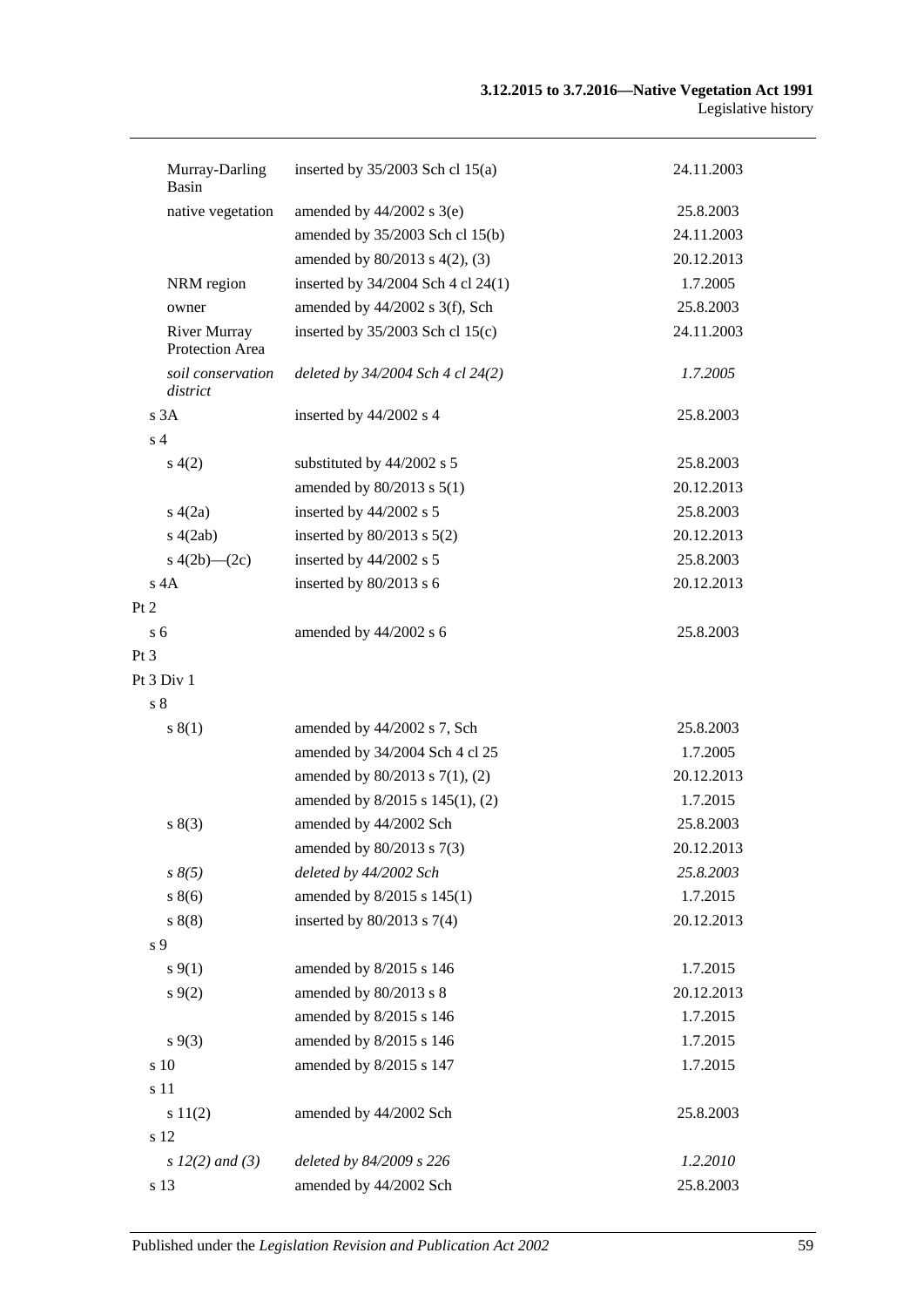#### **Native Vegetation Act 1991—3.12.2015 to 3.7.2016** Legislative history

|                       | substituted by 84/2009 s 227                                           | 1.2.2010   |
|-----------------------|------------------------------------------------------------------------|------------|
| s <sub>14</sub>       |                                                                        |            |
| s 14(1)               | s 14 amended by $88/2000$ Sch 1 cl 4(c), (d)                           | 21.12.2002 |
|                       | s 14 amended and redesignated as $s$ 14(1) by<br>$44/2002$ s 8(a), (b) | 25.8.2003  |
| s 14(2)               | inserted by $44/2002$ s $8(b)$                                         | 25.8.2003  |
|                       | substituted by 80/2013 s 9                                             | 20.12.2013 |
| s 14(3)               | inserted by $44/2002$ s $8(b)$                                         | 25.8.2003  |
| s 15                  |                                                                        |            |
| s $15(5a)$ and $(5b)$ | inserted by 44/2002 s 9                                                | 25.8.2003  |
| s $15(6)$ and $(7)$   | amended by 44/2002 Sch                                                 | 25.8.2003  |
| s 15(8)               | inserted by $35/2003$ Sch cl 15(d)                                     | 24.11.2003 |
| s 15(9)               | inserted by 5/2005 Sch 2 cl 50                                         | 1.7.2005   |
| s 16                  |                                                                        |            |
| s 16(1)               | amended by 8/2015 s 148                                                | 1.7.2015   |
| s 16(2)               | amended by 44/2002 Sch                                                 | 25.8.2003  |
|                       | substituted by 84/2009 s 228                                           | 1.2.2010   |
| s16(3)                | substituted by 84/2009 s 228                                           | 1.2.2010   |
| Pt 3 Div 2            | deleted by 44/2002 s 10                                                | 25.8.2003  |
| Pt 3 Div 3            |                                                                        |            |
| s 21                  |                                                                        |            |
| $s\ 21(3)$            | amended by $44/2002$ s $11(a)$                                         | 25.8.2003  |
|                       | amended by $80/2013$ s $10(1)$                                         | 20.12.2013 |
| s21(3a)               | inserted by $44/2002$ s $11(b)$                                        | 25.8.2003  |
|                       | amended by 80/2013 s 10(2), (3)                                        | 3.12.2015  |
| $s \, 21(6)$          | substituted by $44/2002$ s $11(c)$                                     | 25.8.2003  |
|                       | substituted by $80/2013$ s $10(4)$                                     | 20.12.2013 |
| s 21(6a)—(6c)         | inserted by 80/2013 s 10(4)                                            | 20.12.2013 |
| $s \, 21(7)$          | inserted by $44/2002$ s $11(c)$                                        | 25.8.2003  |
|                       | amended by 80/2013 s 10(5)                                             | 20.12.2013 |
| relevant land         | amended by 80/2013 s 10(6), (7)                                        | 20.12.2013 |
| Pt 4                  | heading substituted by 44/2002 s 12                                    | 25.8.2003  |
| Pt 4 Div 1            | heading inserted by 44/2002 s 12                                       | 25.8.2003  |
| s 23                  | substituted by 56/1993 Sch 2                                           | 15.1.1994  |
| $s\,23(1)$            | substituted by 44/2002 s 13                                            | 25.8.2003  |
| s23A                  | inserted by 56/1993 Sch 2                                              | 15.1.1994  |
| s 23A(3)              | amended by 44/2002 Sch                                                 | 25.8.2003  |
| $s$ 23 $B$            | inserted by 56/1993 Sch 2                                              | 15.1.1994  |
| $s\ 23B(3)$           | amended by 44/2002 s 14                                                | 25.8.2003  |
| $s$ 23 $C$            | inserted by 56/1993 Sch 2                                              | 15.1.1994  |
|                       | deleted by 44/2002 s 15                                                | 19.12.2002 |
| Pt 4 Div 2            | inserted by 44/2002 s 16                                               | 25.8.2003  |
| Pt 4 Div 3            | heading inserted by 44/2002 s 17                                       | 25.8.2003  |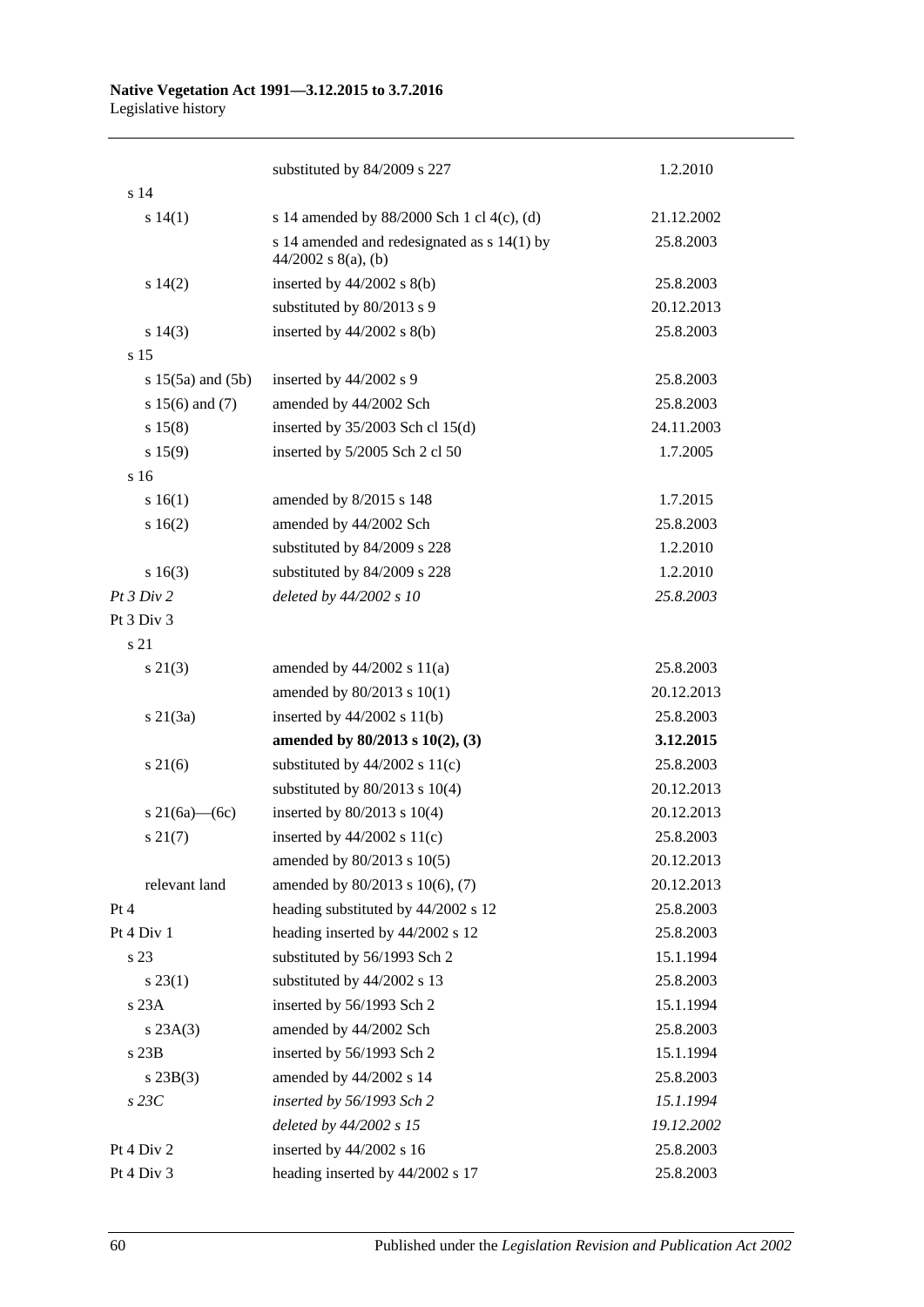| s <sub>24</sub>           |                                                                      |            |
|---------------------------|----------------------------------------------------------------------|------------|
| $s\,24(1a)$               | inserted by $44/2002$ s $18(a)$                                      | 25.8.2003  |
| $s\,24(4)$                | amended by 44/2002 s 18(b)                                           | 25.8.2003  |
| s <sub>25</sub>           |                                                                      |            |
| $s \, 25(1)$              | substituted by $34/2004$ Sch 4 cl 26(1)                              | 2.9.2004   |
|                           | amended by 80/2013 s 11(1), (2)                                      | 7.7.2014   |
| s 25(2)                   | amended by $44/2002$ s 19(a)                                         | 25.8.2003  |
|                           | amended by $35/2003$ Sch cl $15(e)$                                  | 24.11.2003 |
|                           | amended by 34/2004 Sch 4 cl 26(2)                                    | 1.7.2005   |
|                           | (d) deleted by $34/2004$ Sch 4 cl $26(3)$                            | 1.7.2005   |
|                           | amended by 80/2013 s 11(3), (4)                                      | 7.7.2014   |
| $s \, 25(3a)$             | inserted by $35/2003$ Sch cl 15(f)                                   | 24.11.2003 |
| $s \, 25(3b)$             | inserted by $5/2005$ Sch 2 cl $51(1)$                                | 1.7.2005   |
| s 25(4)                   | amended by 44/2002 s 19(b)                                           | 25.8.2003  |
| $s 25(5a)$ and $(5b)$     | inserted by $44/2002$ s 19(c)                                        | 25.8.2003  |
| s 25(5c)                  | inserted by $44/2002$ s 19(c)                                        | 25.8.2003  |
|                           | substituted by $35/2003$ Sch cl $15(g)$                              | 24.11.2003 |
|                           | substituted by $34/2004$ Sch 4 cl 26(4)                              | 1.7.2005   |
|                           | substituted by $5/2005$ Sch 2 cl $51(2)$                             | 1.7.2005   |
| Pt 4A                     | inserted by 80/2013 s 12                                             | 3.12.2015  |
| Pt 5                      | heading substituted by 44/2002 Sch                                   | 25.8.2003  |
| Pt 5 Div 1                |                                                                      |            |
| s26                       |                                                                      |            |
| $s \, 26(1)$              | amended by $44/2002$ s $20(a)$                                       | 19.12.2002 |
|                           | amended by 80/2013 s 13(1)                                           | 20.12.2013 |
| $s \, 26(2)$              | amended by $44/2002$ s $20(a)$                                       | 19.12.2002 |
|                           | amended by 80/2013 s 13(2)                                           | 20.12.2013 |
| $s \; 26(2a)$             | inserted by $44/2002$ s $20(b)$                                      | 19.12.2002 |
| $s\,26(3)$                |                                                                      |            |
| the prescribed<br>period  | inserted by $44/2002$ s $20(c)$                                      | 19.12.2002 |
|                           | amended by 80/2013 s 13(3)                                           | 20.12.2013 |
| the prescribed rate       | amended by 44/2002 Sch                                               | 25.8.2003  |
| s 27                      |                                                                      |            |
| $s \, 27(1)$              | s 27 amended and redesignated as $s$ 27(1) by<br>44/2002 s 21(a)-(c) | 25.8.2003  |
|                           | amended by 80/2013 s 14(1)                                           | 7.7.2014   |
| $s \frac{27(2) - (4)}{ }$ | inserted by $44/2002$ s $21(c)$                                      | 25.8.2003  |
| s $27(4a)$ (4d)           | inserted by 80/2013 s 14(2)                                          | 7.7.2014   |
| $s\,27(5)$                | inserted by $44/2002$ s $21(c)$                                      | 25.8.2003  |
|                           | amended by 80/2013 s 14(3), (4)                                      | 7.7.2014   |
| $s\,27(6)$                | inserted by $44/2002$ s $21(c)$                                      | 25.8.2003  |
| $s\,27(7)$                | inserted by 80/2013 s 14(5)                                          | 7.7.2014   |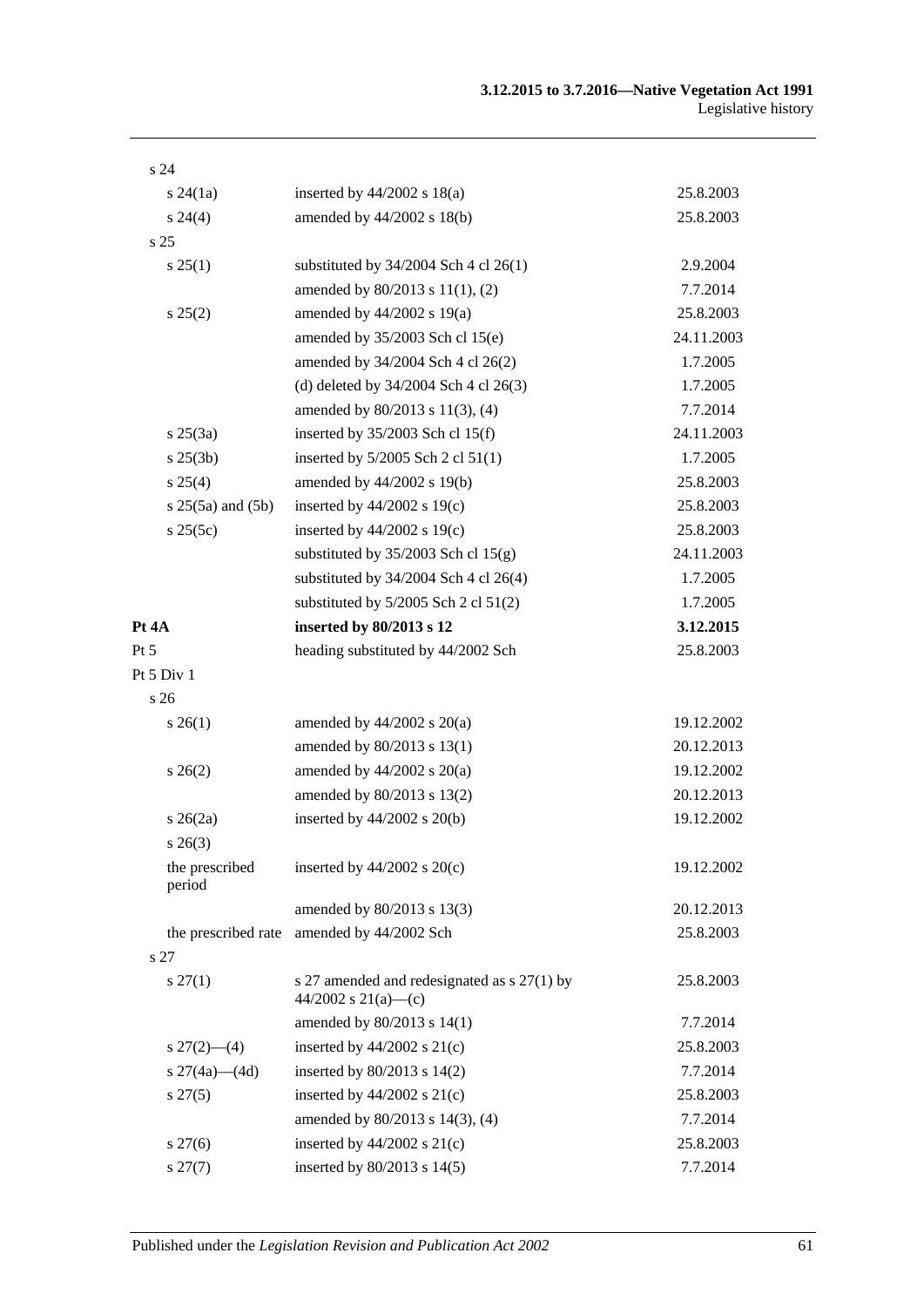#### s 28

| $s\,28(2)$            | amended by 44/2002 Sch                           | 25.8.2003  |
|-----------------------|--------------------------------------------------|------------|
| $s\,28(3)$            | amended by $44/2002$ s $22(a)$ , (b)             | 25.8.2003  |
|                       | amended by 80/2013 s 15(1)                       | 3.12.2015  |
| $s\,28(4)$            | inserted by $44/2002$ s $22(c)$                  | 25.8.2003  |
|                       | amended by 80/2013 s 15(2)                       | 3.12.2015  |
| $s\,28(5)$            | inserted by $44/2002$ s $22(c)$                  | 25.8.2003  |
|                       | amended by 80/2013 s 15(3)                       | 3.12.2015  |
| $s\,28(6)$            | inserted by $44/2002$ s $22(c)$                  | 25.8.2003  |
|                       | amended by 80/2013 s 15(4)                       | 3.12.2015  |
| $s\,28(7)$            | inserted by $44/2002$ s $22(c)$                  | 25.8.2003  |
|                       | amended by 80/2013 s 15(5)                       | 3.12.2015  |
| s 29                  |                                                  |            |
| $s\,29(1)$            | amended by 34/2004 Sch 4 cl 27(1)                | 2.9.2004   |
| $s\,29(4a)$           | inserted by 34/2004 Sch 4 cl 27(2)               | 2.9.2004   |
| $s\,29(4b)$           | inserted by $80/2013$ s $16(1)$                  | 3.12.2015  |
| $s\,29(5)$            | substituted by $34/2004$ Sch 4 cl $27(3)$        | 1.7.2005   |
| $s\,29(7)$            | deleted by 34/2004 Sch 4 cl 27(4)                | 1.7.2005   |
| $s\,29(8)$            | substituted by $34/2004$ Sch 4 cl $27(5)$        | 1.7.2005   |
| $s\,29(9a)$           | inserted by $35/2003$ Sch cl 15(h)               | 24.11.2003 |
| s $29(9b)$ and $(9c)$ | inserted by 5/2005 Sch 2 cl 52                   | 1.7.2005   |
| $s\,29(10)$           | substituted by $44/2002$ s $23(a)$               | 25.8.2003  |
| $s\,29(11)$           | substituted by $44/2002$ s $23(a)$               | 25.8.2003  |
|                       | amended by 20/2005 s 26(1)                       | 23.6.2005  |
| $s\,29(12)$           | deleted by $44/2002$ s $23(a)$                   | 25.8.2003  |
|                       | inserted by $20/2005$ s $26(2)$                  | 23.6.2005  |
|                       | s 29(12a) and (12b)inserted by $80/2013$ s 16(2) | 3.12.2015  |
| $s\,29(15)$           | deleted by $44/2002$ s $23(b)$                   | 25.8.2003  |
| $s\,29(17)$           | inserted by $88/2000$ Sch 1 cl 4(e)              | 21.12.2002 |
| s 29A                 | inserted by 16/2001 s 7                          | 14.6.2001  |
| s 29A(2)              | amended by 80/2013 s 17                          | 3.12.2015  |
| s 30                  | substituted by 44/2002 s 24                      | 25.8.2003  |
| s 30A                 | inserted by 44/2002 s 24                         | 25.8.2003  |
| Pt 5 Div 2            |                                                  |            |
| s <sub>31</sub>       | substituted by 44/2002 s 25                      | 19.12.2002 |
|                       | deleted by 80/2013 s 18                          | 20.12.2013 |
| s 31A                 | inserted by 44/2002 s 25                         | 19.12.2002 |
| $s \, 31A(4)$         | amended by 17/2006 s 171                         | 4.9.2006   |
| ss 31B-31D            | inserted by 44/2002 s 25                         | 19.12.2002 |
| s 31E                 | inserted by 44/2002 s 25                         | 19.12.2002 |
| $s \, 31E(3)$         | substituted by $80/2013$ s 19(1)                 | 20.12.2013 |
| $s \, 31E(4)$         | amended by 80/2013 s 19(2)                       | 20.12.2013 |
| $s \, 31E(9)$         | amended by 80/2013 s 19(3)                       | 20.12.2013 |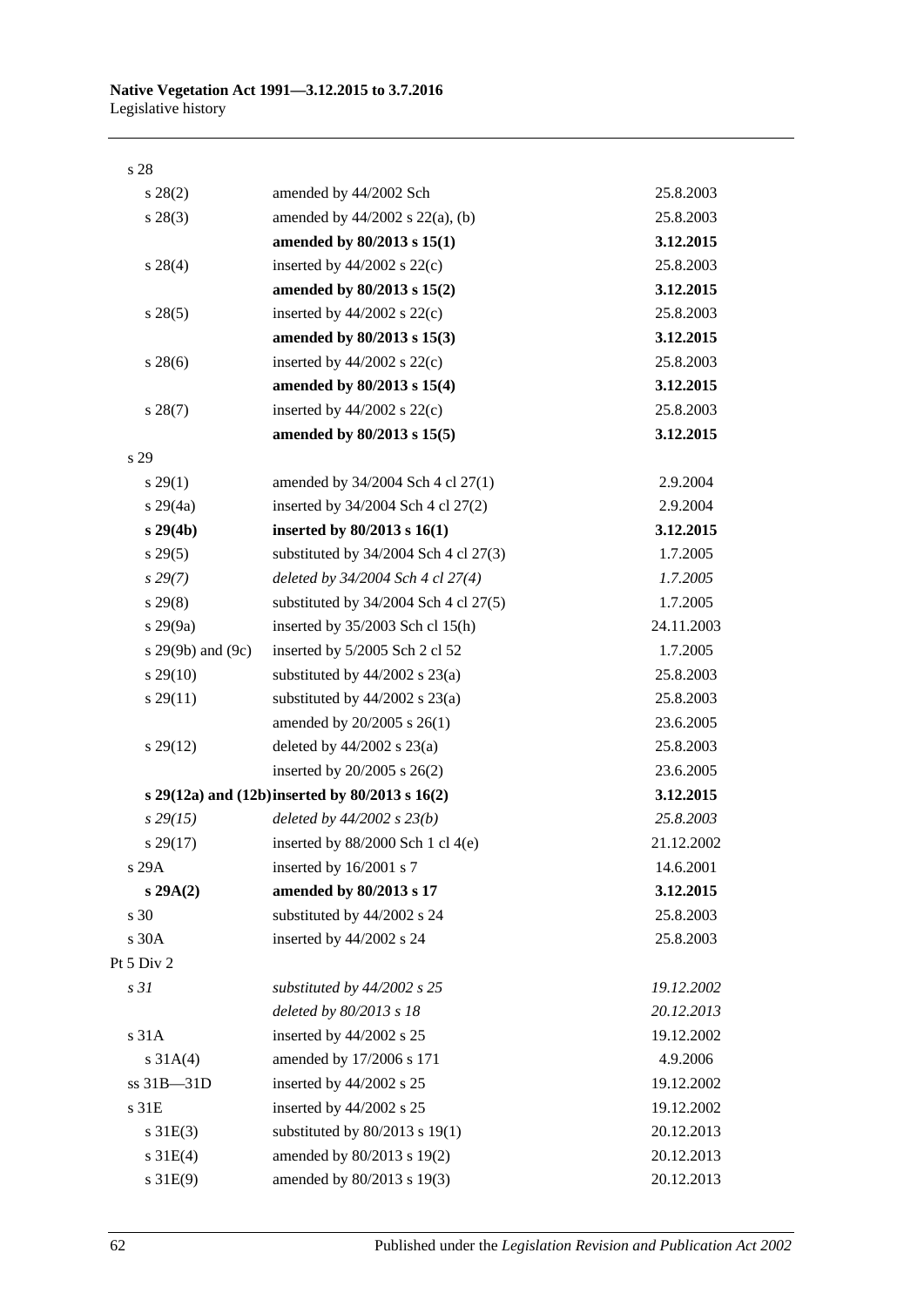| s <sub>31EA</sub>                          | inserted by 80/2013 s 20                                                      | 20.12.2013 |
|--------------------------------------------|-------------------------------------------------------------------------------|------------|
| s <sub>31F</sub>                           | inserted by 44/2002 s 25                                                      | 19.12.2002 |
| s 32                                       |                                                                               |            |
| $s \, 32(1)$                               | amended by 44/2002 s 26                                                       | 19.12.2002 |
| s 33 before<br>substitution by<br>80/2013  |                                                                               |            |
| $s \, 33(1)$                               | amended by 44/2002 s 27                                                       | 19.12.2002 |
| s 33                                       | substituted by 80/2013 s 21                                                   | 20.12.2013 |
| Pt $5$ Div $3$                             | inserted by 44/2002 s 28                                                      | 19.12.2002 |
| s 33A                                      |                                                                               |            |
| $s \, 33A(2)$                              | (b) deleted by $80/2013$ s $22(1)$                                            | 20.12.2013 |
| s 33A(3)                                   | (b), (c), (d) deleted by $80/2013$ s $22(2)$                                  | 20.12.2013 |
| $s 33A(7)$ and (8)                         | deleted by 84/2009 s 229                                                      | 1.2.2010   |
| s 33D                                      |                                                                               |            |
| $s \, 33D(2)$                              | amended by 80/2013 s 23                                                       | 20.12.2013 |
| $Pt\,5A$                                   | inserted by 44/2002 s 29                                                      | 19.12.2002 |
|                                            | expired: s 33G—omitted under Legislation<br>Revision and Publication Act 2002 | (1.1.2007) |
| Pt 5B                                      | inserted by 44/2002 s 29                                                      | 19.12.2002 |
| s 33I                                      |                                                                               |            |
| $s \, 33I(14)$                             | amended by 20/2005 Sch 4                                                      | 23.6.2005  |
| Pt 6                                       |                                                                               |            |
| s 33J before<br>substitution by<br>80/2013 | inserted by $44/2002$ s 30                                                    | 19.12.2002 |
|                                            | amended by 23/2004 Sch 1                                                      | 1.9.2004   |
| s <sub>33J</sub>                           | substituted by 80/2013 s 24                                                   | 20.12.2013 |
| s 33K                                      | inserted by 80/2013 s 24                                                      | 20.12.2013 |
| s 34                                       |                                                                               |            |
| $s \, 34(1)$                               | amended by $44/2002$ s $31(a)$                                                | 19.12.2002 |
| $s \, 34(2)$                               | amended by $44/2002$ s $31(a)$ , (b)                                          | 19.12.2002 |
| $s \; 34(3)$                               | amended by $44/2002$ s $31(a)$                                                | 19.12.2002 |
| $s \frac{34(3a)}{2}$                       | inserted by $44/2002$ s $31(c)$                                               | 19.12.2002 |
| $s \; 34(4)$                               | inserted by 56/1993 Sch 2                                                     | 15.1.1994  |
| $s\,34(5)$ (8)                             | inserted by 80/2013 s 25                                                      | 20.12.2013 |
| s 35                                       |                                                                               |            |
| $s \, 35(1)$                               | substituted by 44/2002 Sch                                                    | 25.8.2003  |
|                                            | substituted by $80/2013$ s $26(1)$                                            | 20.12.2013 |
| $s \, 35(2)$                               | deleted by 44/2002 Sch                                                        | 25.8.2003  |
| $s \, 35(3)$                               | deleted by $80/2013$ s $26(2)$                                                | 20.12.2013 |
| $s \, 35(5)$                               | inserted by 44/2002 s 32                                                      | 25.8.2003  |
| s 36                                       | amended by 56/1993 Sch 2                                                      | 15.1.1994  |
|                                            | substituted by 44/2002 s 33                                                   | 19.12.2002 |